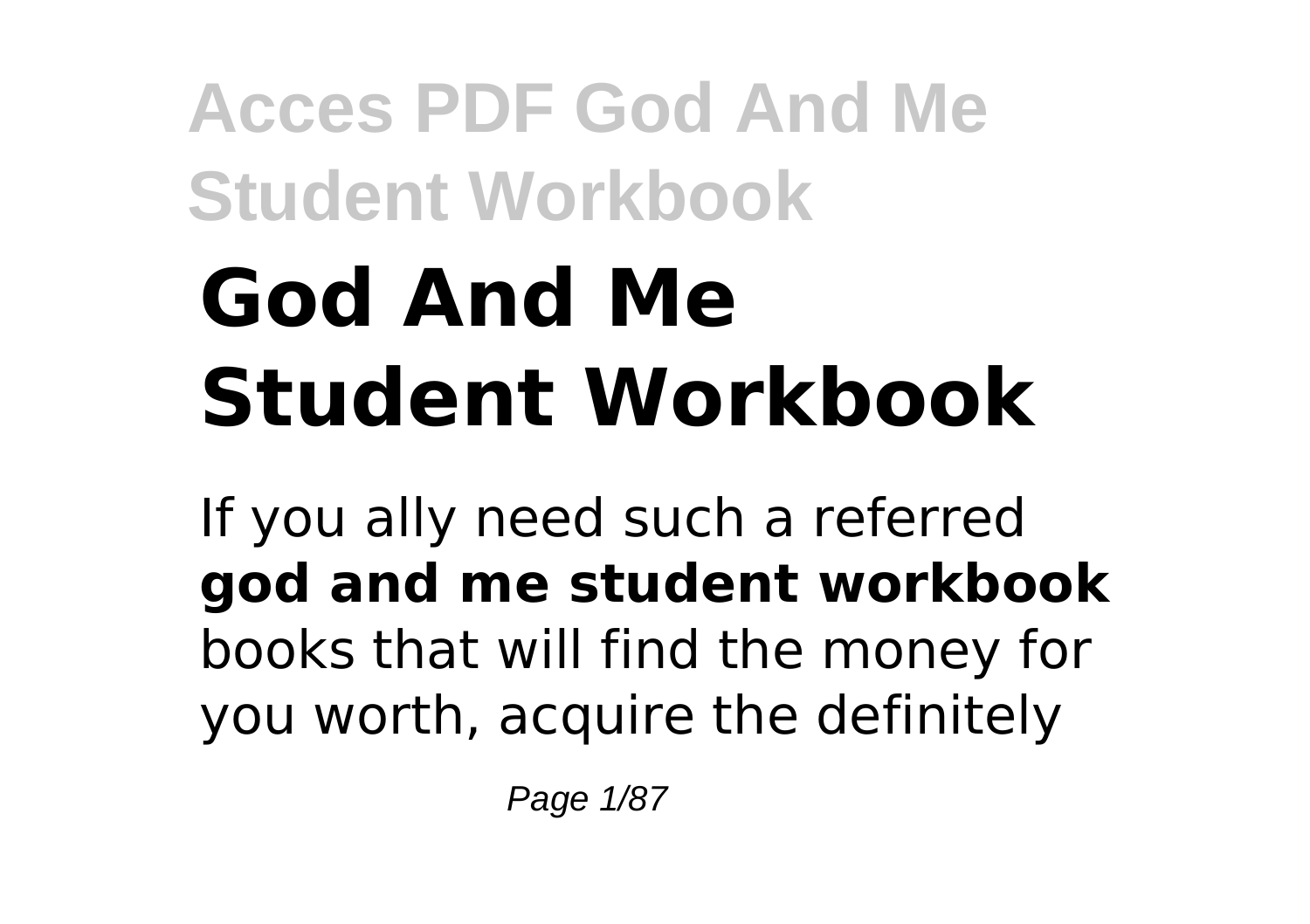best seller from us currently from several preferred authors. If you desire to witty books, lots of novels, tale, jokes, and more fictions collections are along with launched, from best seller to one of the most current released.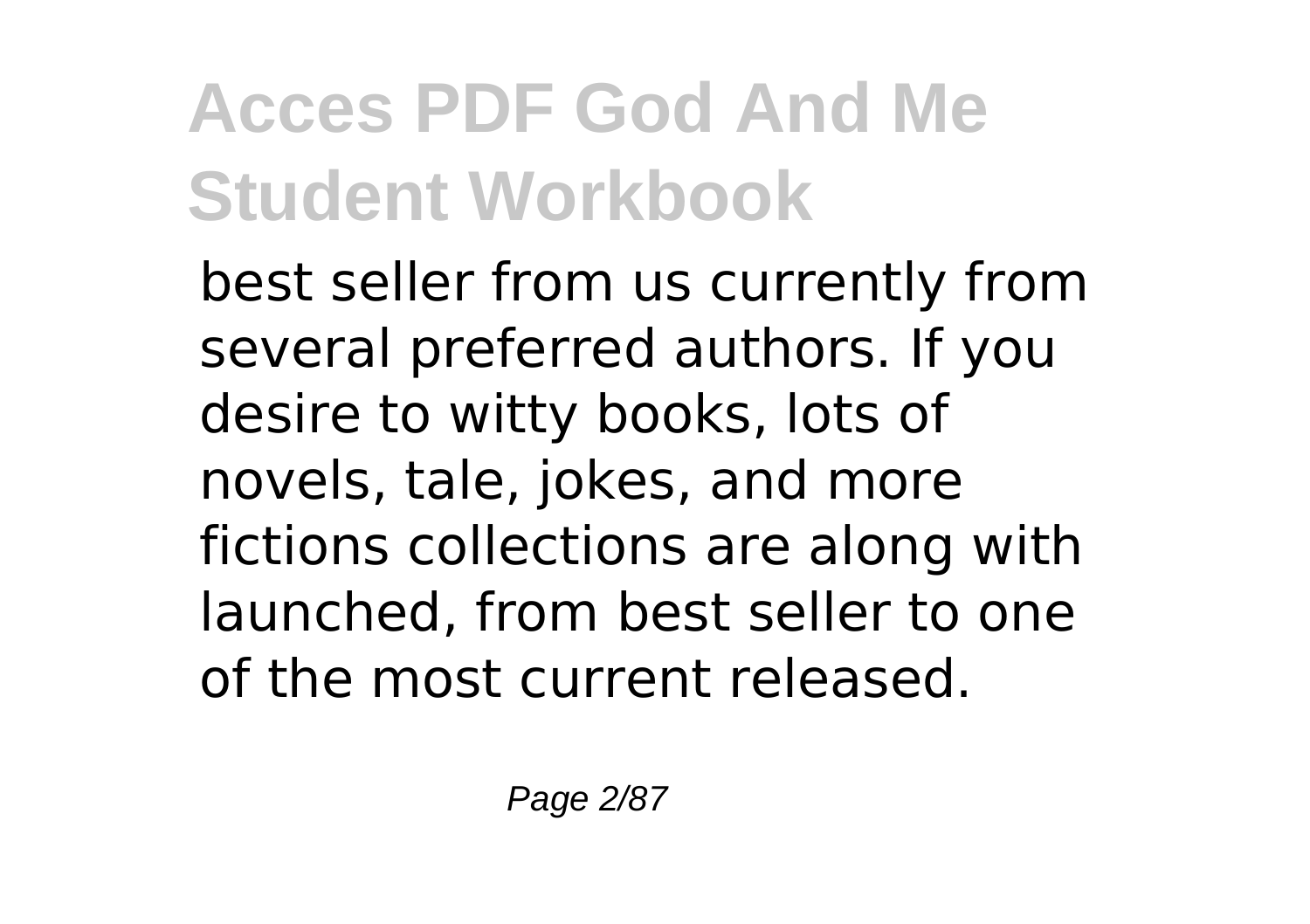You may not be perplexed to enjoy all books collections god and me student workbook that we will categorically offer. It is not roughly the costs. It's practically what you habit currently. This god and me student workbook, as one of the most energetic sellers here Page 3/87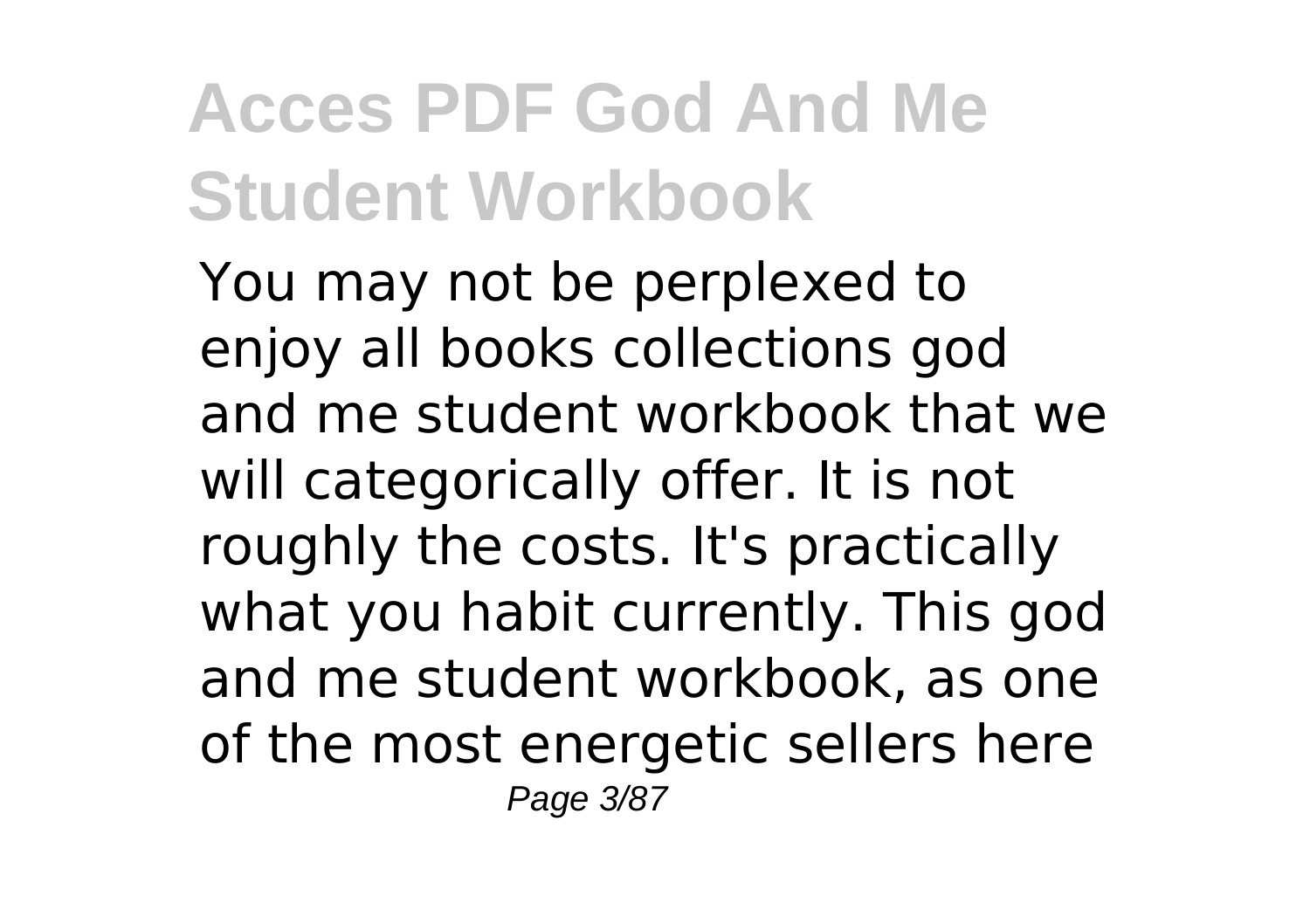will no question be in the midst of the best options to review.

#### **A Course in Miracles Audiobook - ACIM Workbook Intro through Lesson 150 - Foundation for Inner Peace** Why Do I Still Feel Separate and Page 4/87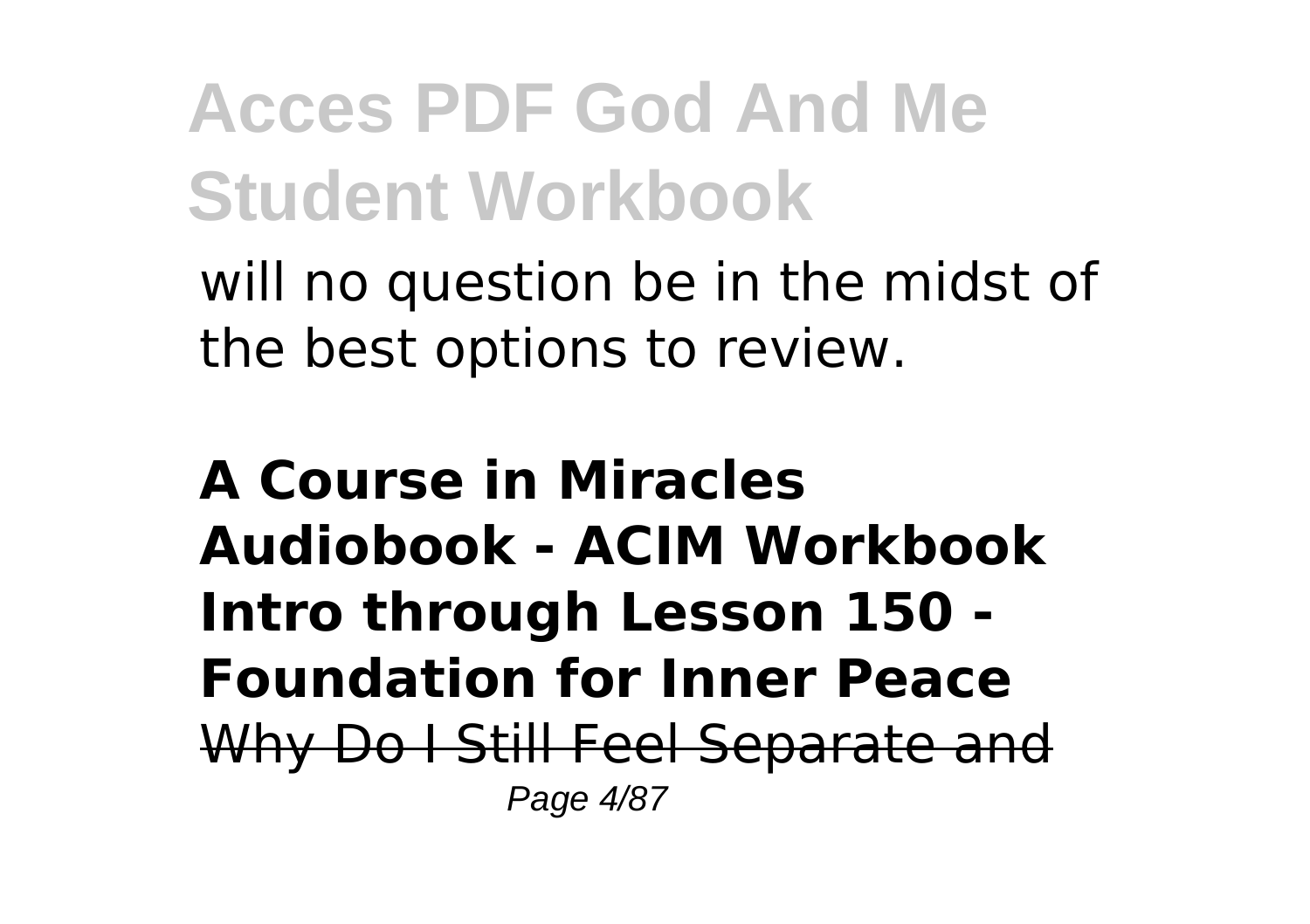Unfulfilled? I feel separate from God and I feel Unfulfilled - ACIM A Course in Miracles Audiobook - ACIM Text Preface through Ch 8 - Foundation for Inner Peace Prayer of Petition - Part 1 **Favorite Living History Books for Ancient Egypt A Course in** Page 5/87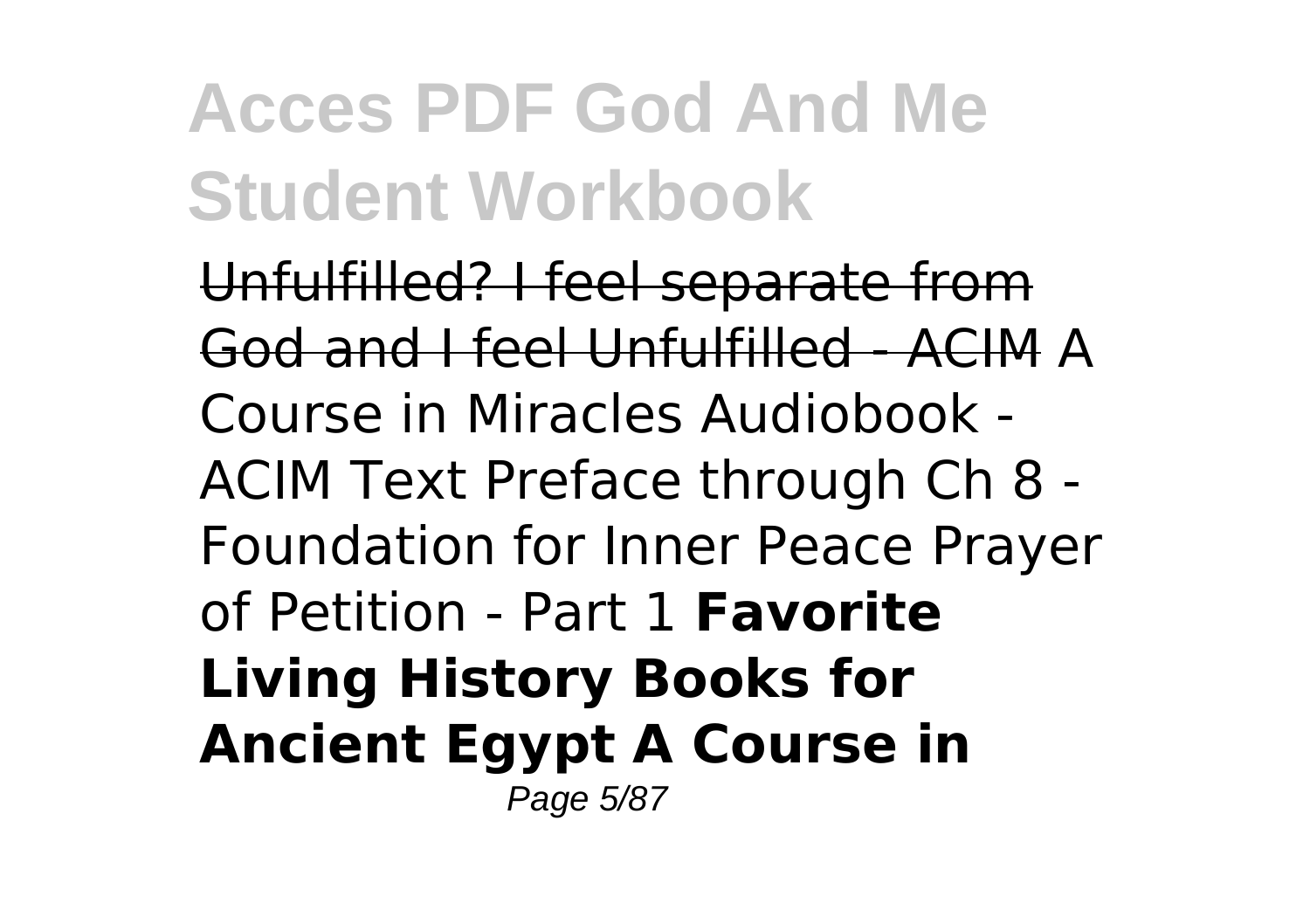#### **Miracles - \"I Rest in God\" Meditation - ACIM Lesson 109**

**- David Hoffmeister ACIM**

*Learn Python - Full Course for Beginners [Tutorial]* America's Great Divide, Part 1 (full film) | FRONTLINE *The Self-Compassion Skills Workbook | Tim Desmond |* Page 6/87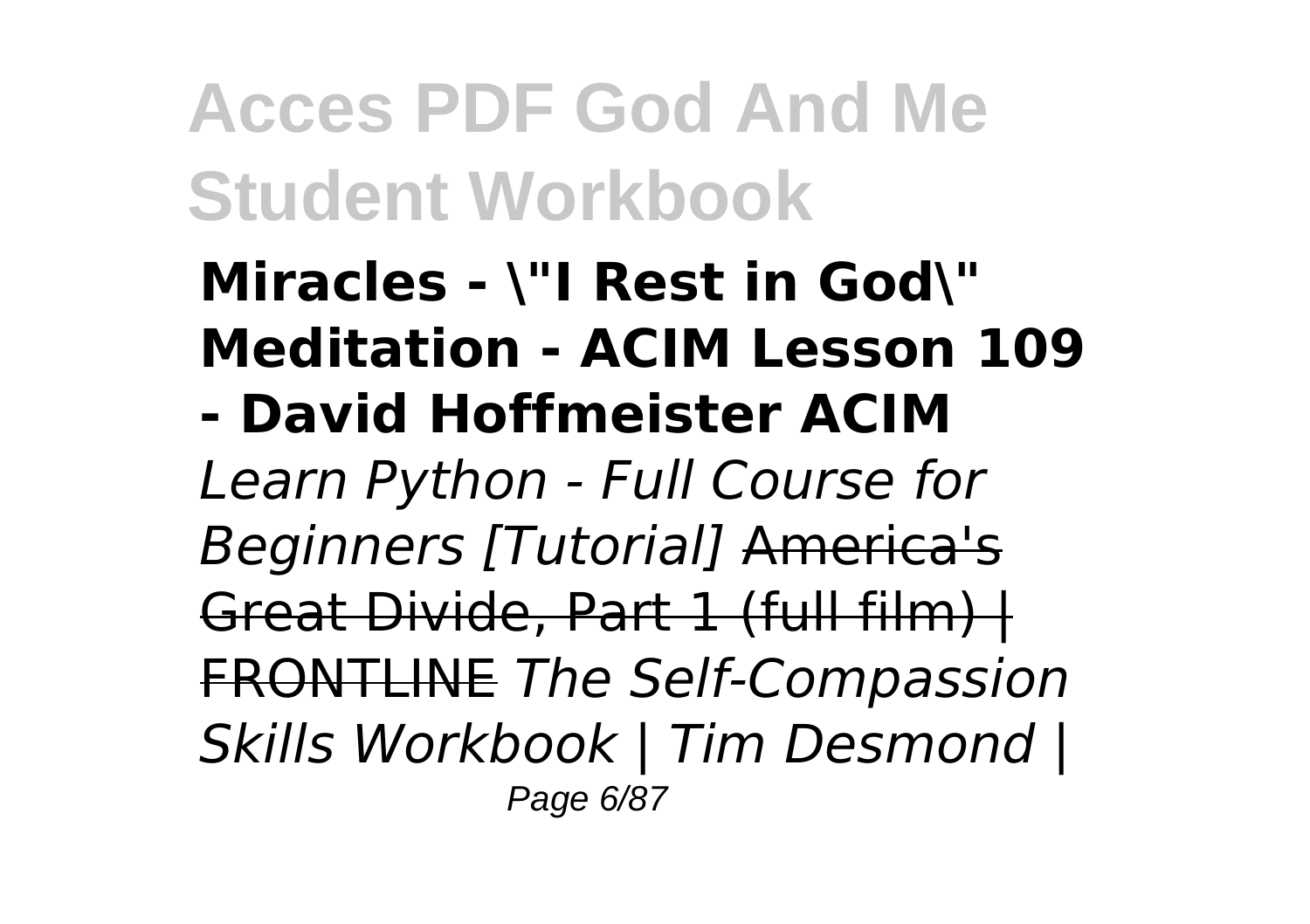*Talks at Google* How I Study My Bible + In-Depth Bible Study! *A Course in Miracles Audiobook - ACIM Text Ch 16 through 24 - Foundation for Inner Peace* ACIM Lessons - 47 \"God is the strength in which I trust\" Plus Text with David Hoffmeister The Top 10 Page 7/87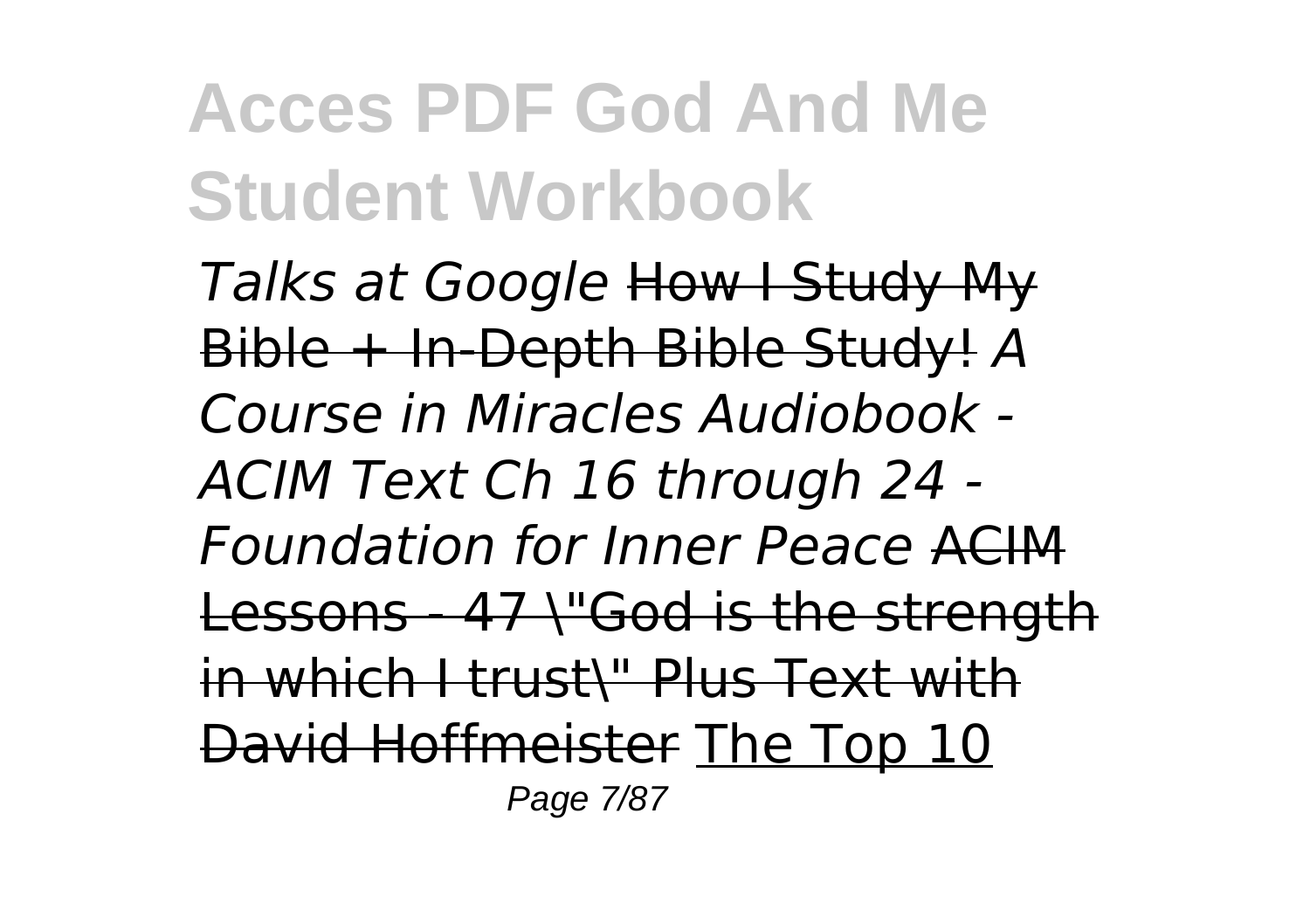#### Homeschool Math Comparison Review **Finding Strength in the Midst of Disappointment - Lysa TerKeurst Part 1**

*American history homeschool curriculum for elementary from a Christian perspective* Chapter 18: Two Worlds Collide \"I Married A Page 8/87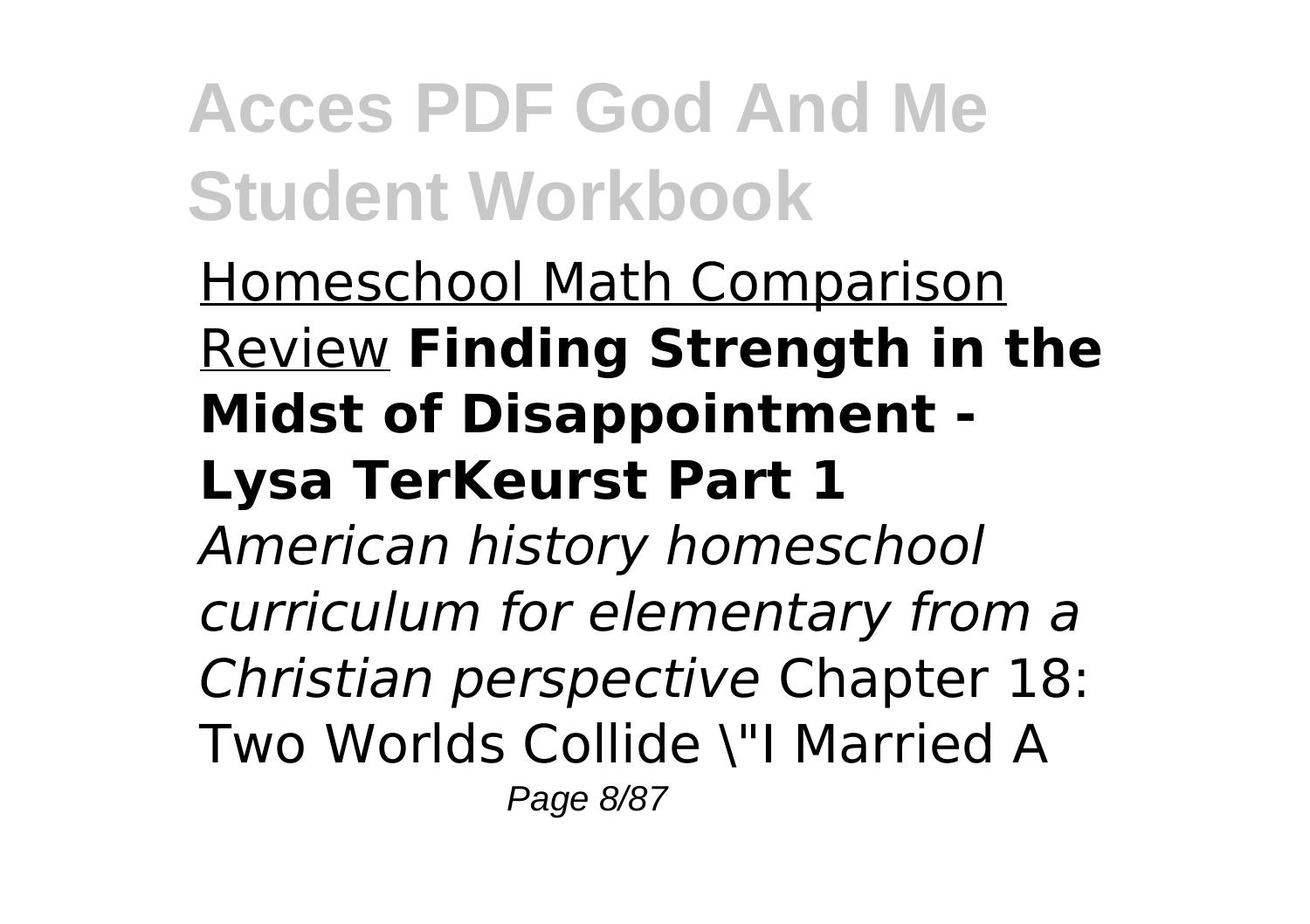Mystic\" Book Reading series with Kirsten Buxton, ACIM A Course in Miracles Lesson 44 - God is the light in which I see. Korean books Luse to study <del>NNNH NNNH NN</del> [EngSub] ACIM Lessons - 35 \"My mind is part of God's. I am very holy\" Plus Text with David Page 9/87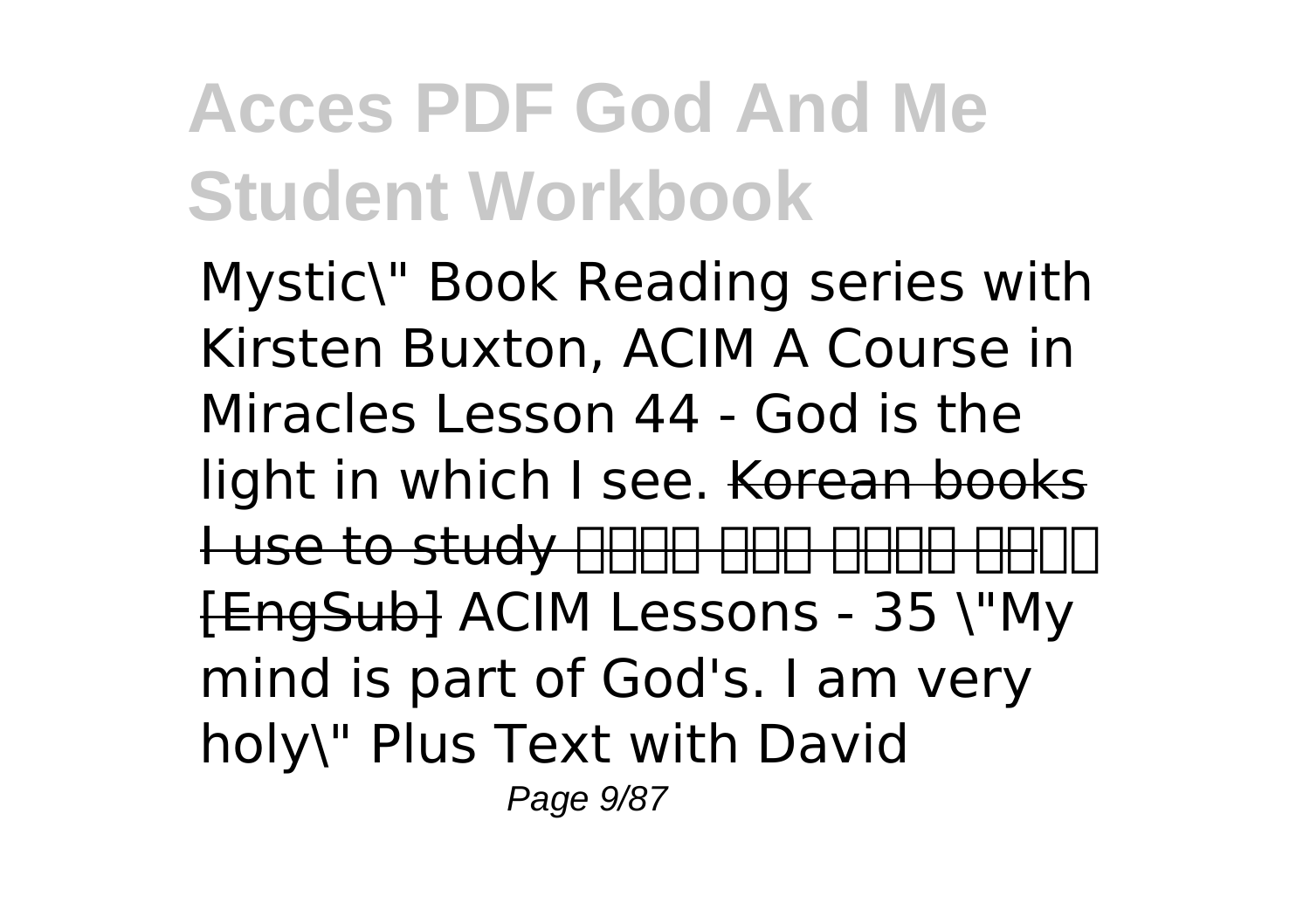Hoffmeister TD Jakes - Leadership ✸(must see \u0026 listen)✸ *God And Me Student Workbook* Children (grades 2-3) will become best friends with Jesus and tell their story of "God and Me" together. Children will make a game in each lesson and keep Page 10/87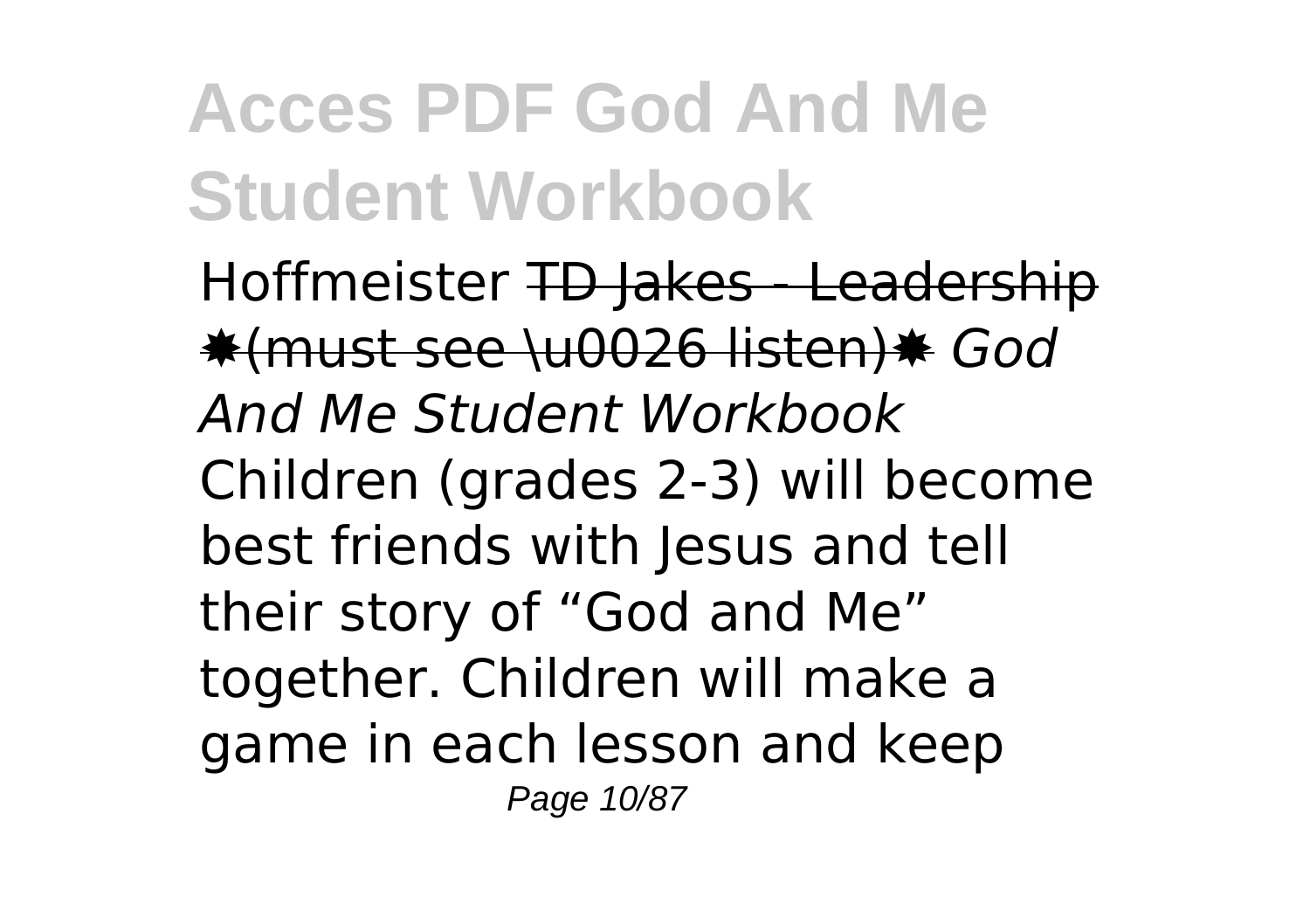their games in a GAMEBOX (G od A nd M e E xploring BOX). These games will reinforce the Bible lessons and provide opportunities for families to explore God's love together.

*\*OLD\* God & Me Student* Page 11/87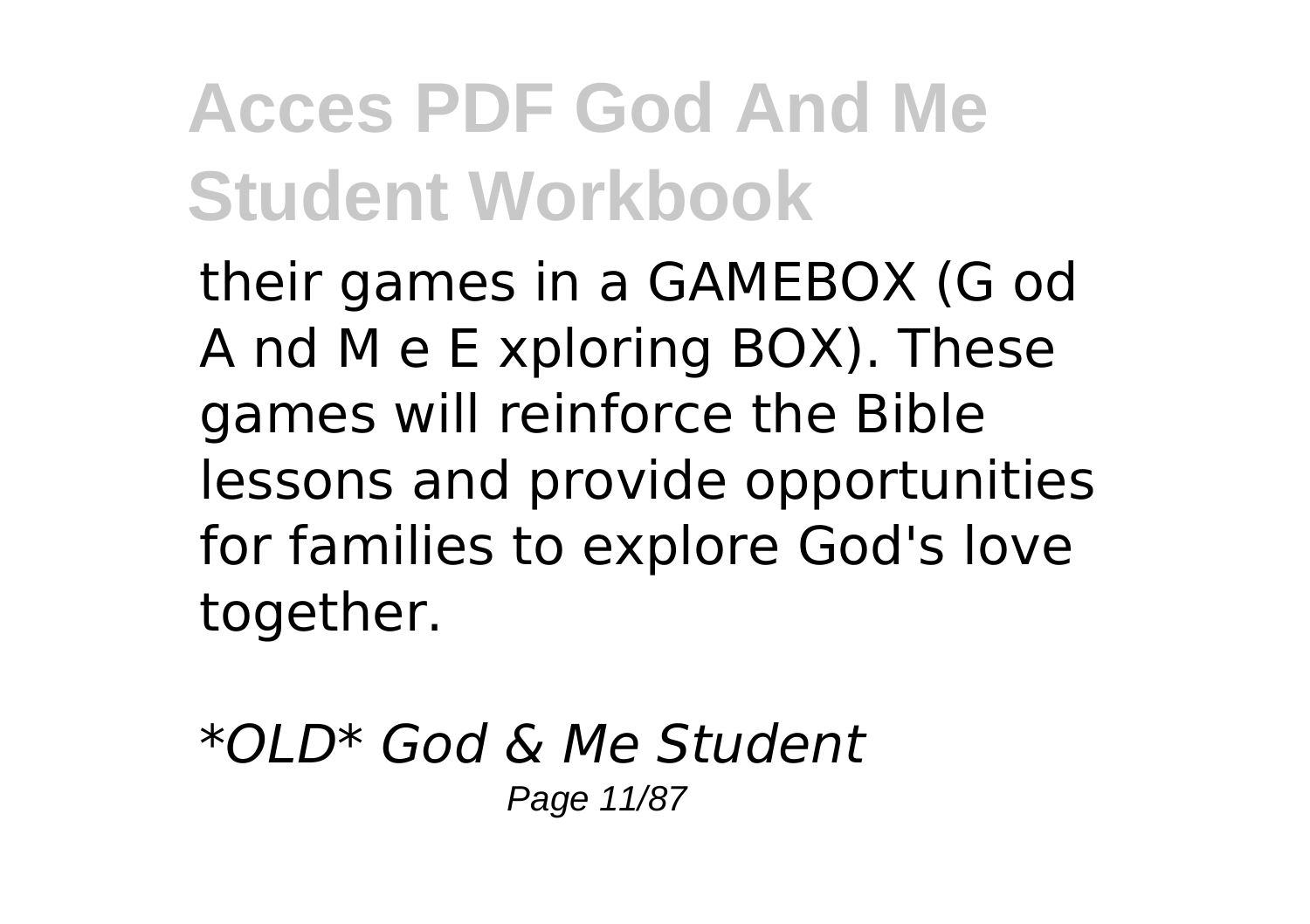*Workbook (Grades 2-3). PRAY Store* God & Me Student Workbook (Grades 2-3) Be the first to review this product Children (grades 2-3) will become best friends with Jesus and tell their story of "God and Me" together. Children will Page 12/87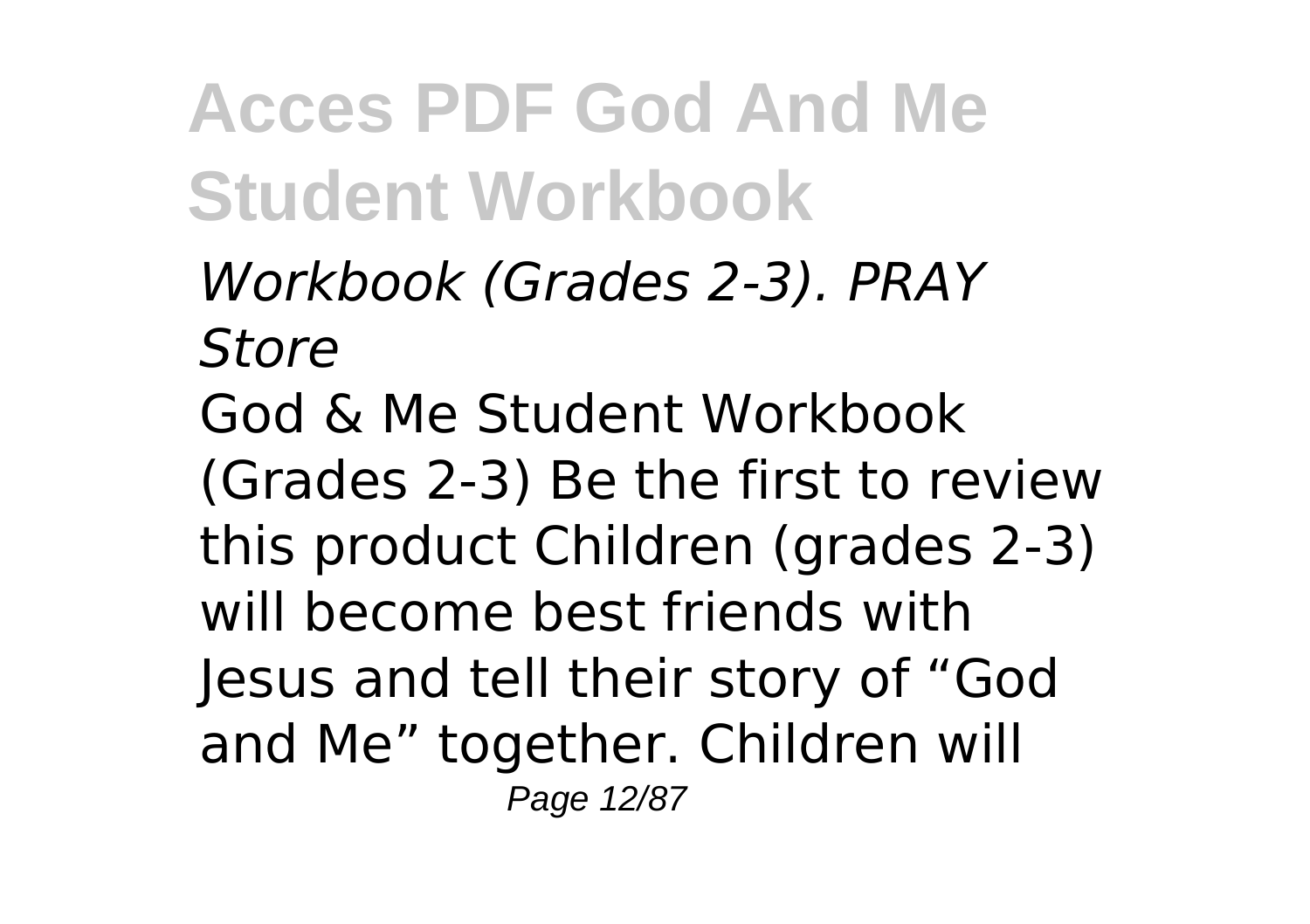make a game in each lesson and keep their games in a GAMEBOX (G od A nd M e E xploring BOX). God & Me Student Workbook (Grades 2-3). PRAY Store God and Me Student Workbook (Children God And Me ...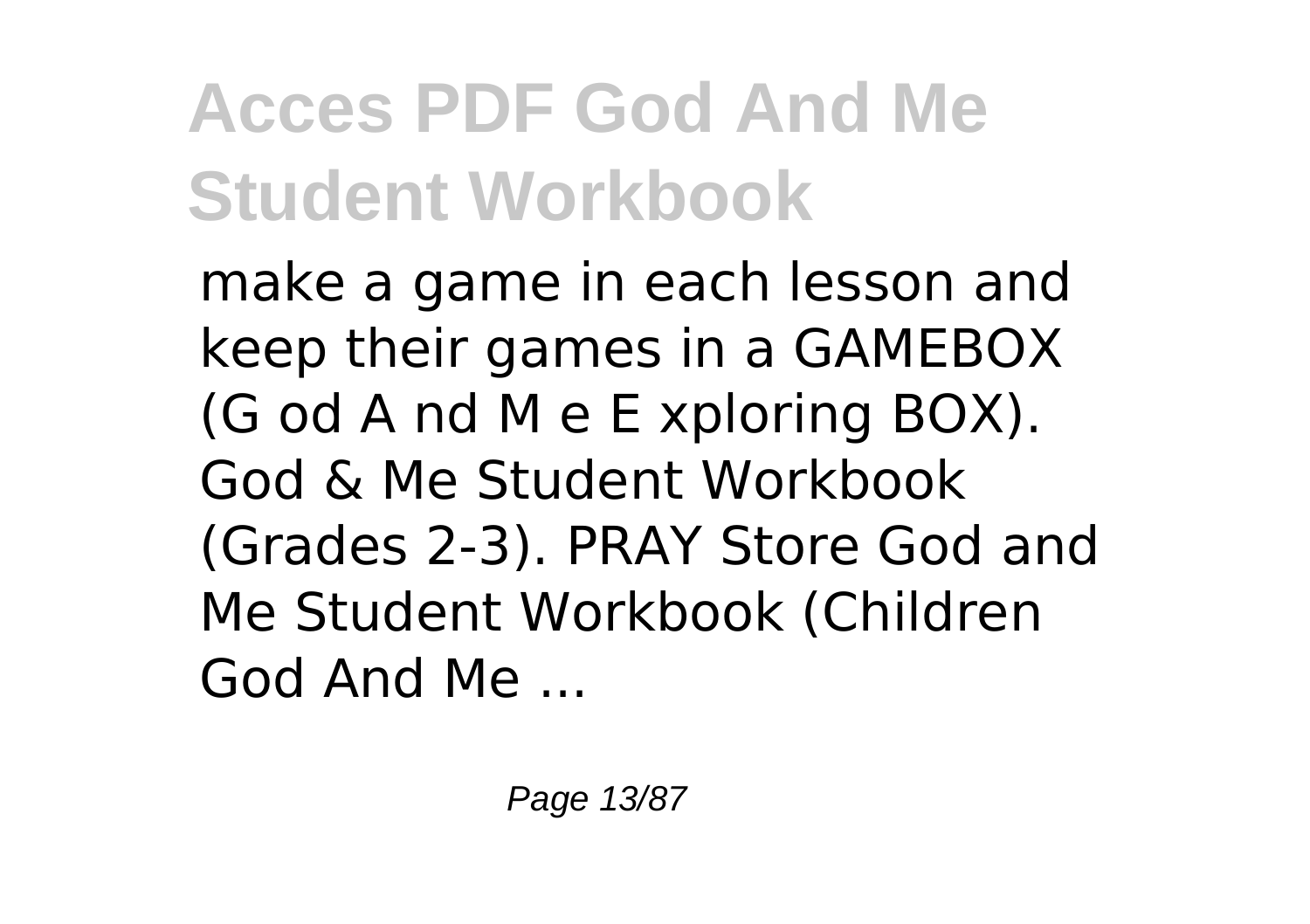*God And Me Student Workbook u1.sparksolutions.co* \*NEW\* God & Me Student Workbook (Grades 2-3) Be the first to review this product Children (grades 2-3) will become best friends with Jesus and tell their story of "God and Me" Page 14/87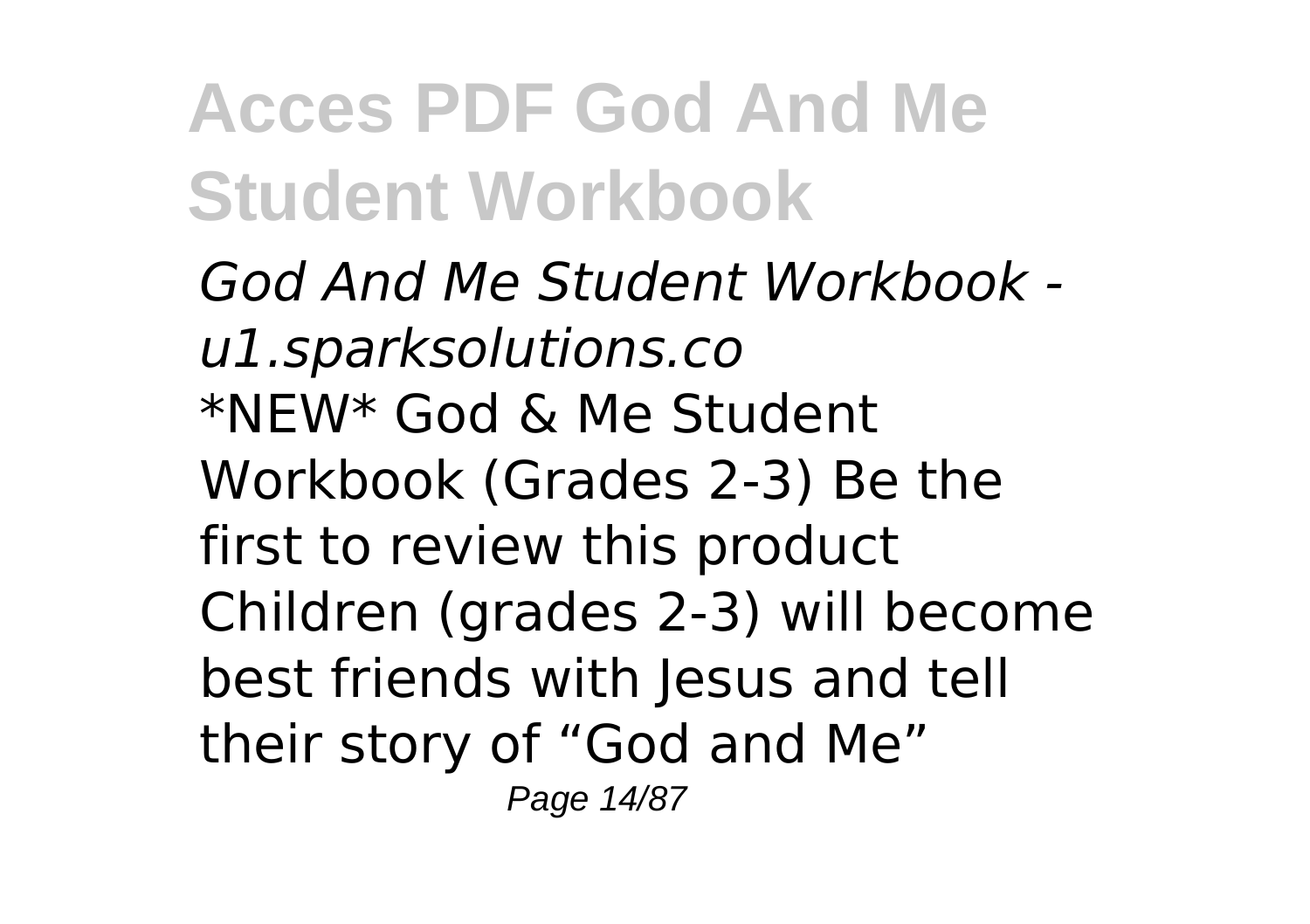together. Children will make a game in each lesson and keep their games in a GAMEBOX (G od A nd M e E xploring BOX).

*\*NEW\* God & Me Student Workbook (Grades 2-3). PRAY Store*

Page 15/87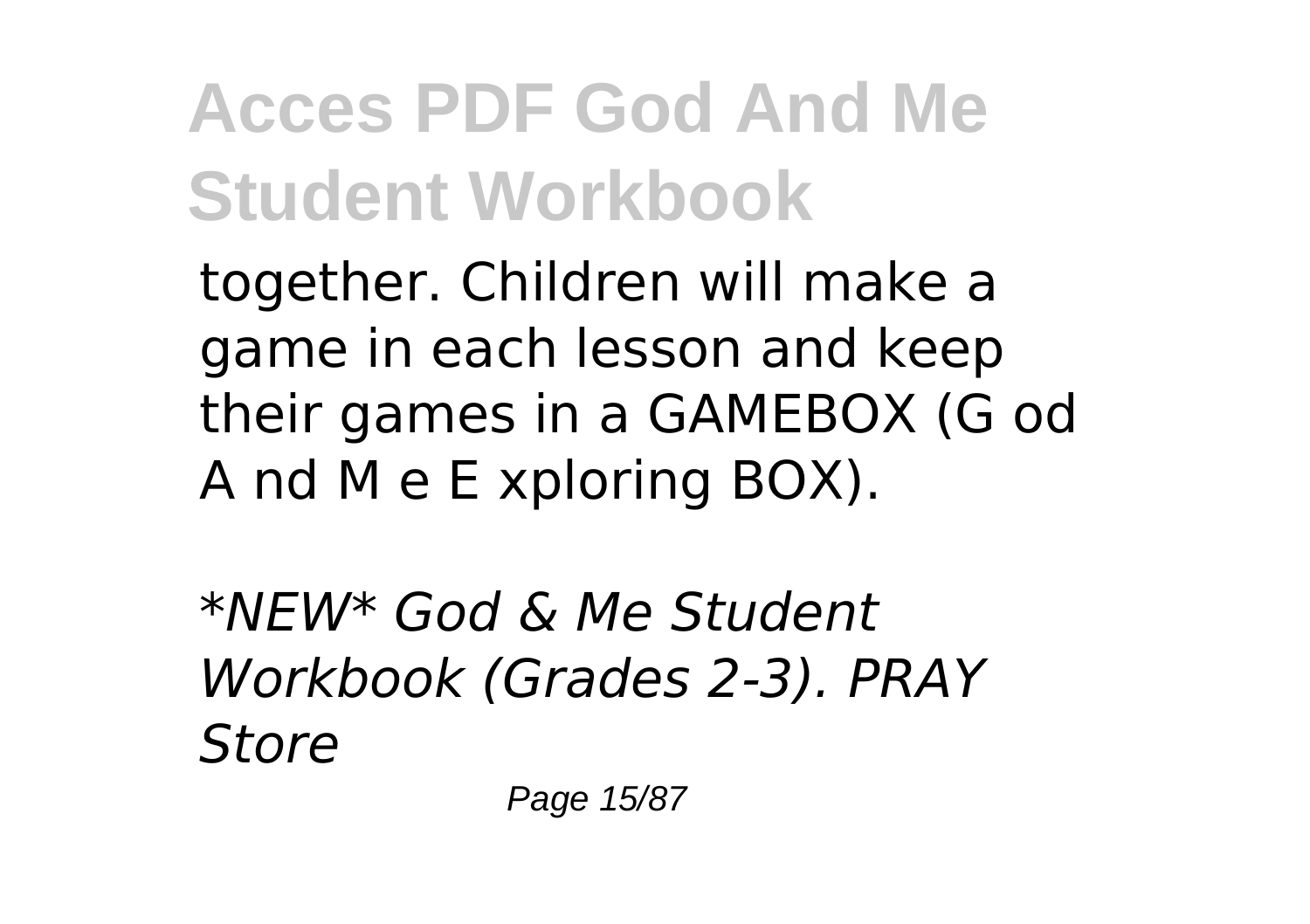God & Me Student Workbook (Grades 2-3) Be the first to review this product Children (grades 2-3) will become best friends with Jesus and tell their story of "God and Me" together. Children will make a game in each lesson and keep their games in a GAMEBOX Page 16/87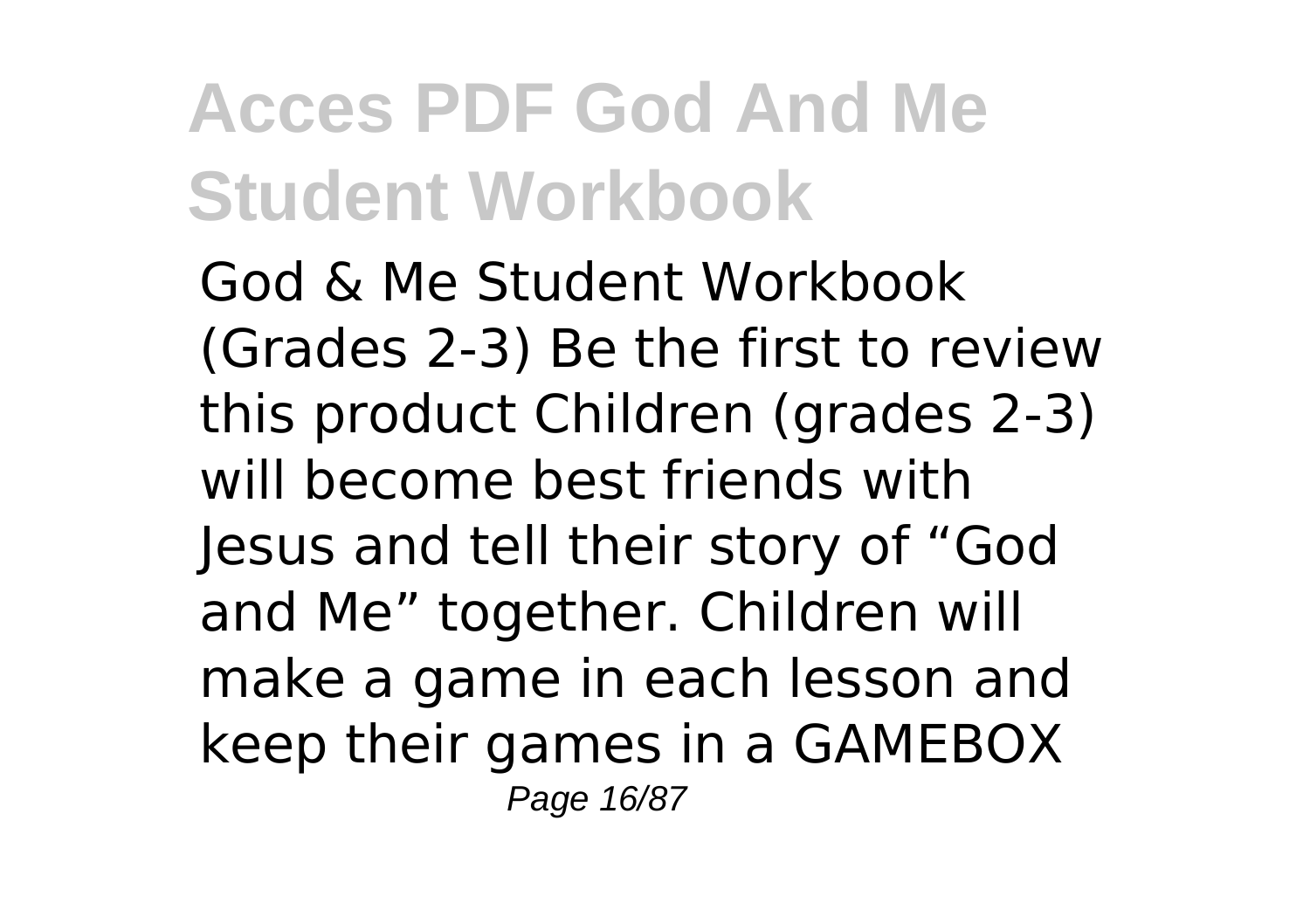(G od A nd M e E xploring BOX). \*OLD\* God & Me Student Workbook (Grades 2-3). PRAY Store God and Me Student Workbook (Children in grades ...

*God And Me Student Workbook skycampus.ala.edu* Page 17/87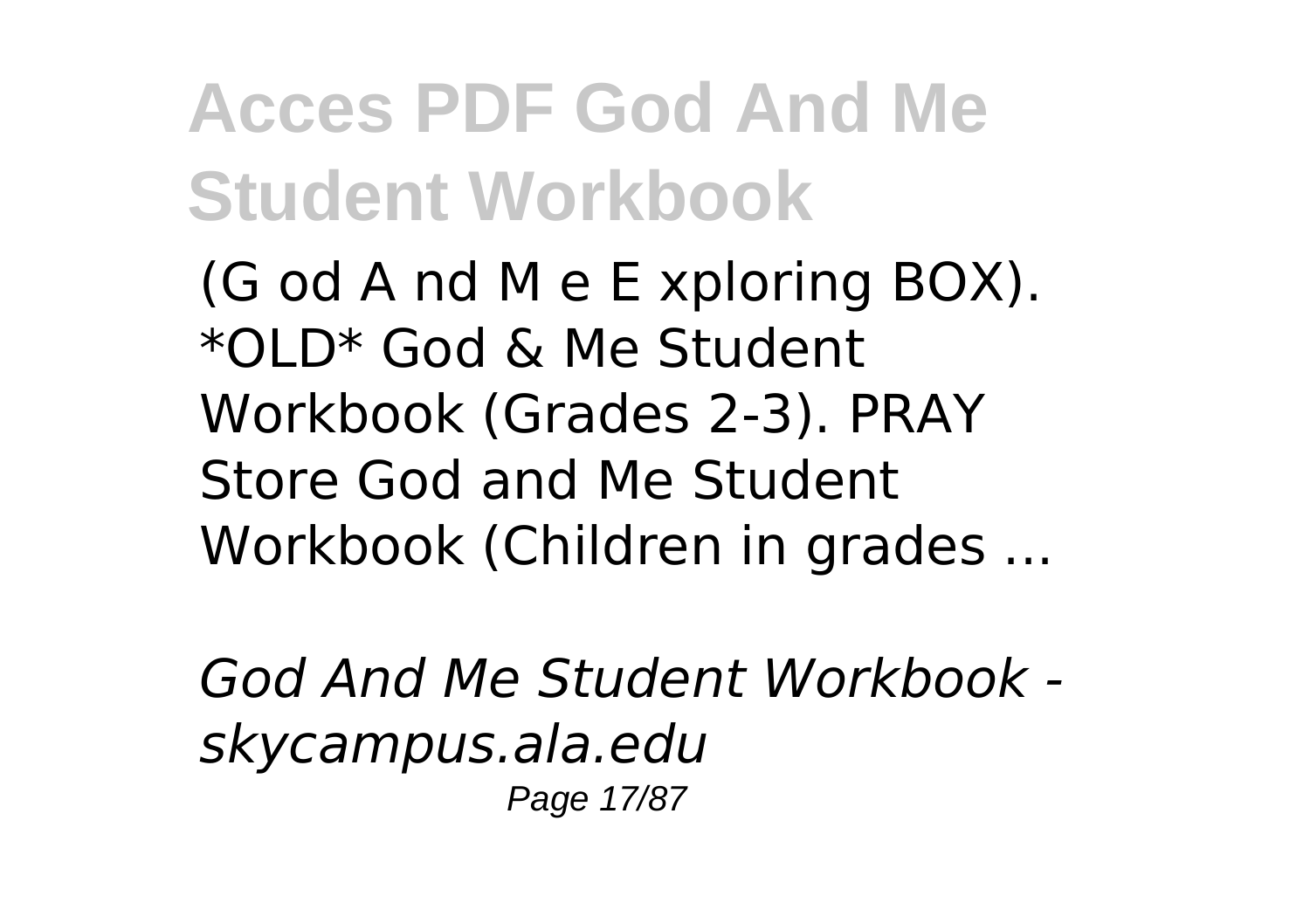God & Me Student Workbook (Grades 2-3) Be the first to review this product Children (grades 2-3) will become best friends with Jesus and tell their story of "God and Me" together. Children will make a game in each lesson and keep their games in a GAMEBOX Page 18/87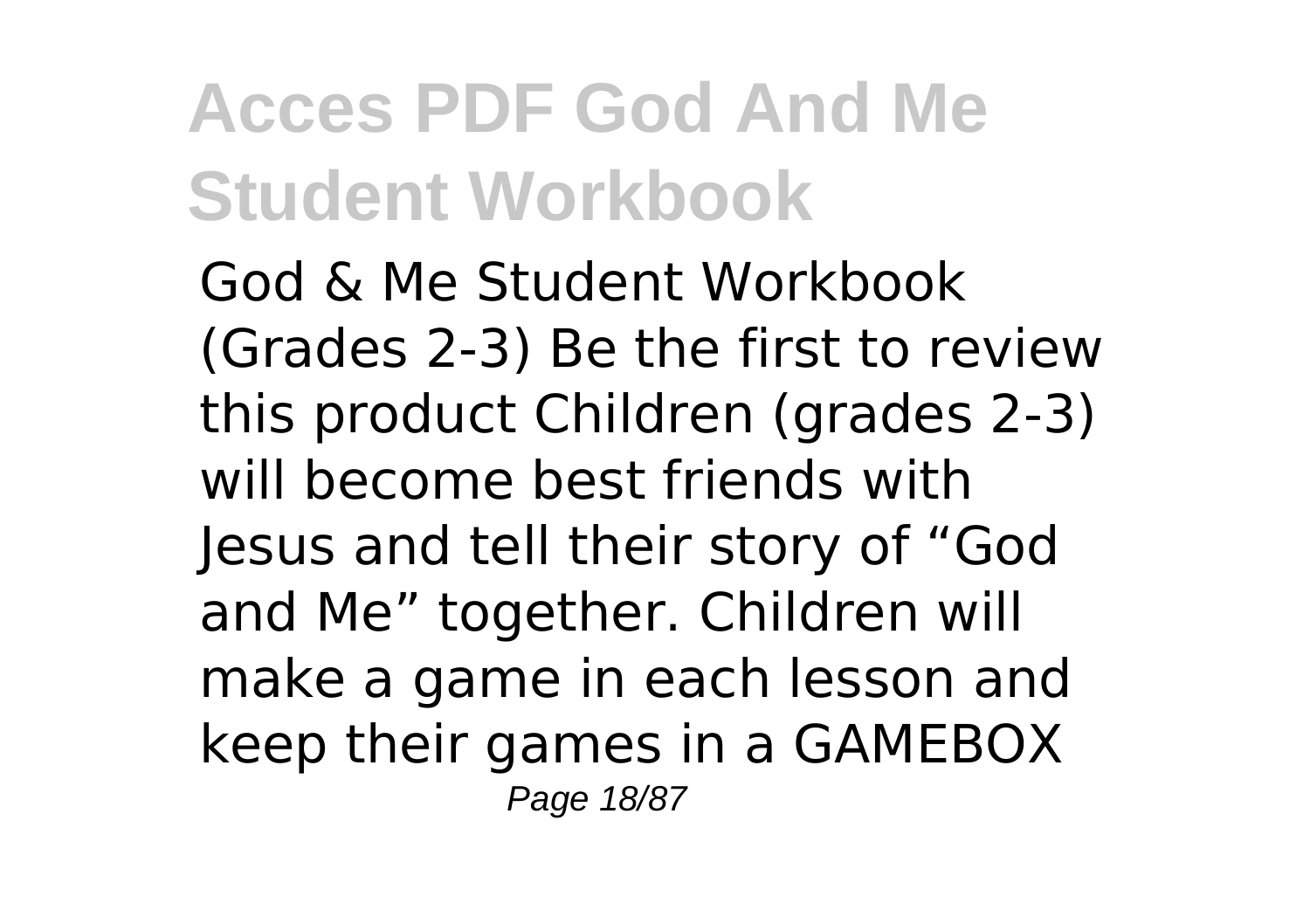(G od A nd M e E xploring BOX). God & Me Student Workbook (Grades 2-3). PRAY Store God and Me Student Workbook (Children God And Me ...

#### *God And Me Student Workbook* GOD AND ME STUDENT

Page 19/87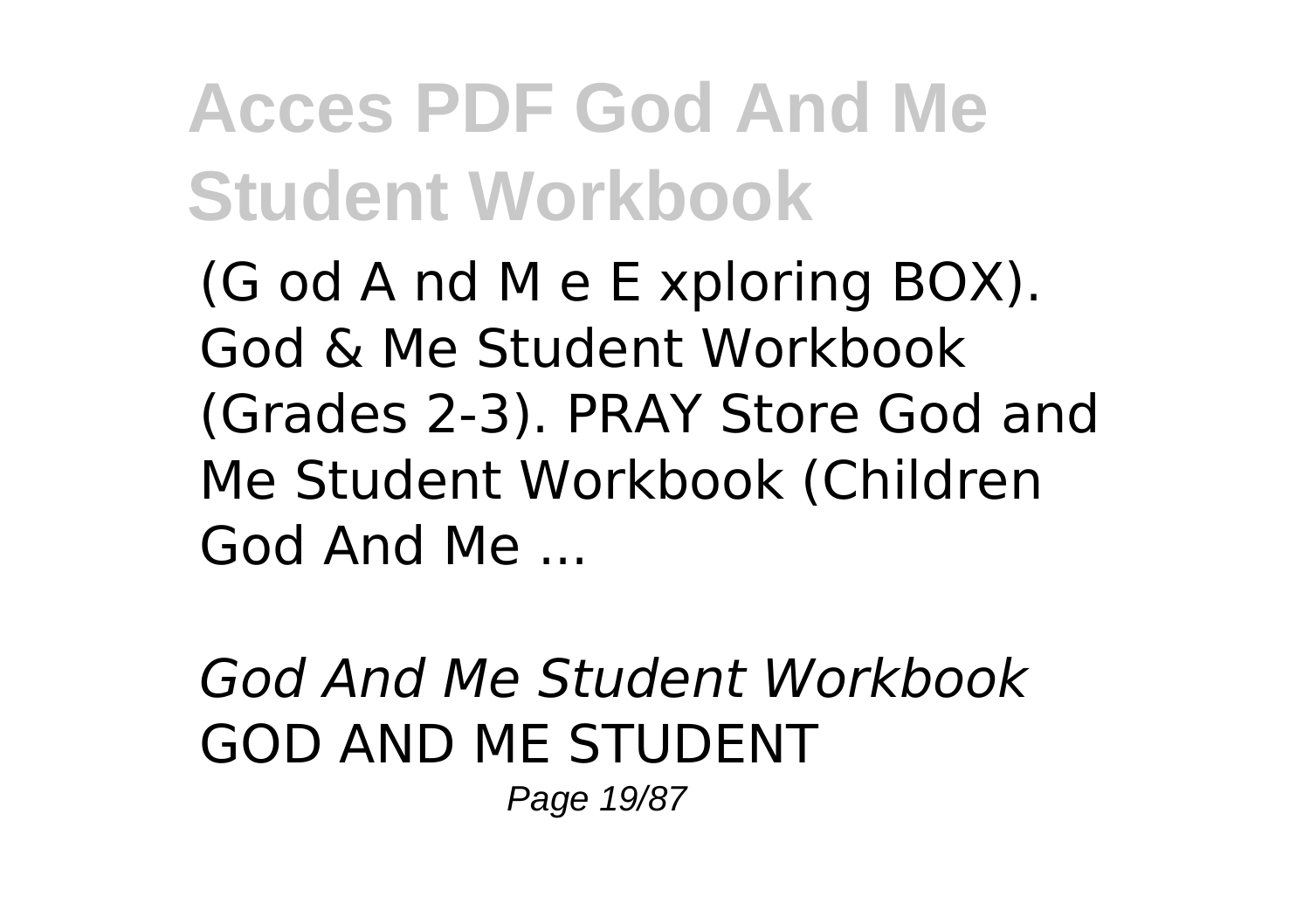WORKBOOK • PAGE 8. Created Date: 9/1/2020 2:39:15 PM

*GOD AND ME STUDENT WORKBOOK • PAGE 7* GOD AND ME STUDENT WORKBOOK • PAGE 31. Created Date: 8/25/2020 9:53:38 AM ... Page 20/87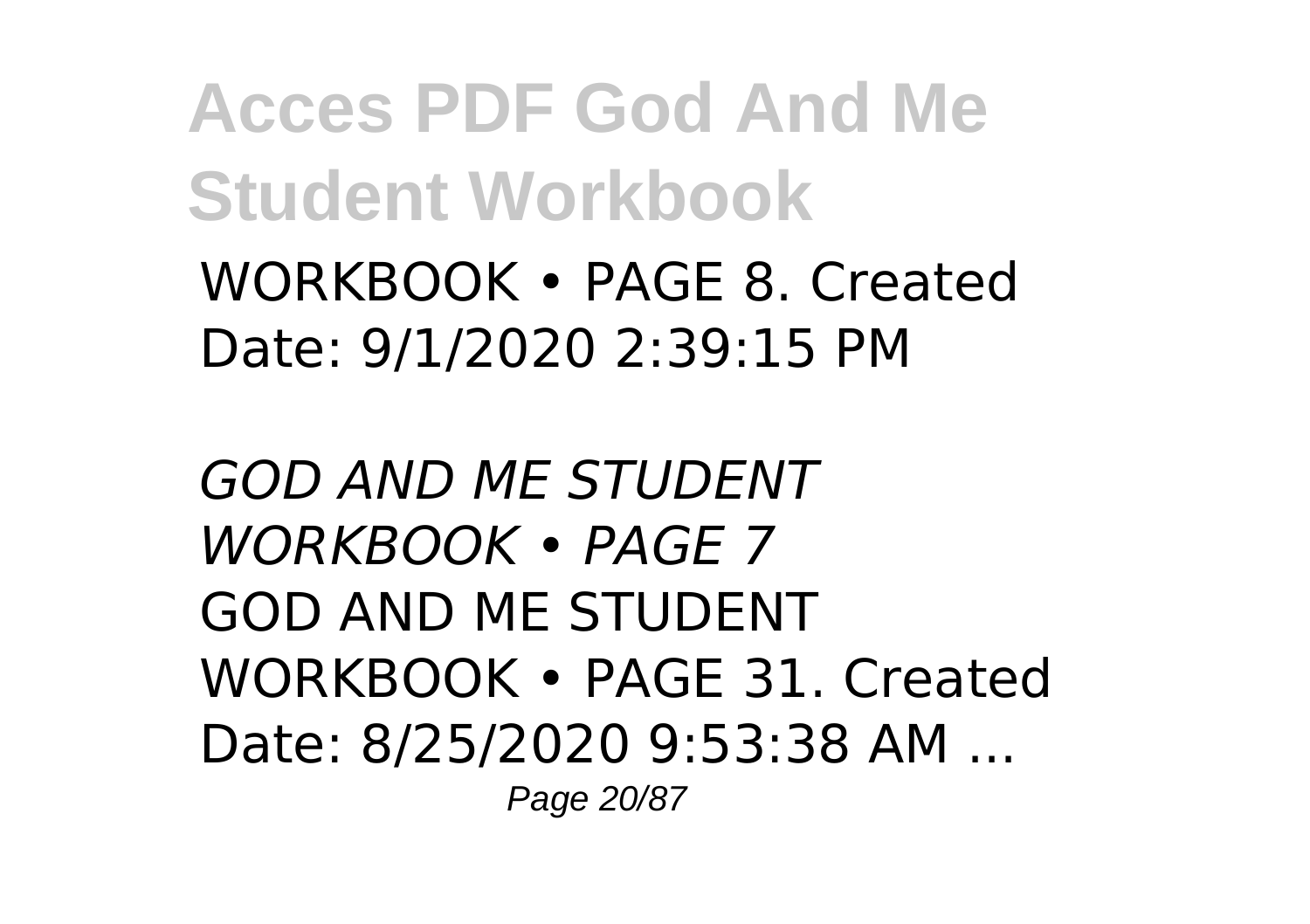*GOD AND ME STUDENT WORKBOOK • PAGE 31* God And Me Student Workbook The Armor Of God Bible Study Book LifeWay. 4 Keys To Hearing God You Can Hear God S Voice. A Brush With God An Icon Workbook Page 21/87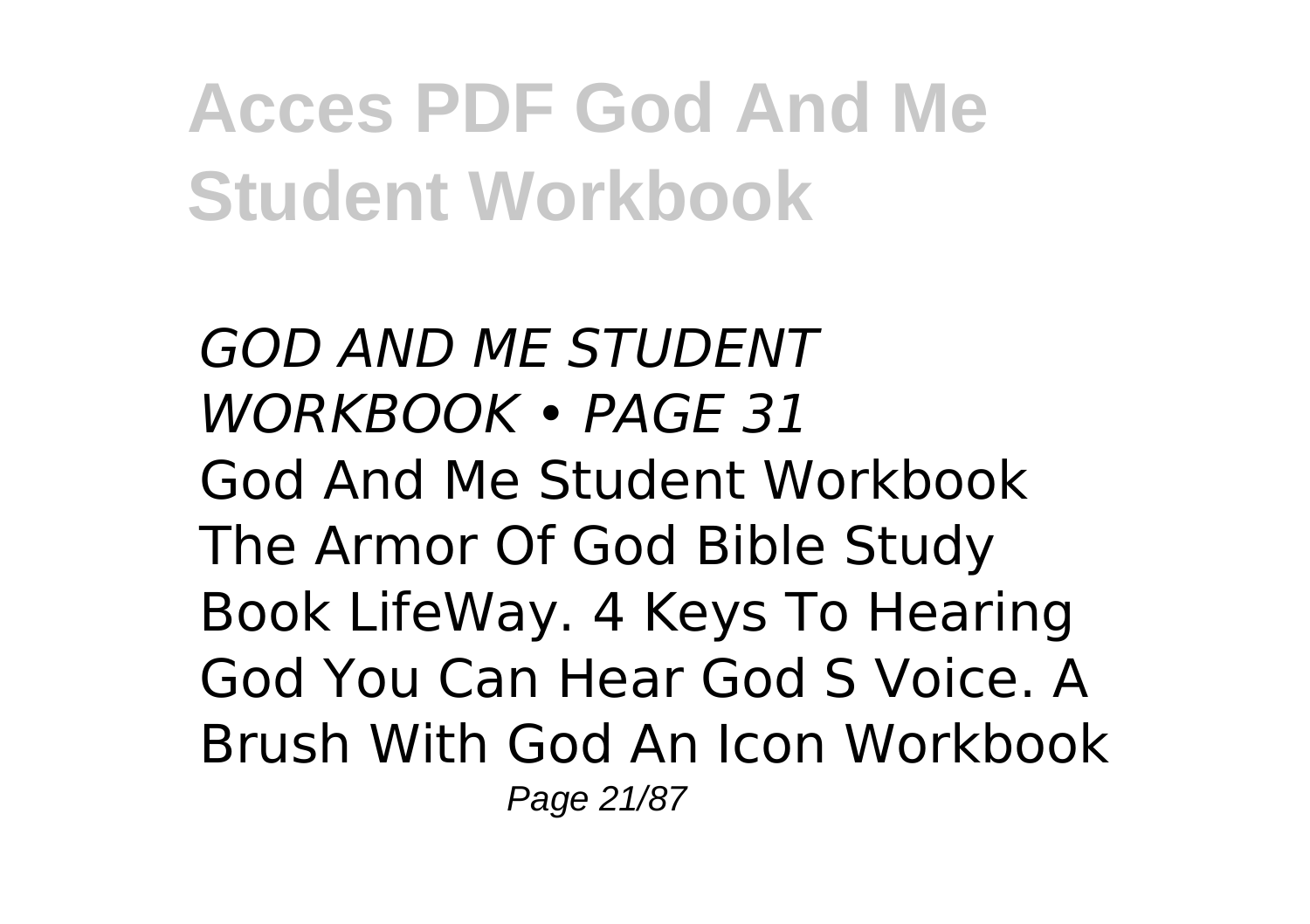Peter Pearson. Home Rainbow Resource Center Inc. Behold Your God Student Workbook The Twelve Week Study. First Grade Homeschool Curriculum My Father S World. Greek N Stuff S Hey Andrew Teach Me Some Greek. Master Workbook Excel Page 22/87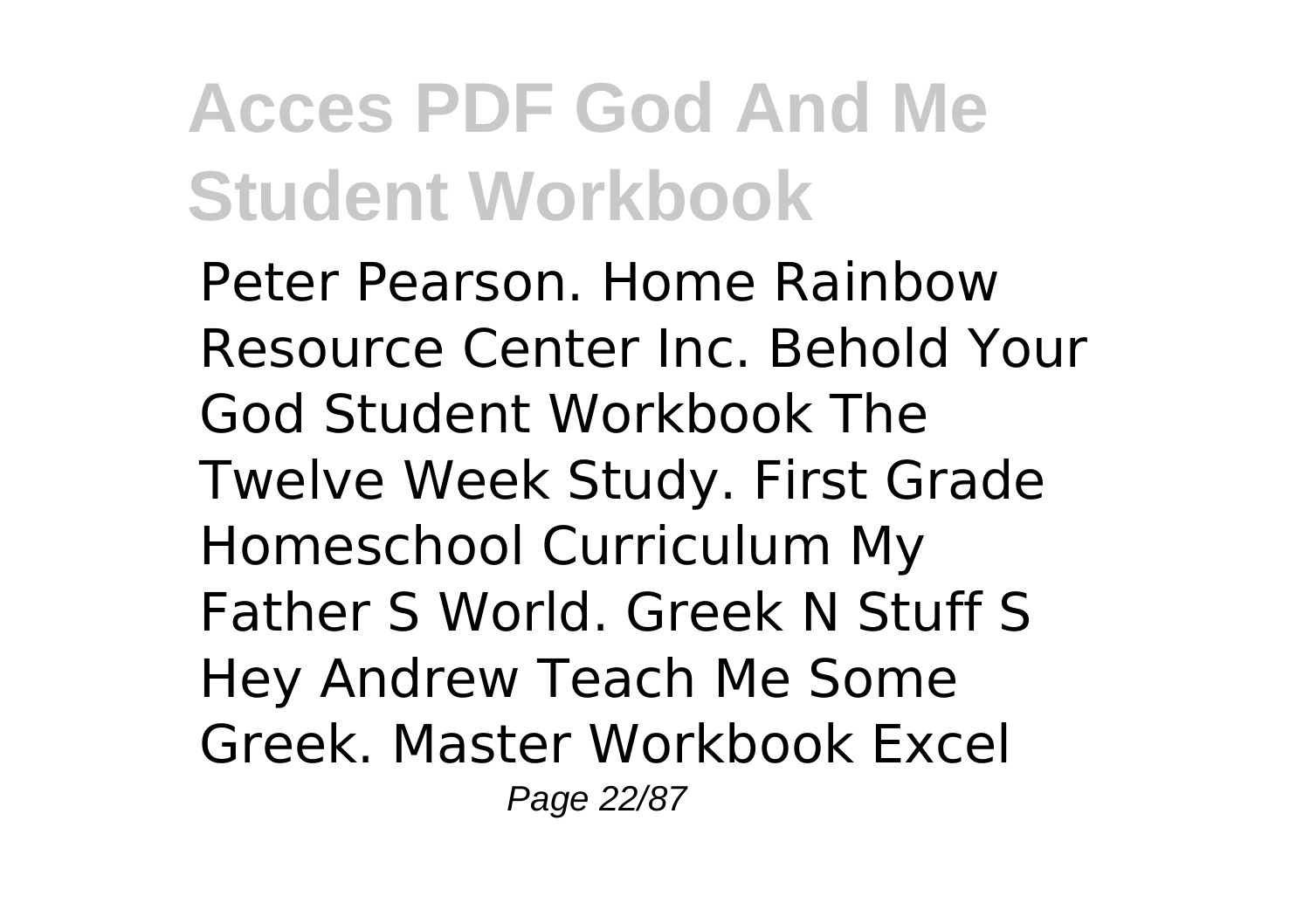**Acces PDF God And Me Student Workbook** Exposure. Home ...

*God And Me Student Workbook* hey andrew teach me some greek. the one true god granted ministries. lesson a course in miracles. behold your god student workbook the twelve week study. Page 23/87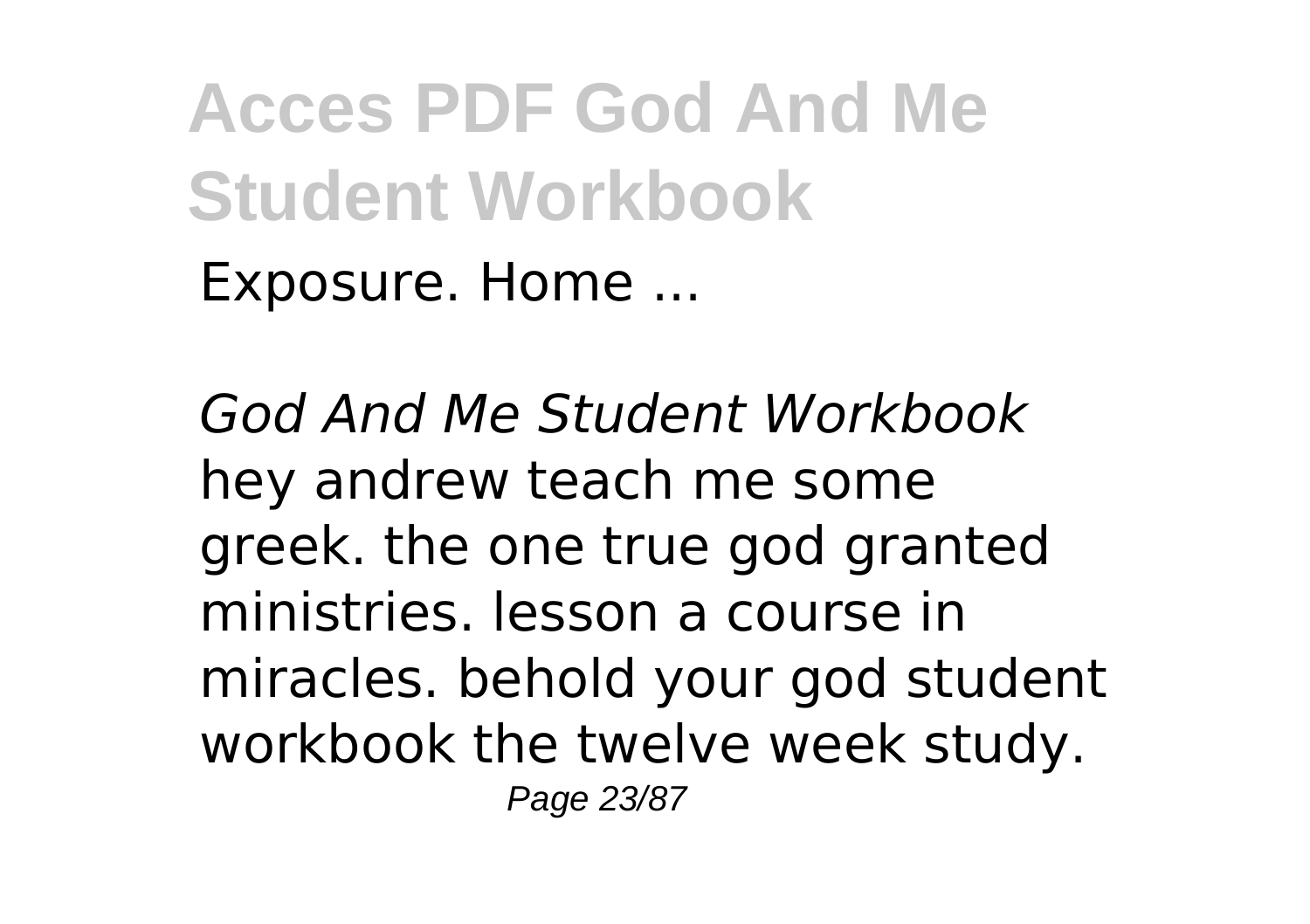first grade homeschool curriculum my father s world. a brush with god an icon workbook peter pearson. the armor of god bible study book lifeway. workbook – level 1 lessons 1 – 10 talk to ...

*God And Me Student Workbook* Page 24/87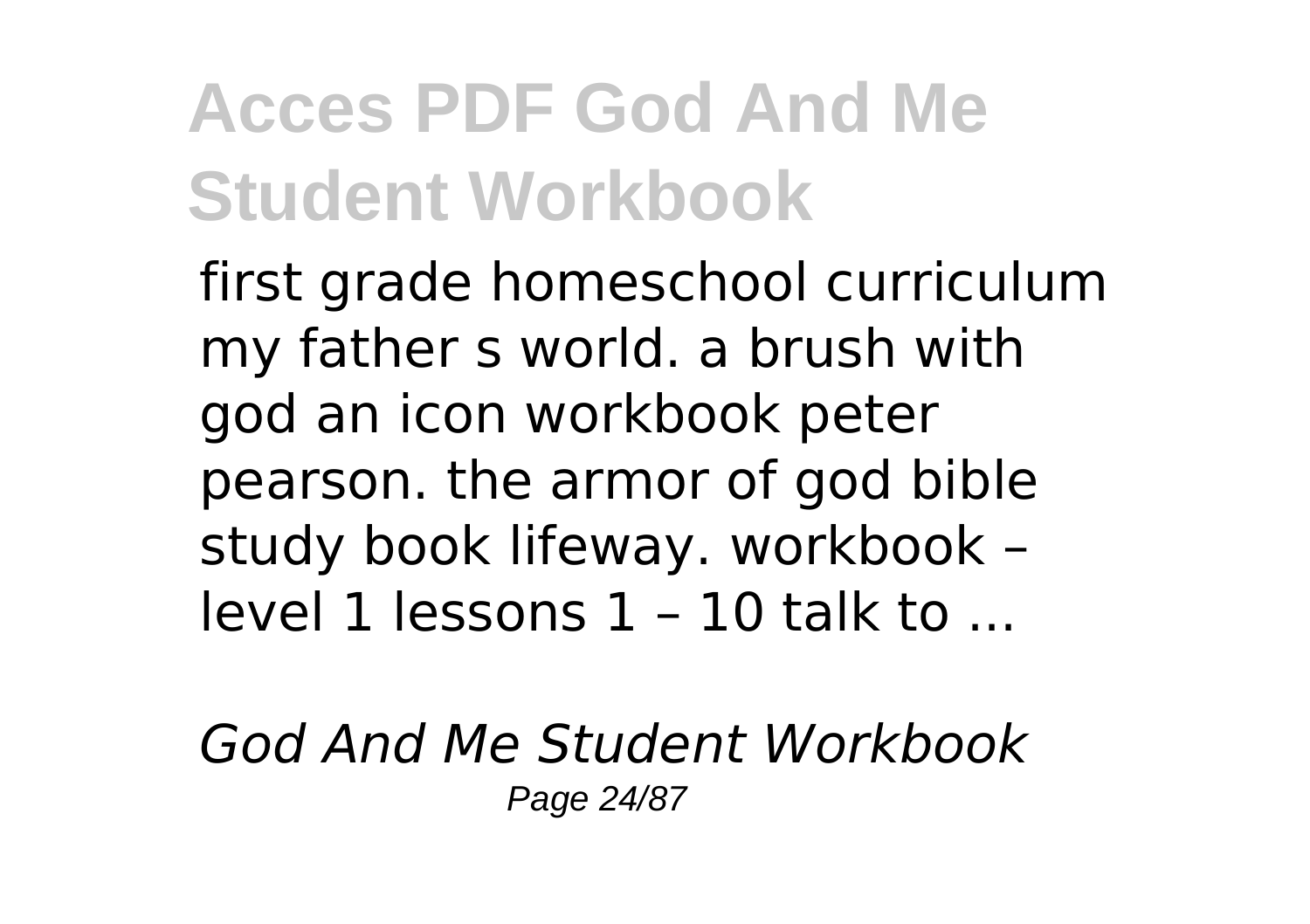Behold Your God is a 12-week study for churches, small groups, families or individuals containing 12 sessions that are reinforced by a 12-week daily workbook. Each week's lesson is preceded by a brief historical profile of a notable man or woman of God such as Page 25/87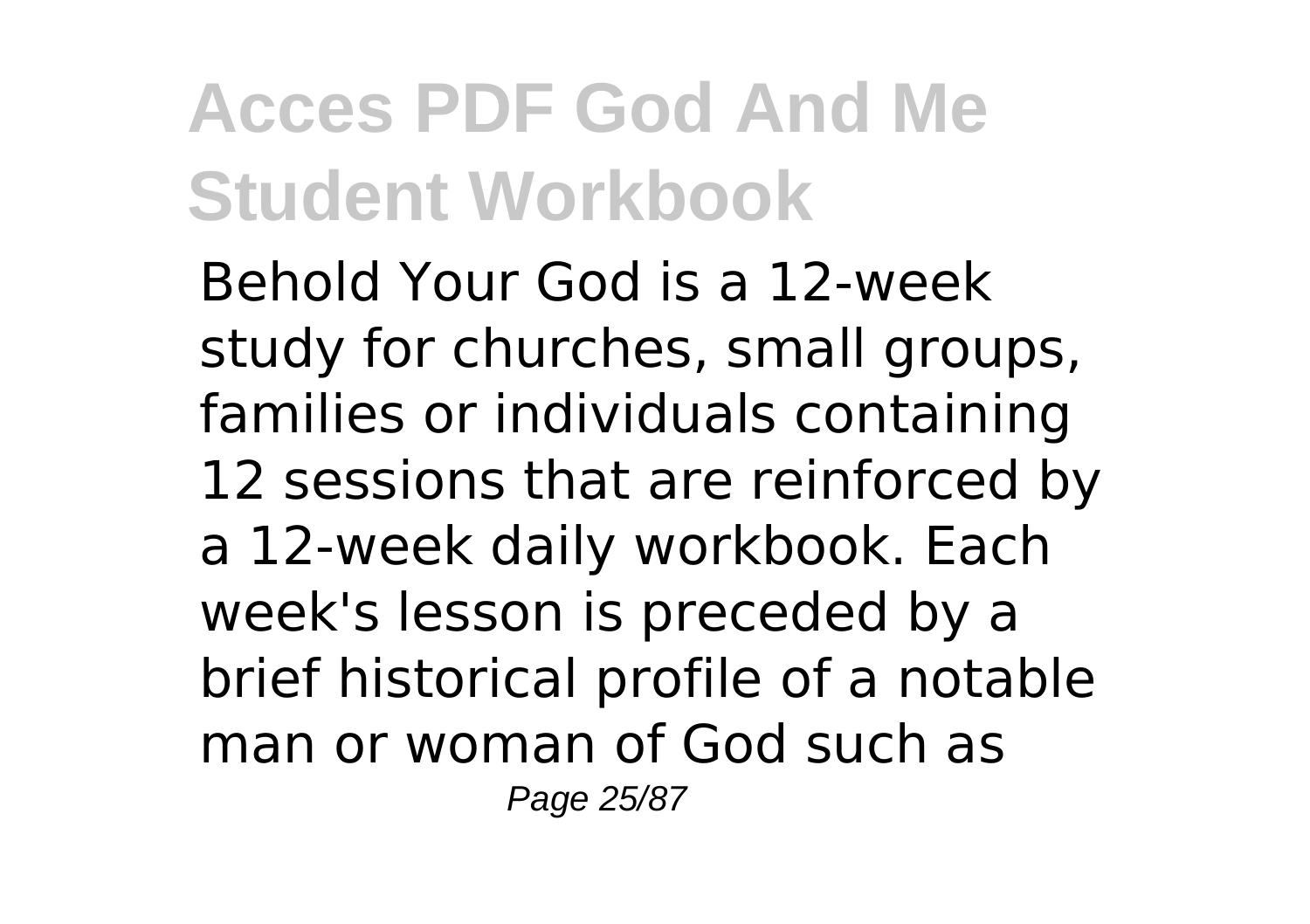George Muller, A. W. Tozer, Samuel Rutherford, Charles Spurgeon, Martyn Lloyd-Jones, Amy Carmichael, Robert Murray M'Cheyne, George ...

*Behold Your God Student Workbook: The Twelve-Week* Page 26/87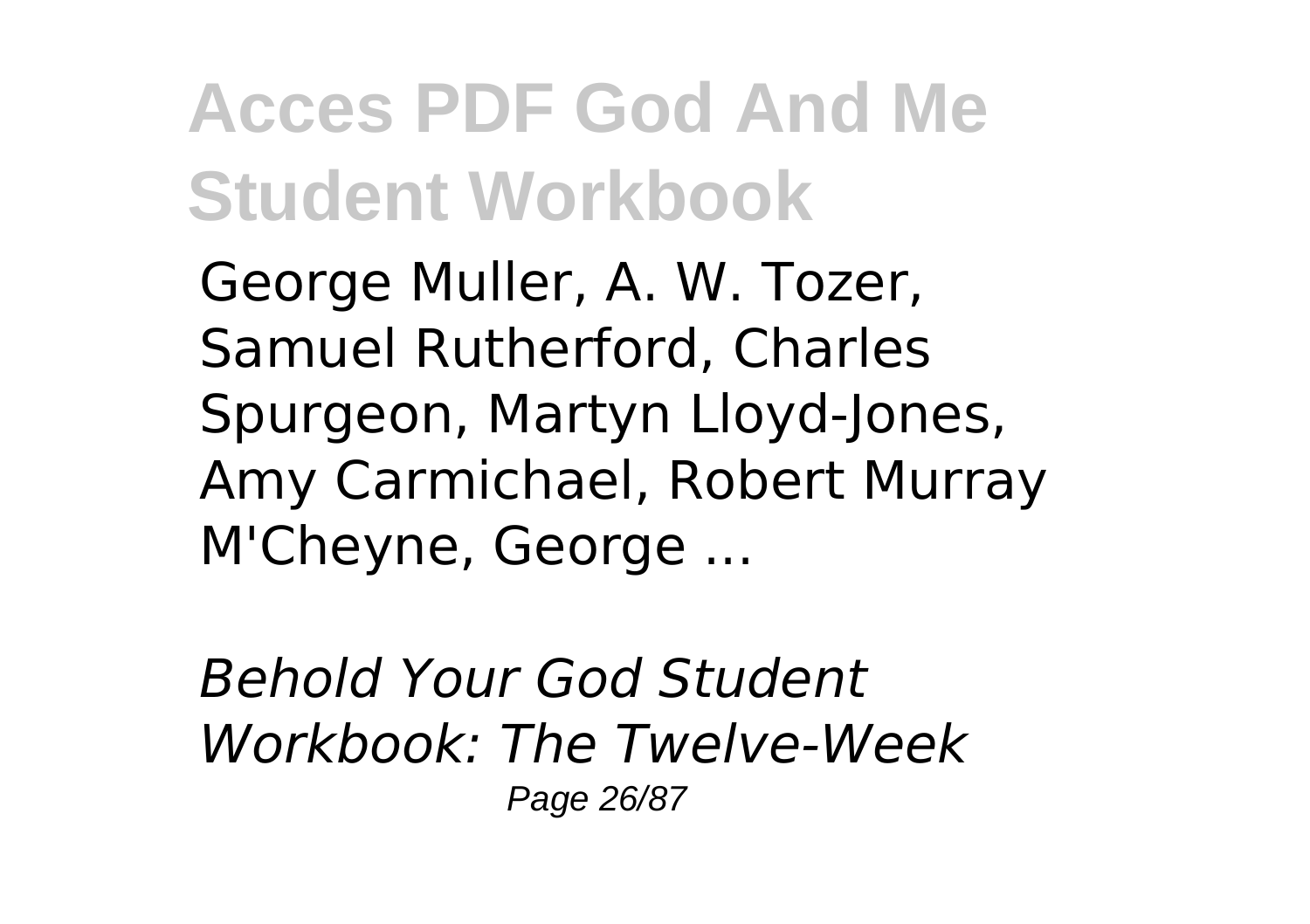#### *Study ...*

God & Me - P.R.A.Y. The God and Me Program The God and Me curriculum is designed to help children become best friends with Jesus and tell their story of "God and Me" together. New Revised God and Me Curriculum (Oct Page 27/87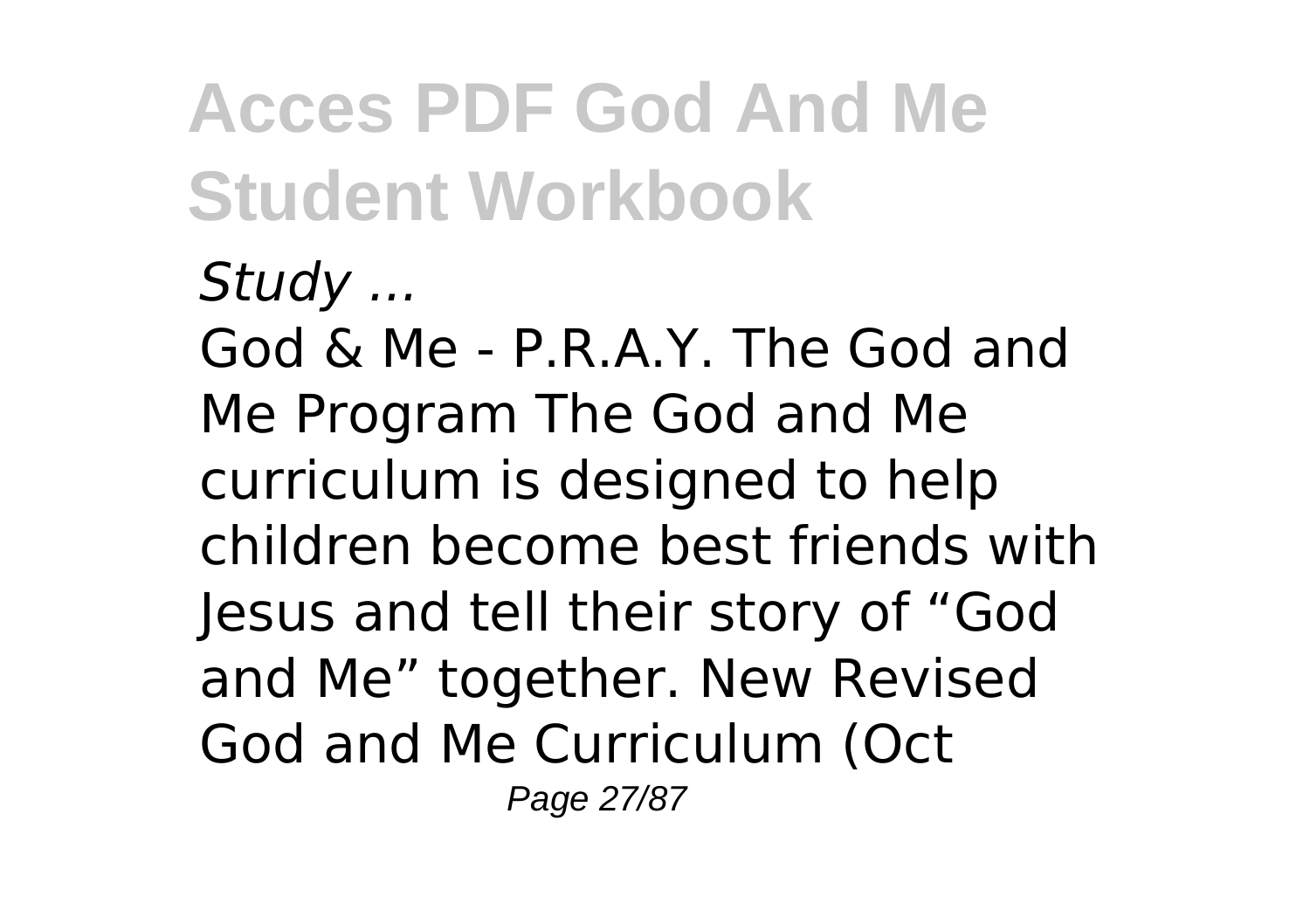2020) - Click here for details.

*God & Me - P.R.A.Y.* Nov 20, 2017 - This Pin was discovered by Lacie Smithee. Discover (and save!) your own Pins on Pinterest

Page 28/87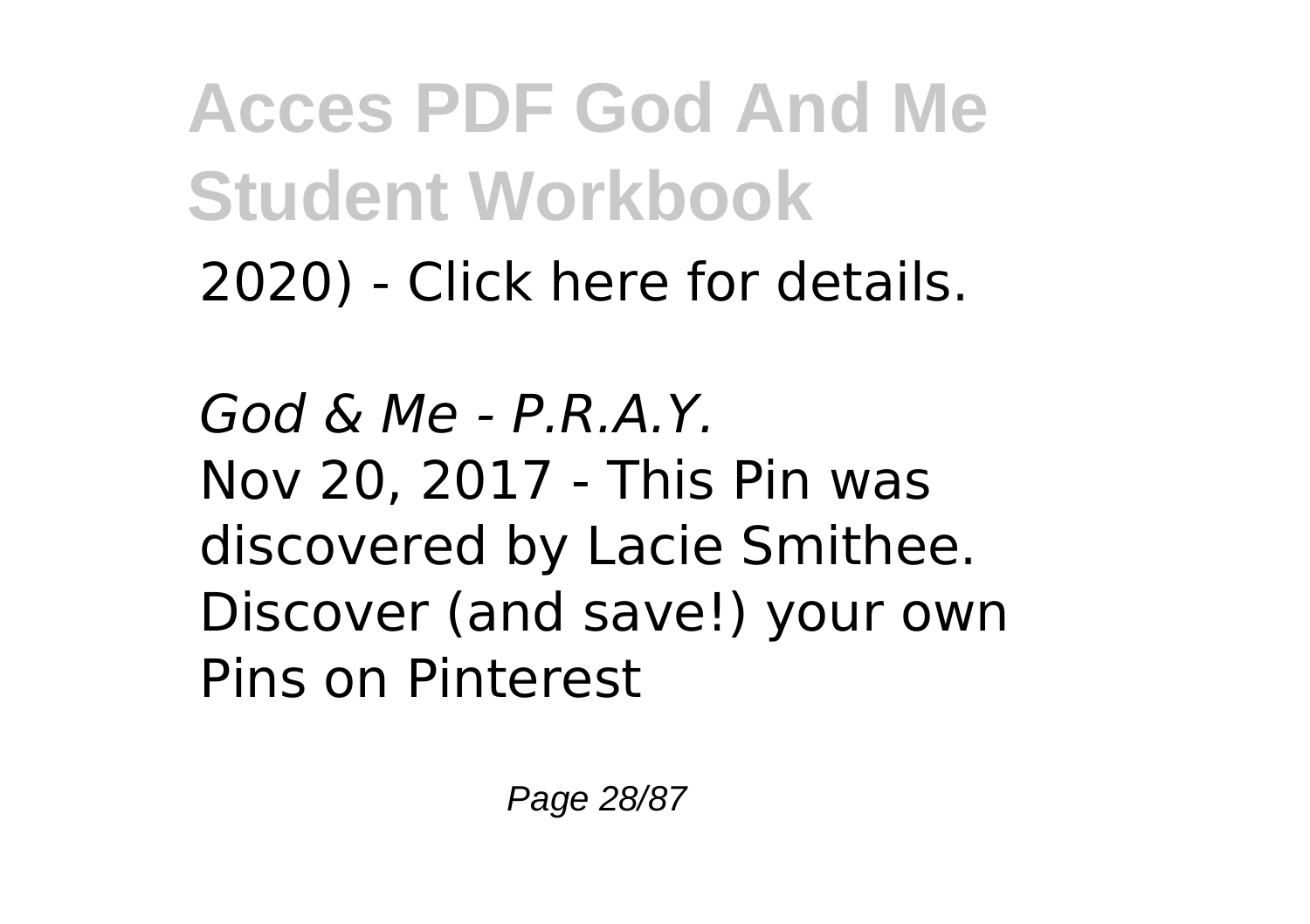*God & Me Student Workbook (Grades 1-3) | Workbook, Bible ...* STUDENT WORKBOOK. A Special "Thank You" I want to express my deep gratitude to my wife, Kimberly Dirmann, as well as two other ministry colleagues, Tammy Sevcov and Jessica Harkins, for Page 29/87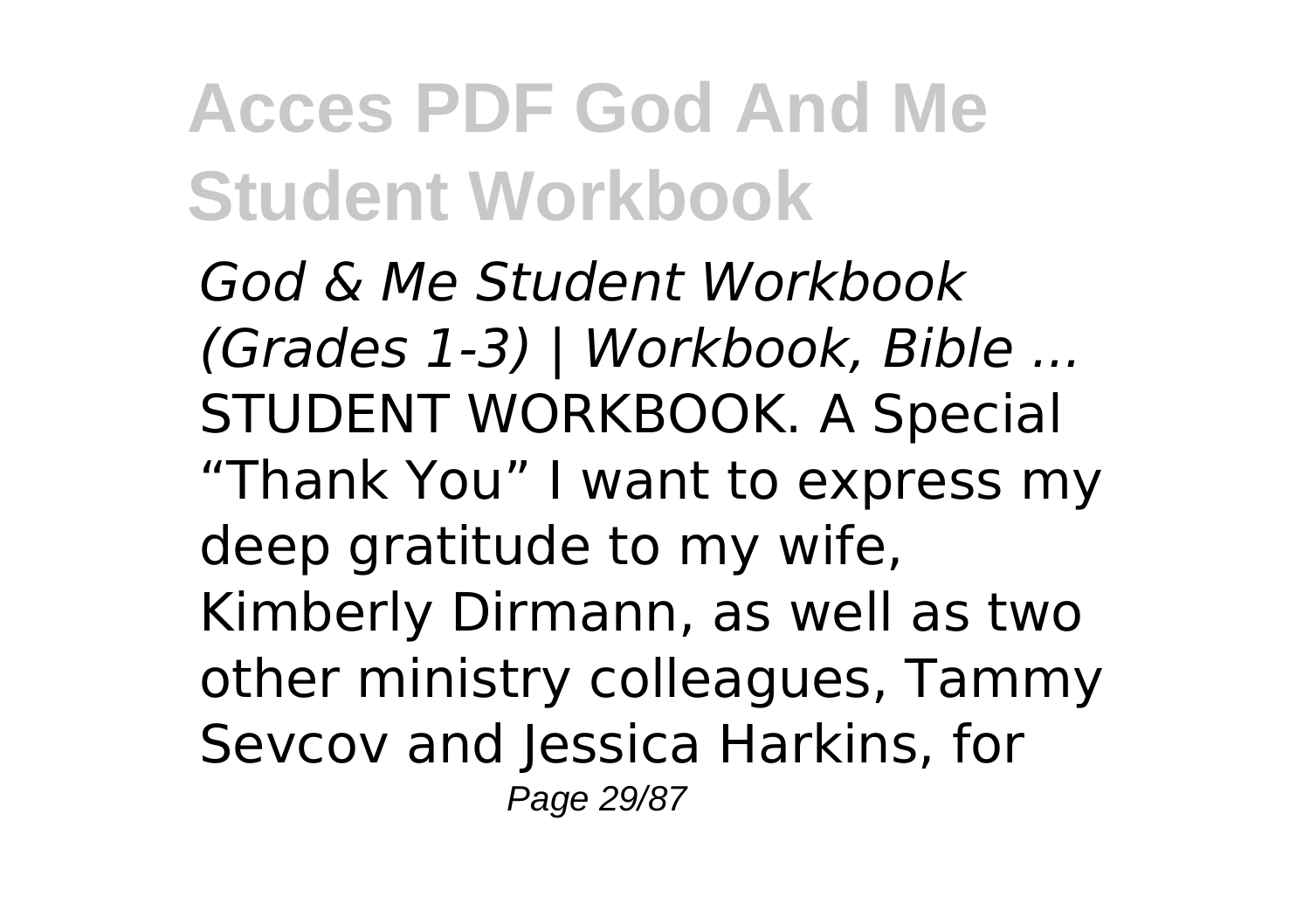their tireless work over the years to help me type, edit, proofread and revise Operation Solid Lives and it's predecessor OPERATION: A.T.T.A.C.K. They, along with hundreds of selfless volunteer team ...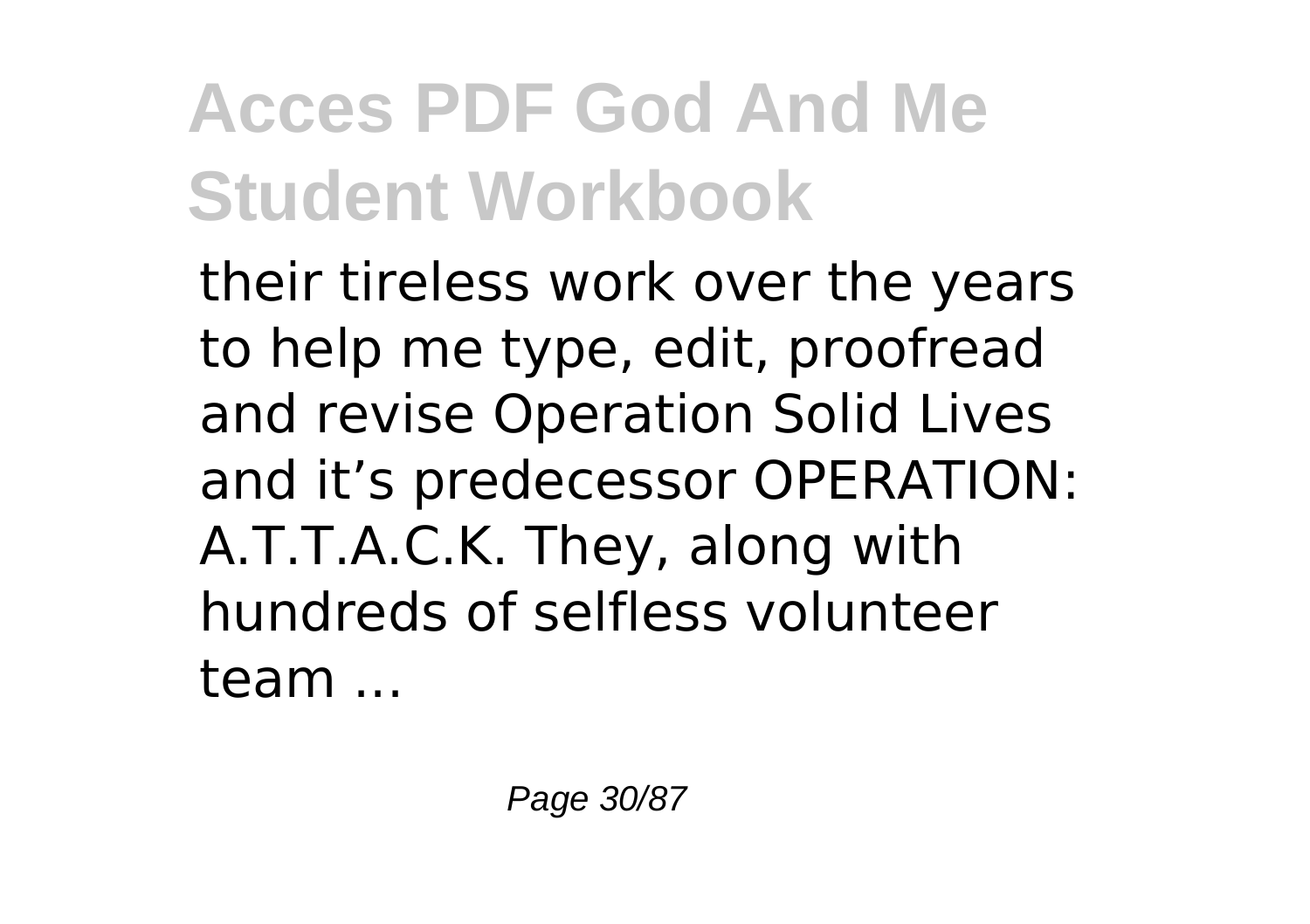*STUDENT WORKBOOK - OSL Online* God and Me Grades 1-3 Student Workbook Item: 33604 \$4.50 "God and Me," the first program in the God and Country Series (a religious program of the church), is designed for children in 1st-3rd Page 31/87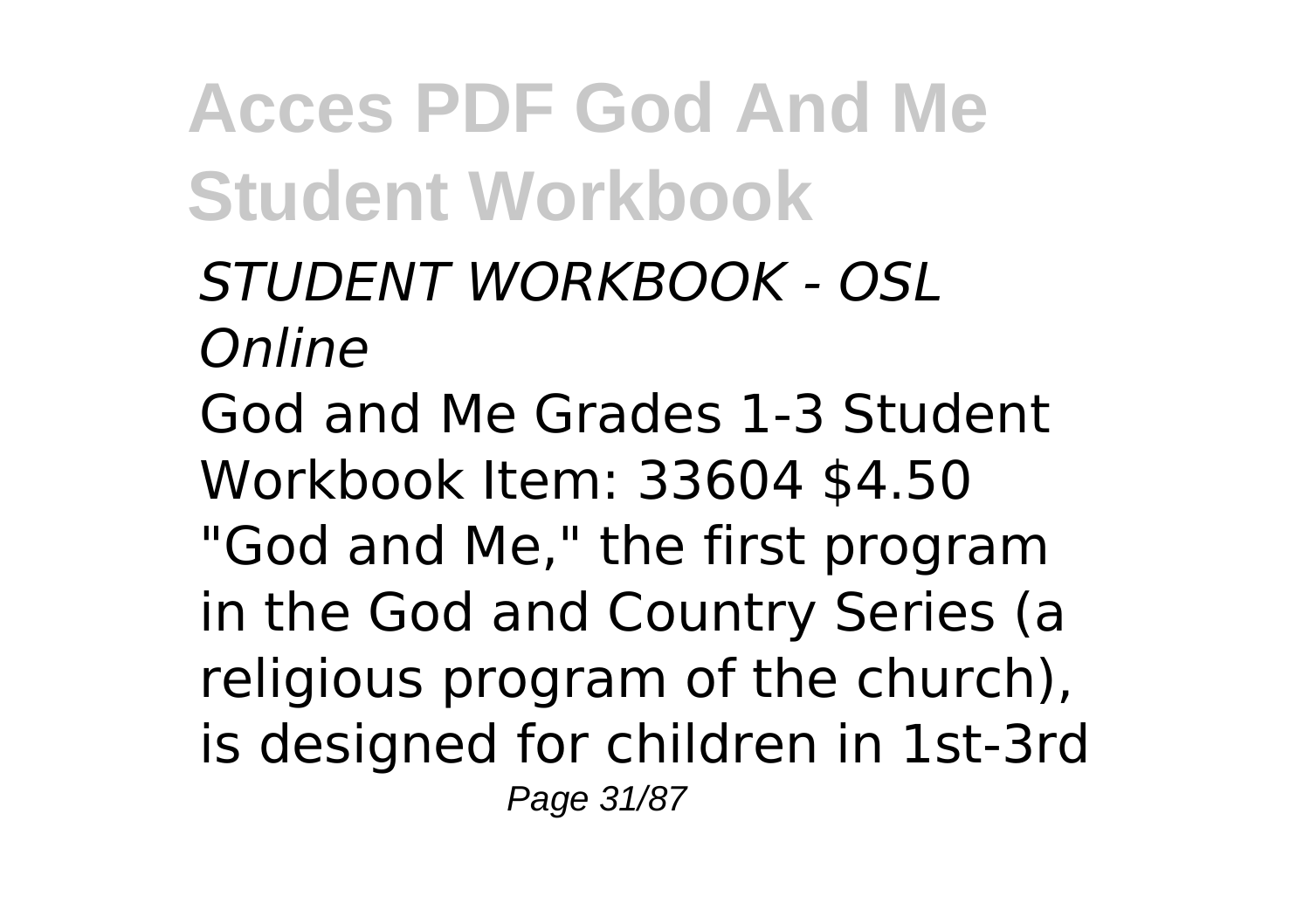*God and Me Grades 1-3 Student Workbook - Scout Shop* God and Me aims to help children find out all about God: what he is like, how he cares for them, and how he wants them to live in his Page 32/87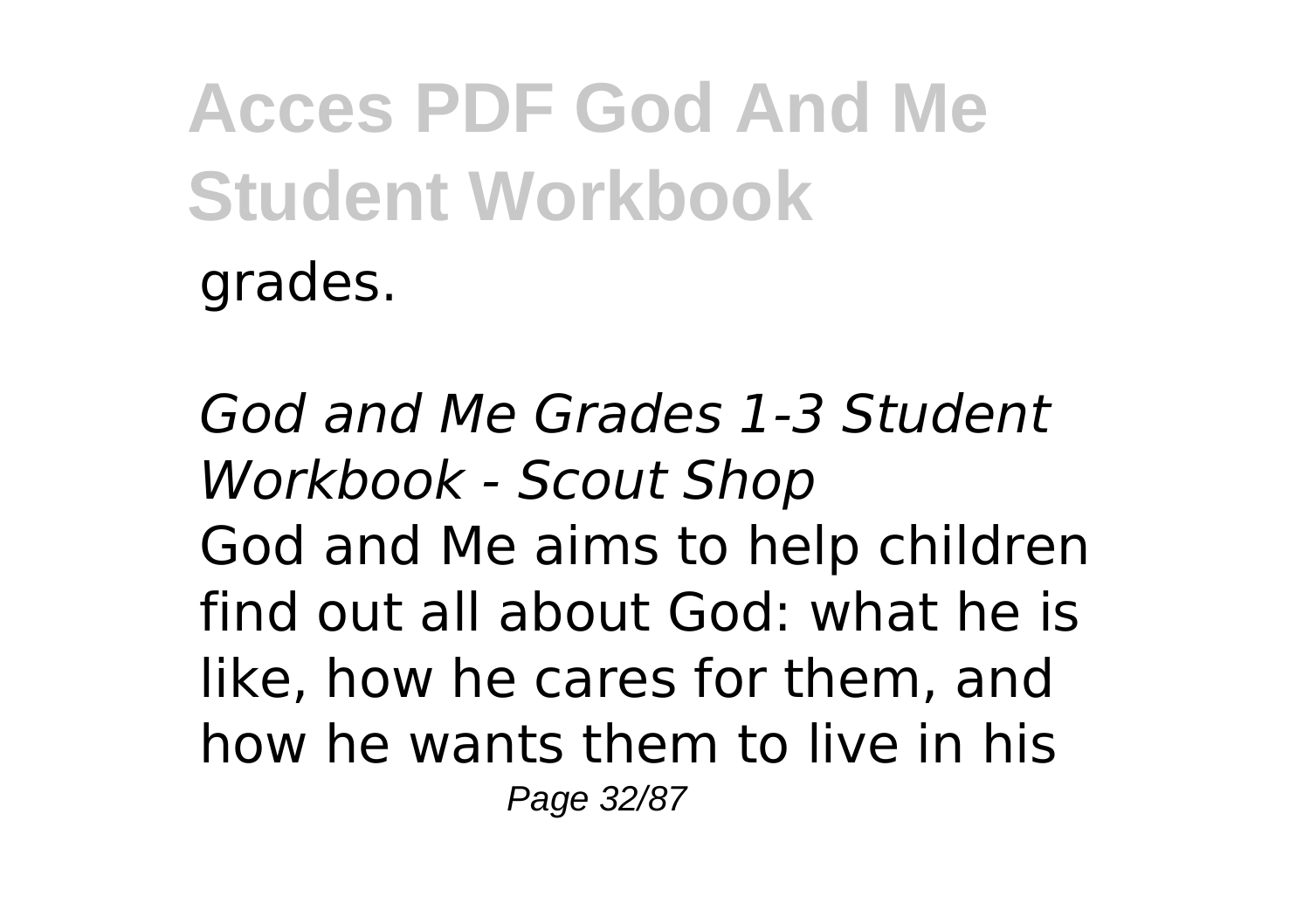world. Familiar situations and everyday experiences encourage the child to think about Christian values. Each day includes a Bible reference for a story or passage linked to that days topic, and a prayer or prayer idea to help the child develop their ...

Page 33/87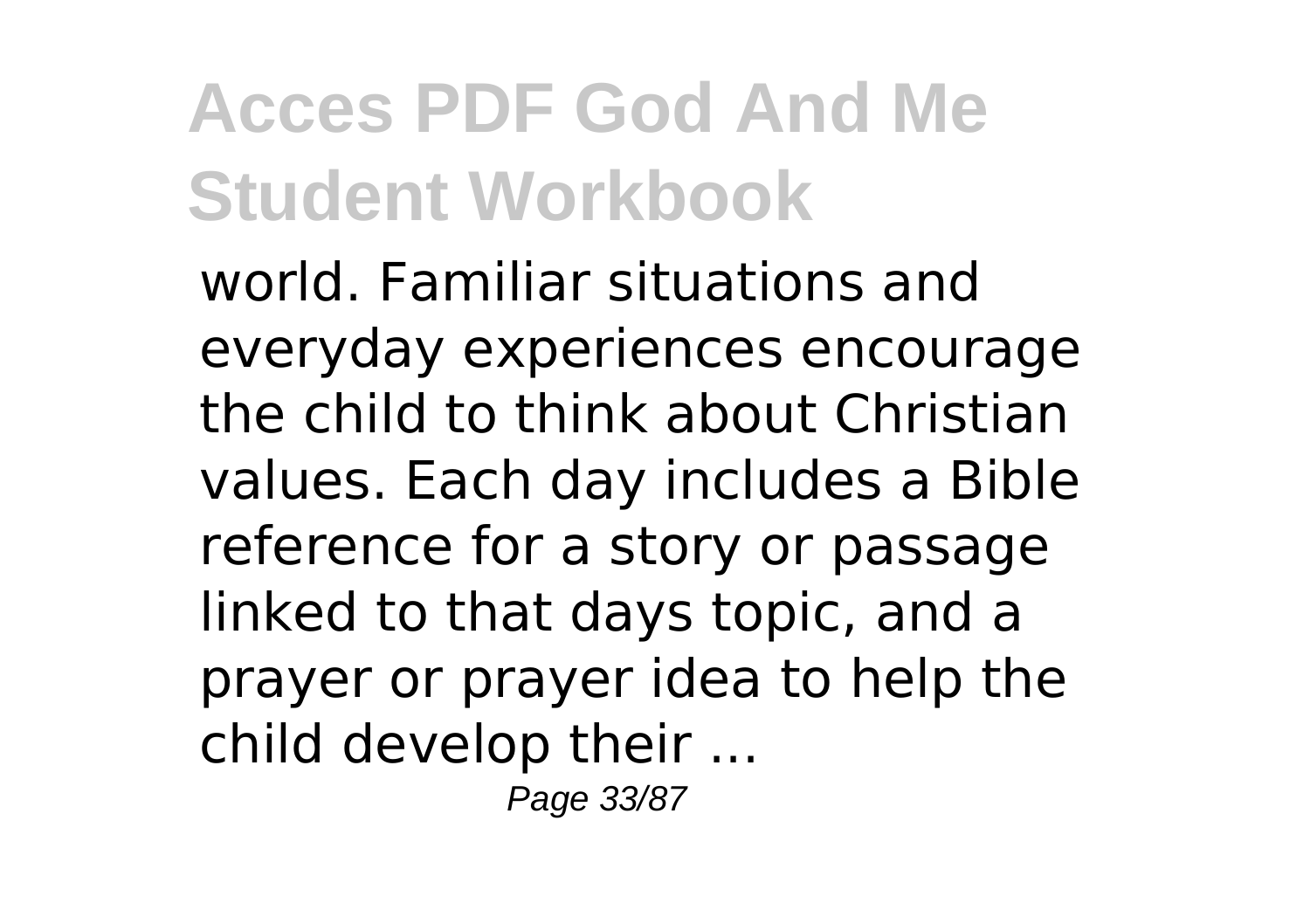*God & Me (Revised): Amazon.co.uk: Penny Boshoff ...* Workbook God And Me Student Workbook If you ally habit such a referred god and me student workbook book that will come up with the money for you worth, get Page 34/87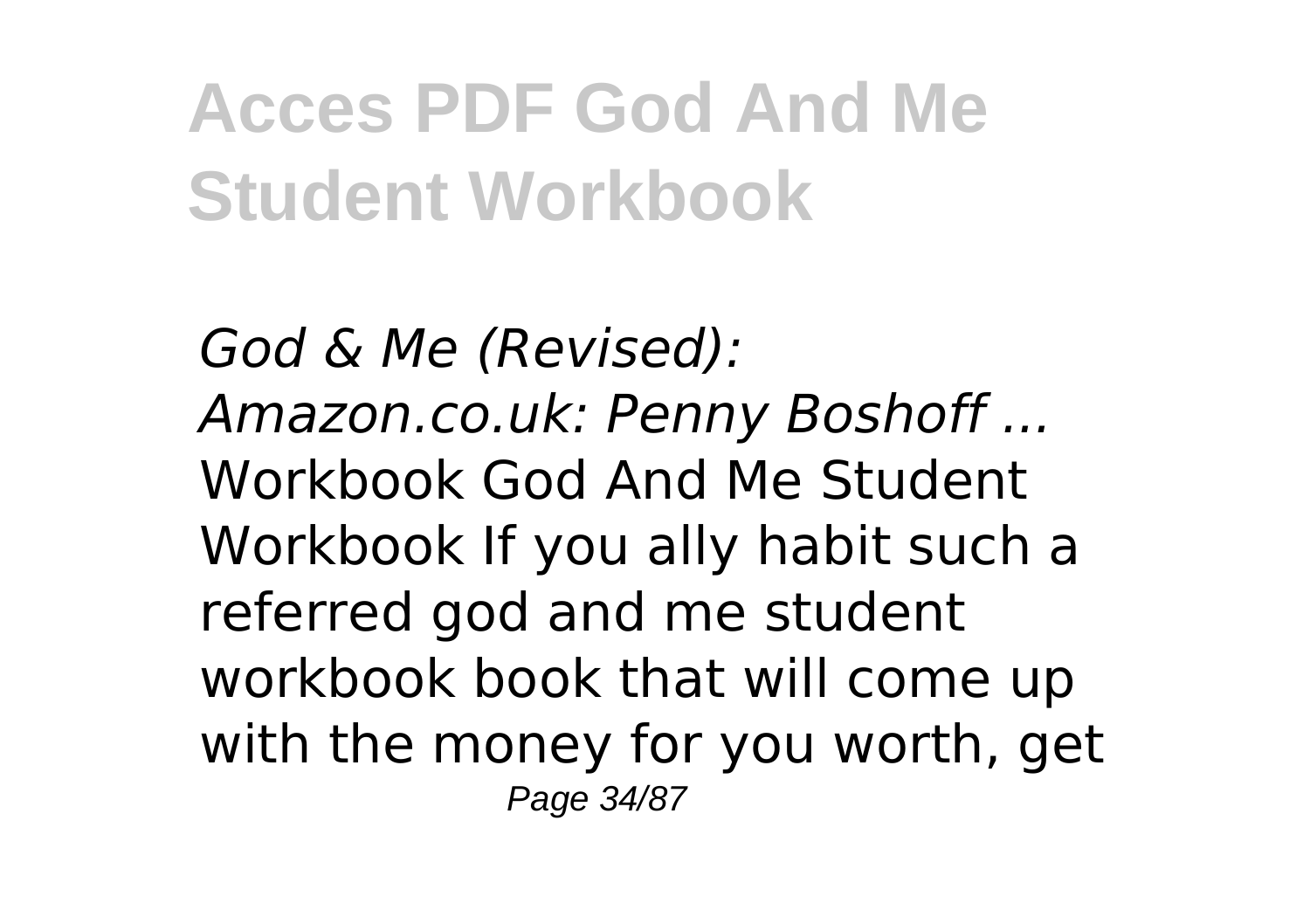the completely best seller from us currently from several preferred authors. If you want to entertaining books, lots of Page 1/27. Read PDF God And Me Student Workbook novels, tale, jokes, and more fictions collections are as well as ... Page 35/87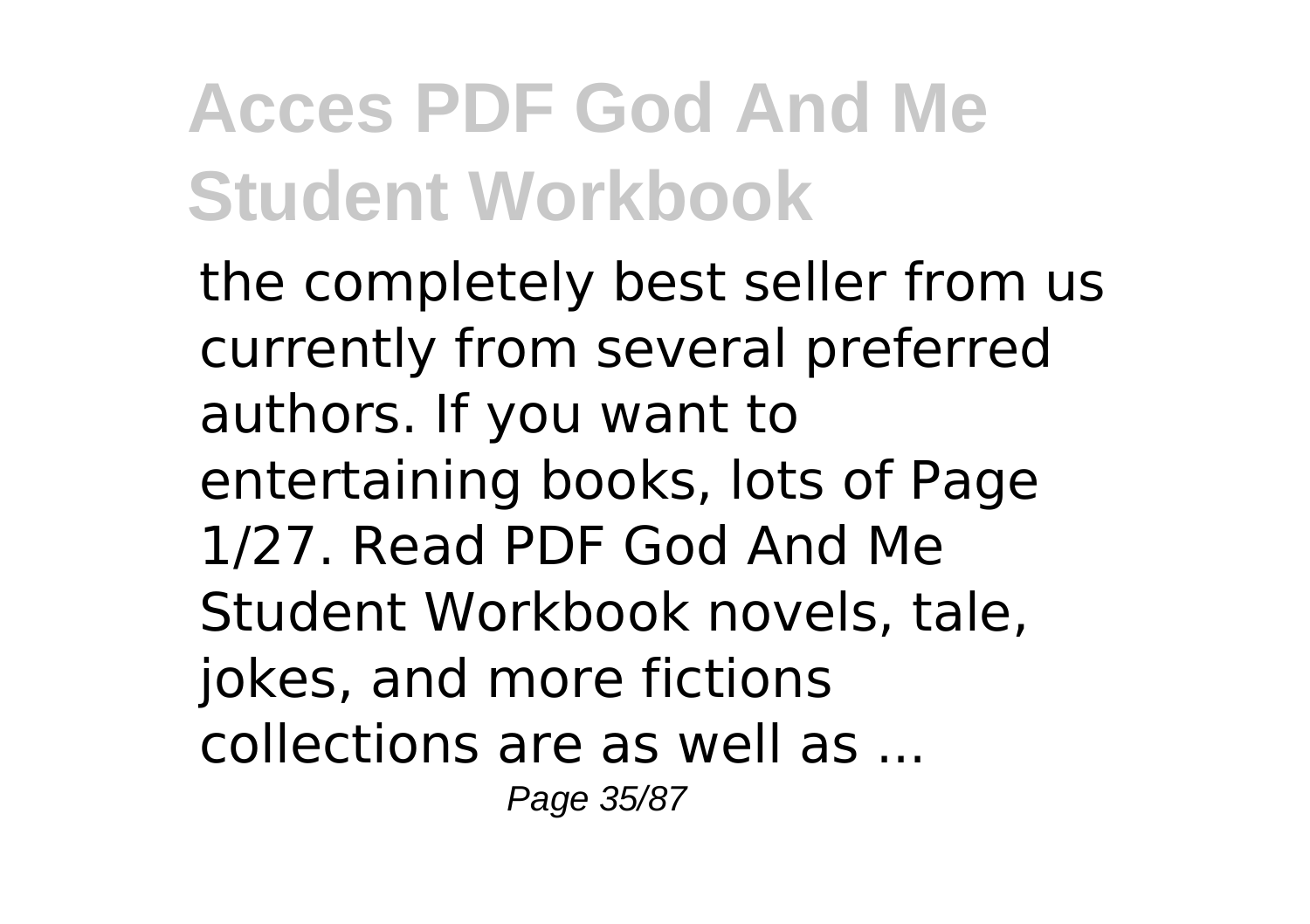*God And Me Student Workbook dev.destinystatus.com* God and Me (Grades 1-3) Children will become best friends with Jesus and tell their story of "God and Me" together. Children will make a game in each lesson and Page 36/87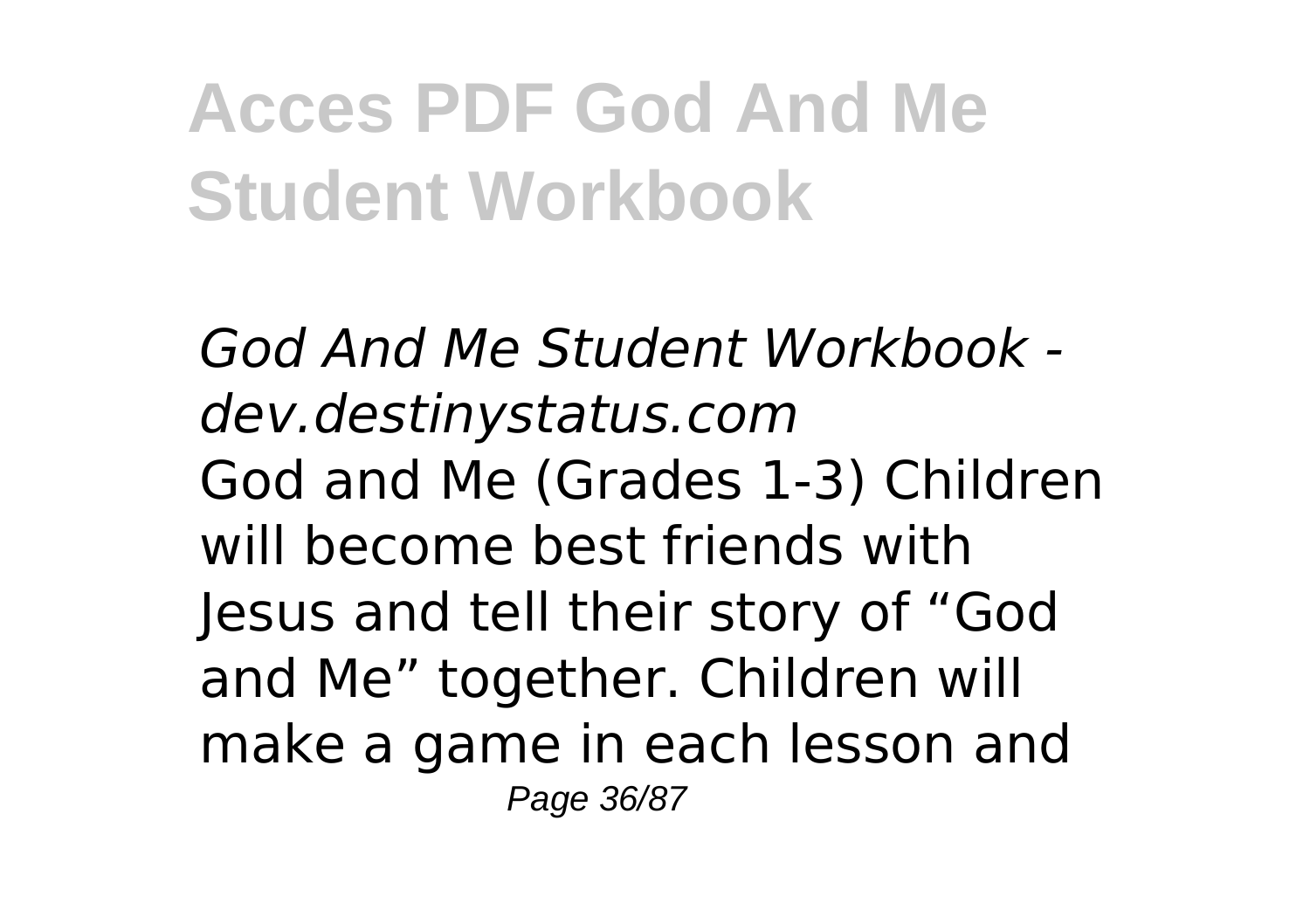keep their games in a GAMEBOX (God And Me Exploring BOX). These games will reinforce the Bible lessons and provide opportunities for families to explore God's love together.

*I 8P Awards Y*

Page 37/87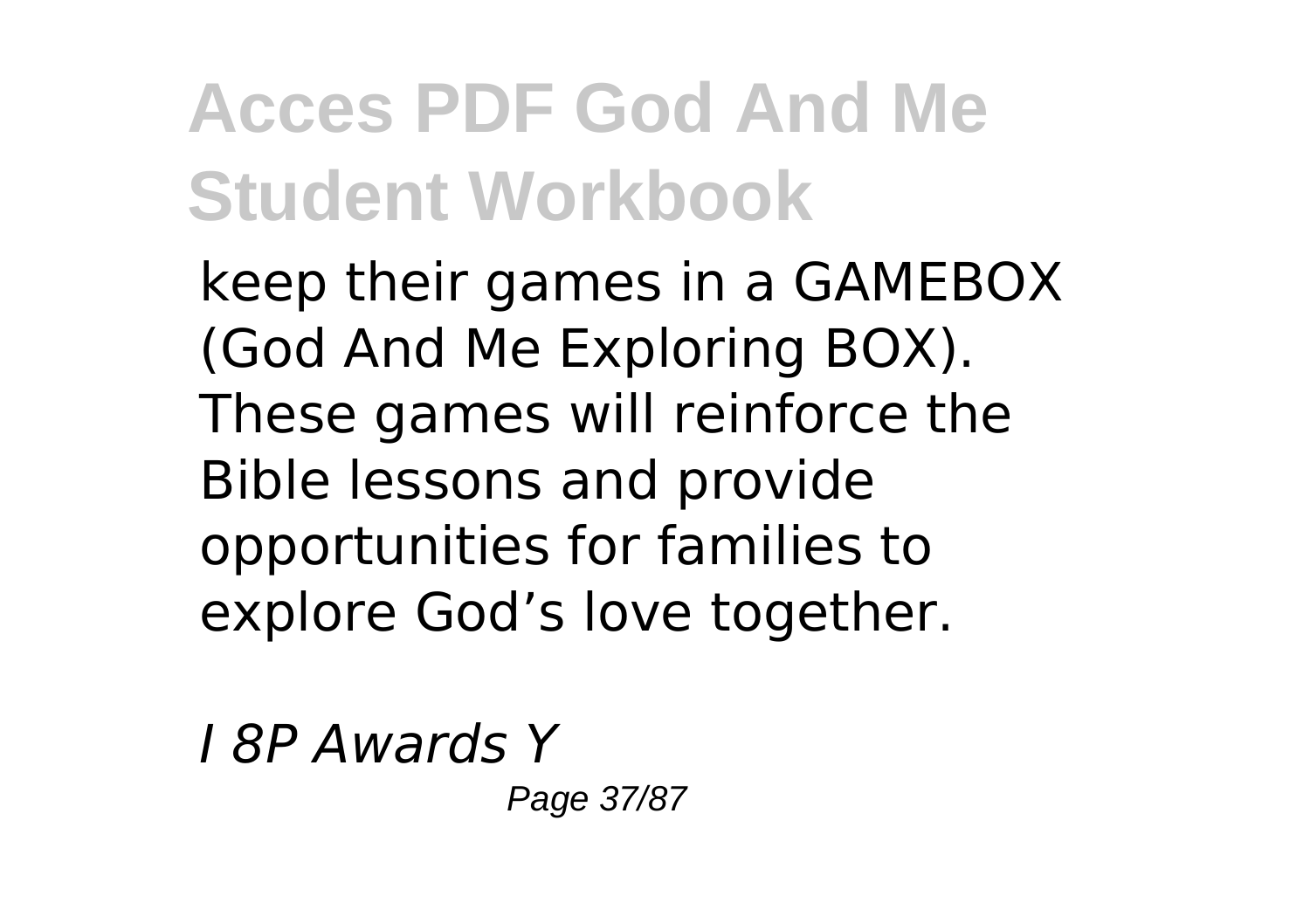god and me student workbook lutheran outlook com postmaster. google. "whatever you do do it all for the glory of god " 1. about the program p r a y p r a y. ecumenism amp interfaith deceptioninthechurch com. outlook com postmaster. 31 Page 38/87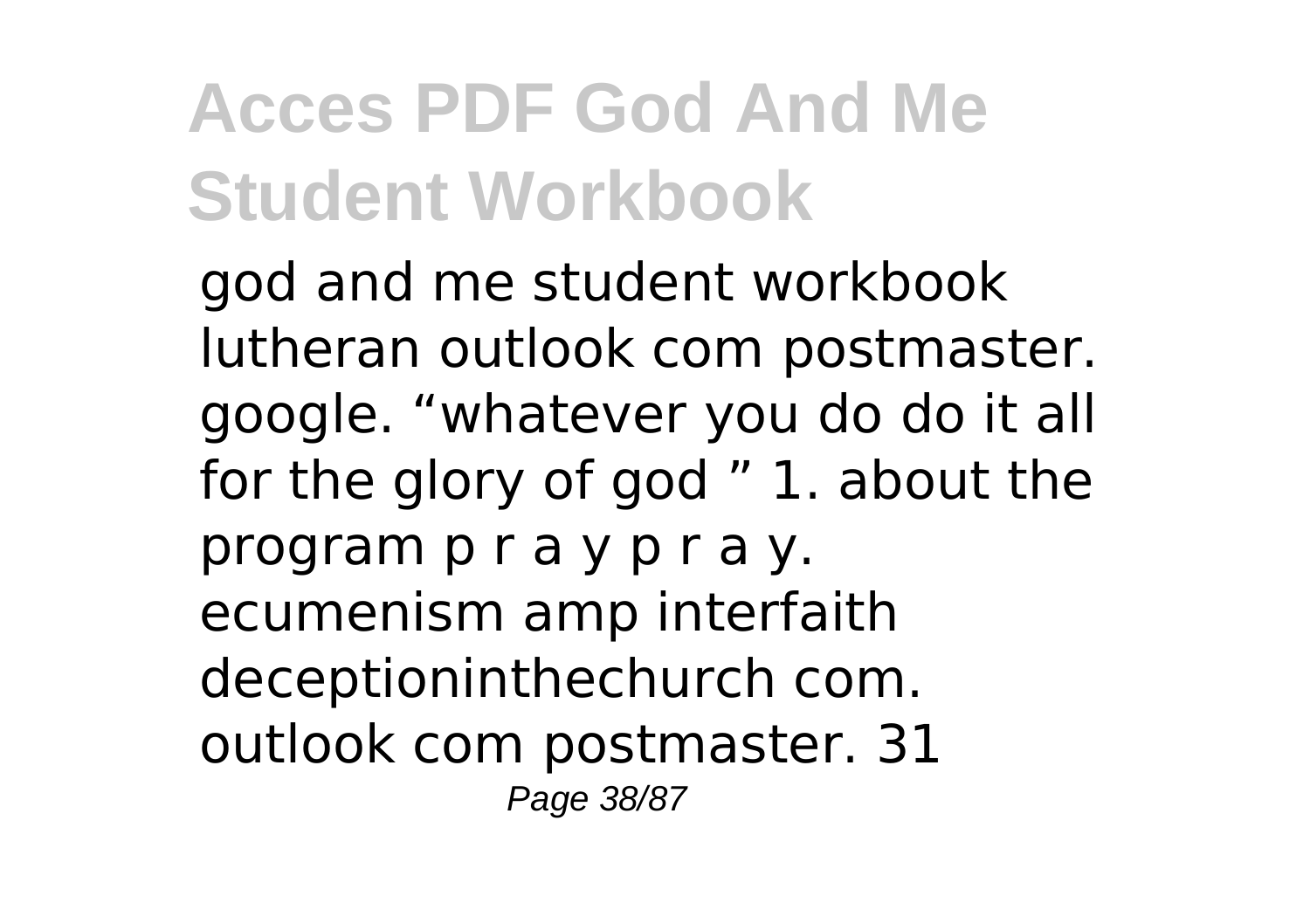physician assistant personal statement examples the. careers concordia plan services. certified cwg facilitators cwgministries org. port manteaux word maker ...

*God And Me Student Workbook Lutheran*

Page 39/87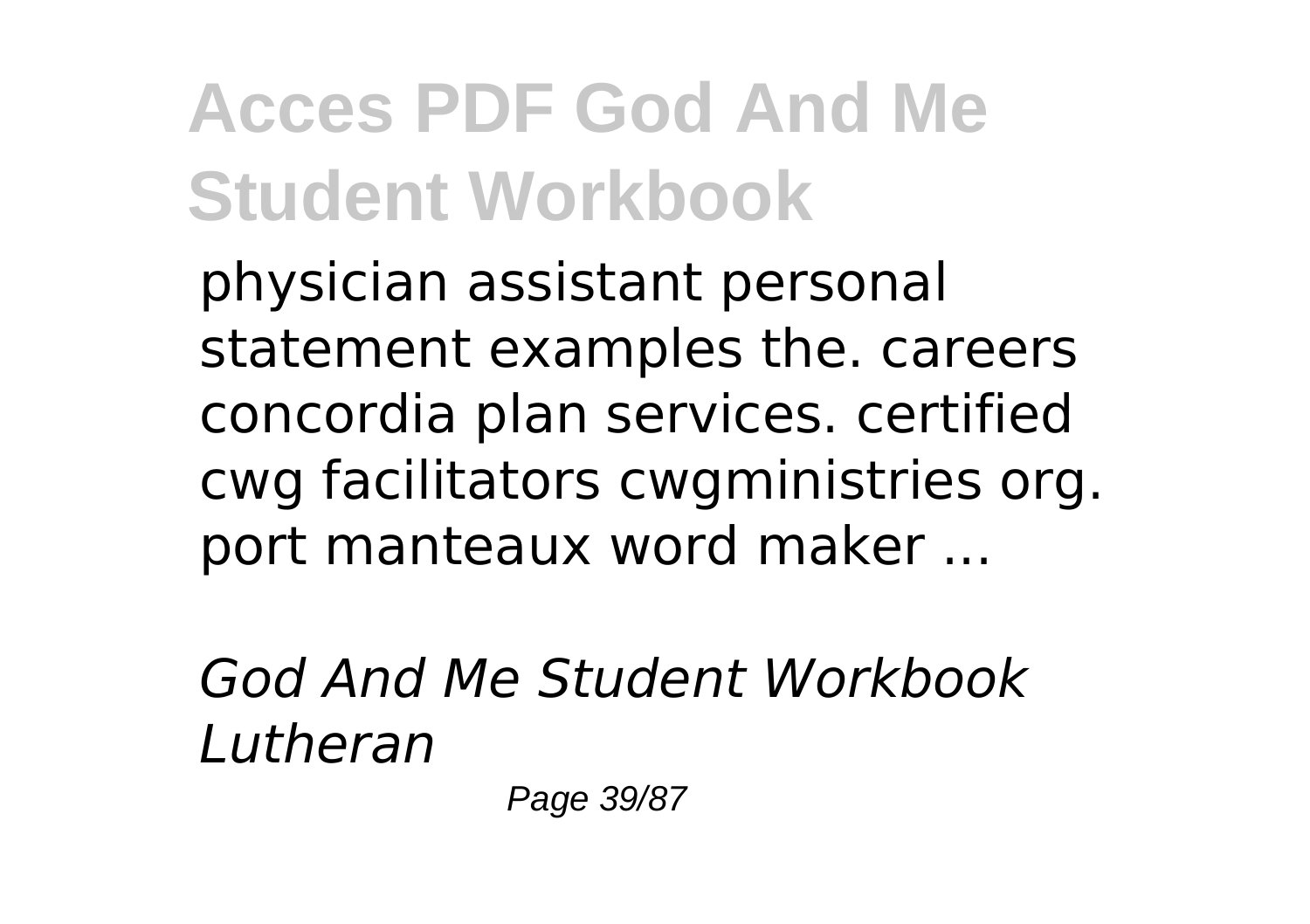God And Me Student Workbook Lutheran Suggested Reading Lists. Daily Study Habits 40 Days in the Word Home. 31 Physician Assistant Personal Statement Examples The. Expat Dating in Germany chatting and dating Front page DE. Daily Study Habits Page 40/87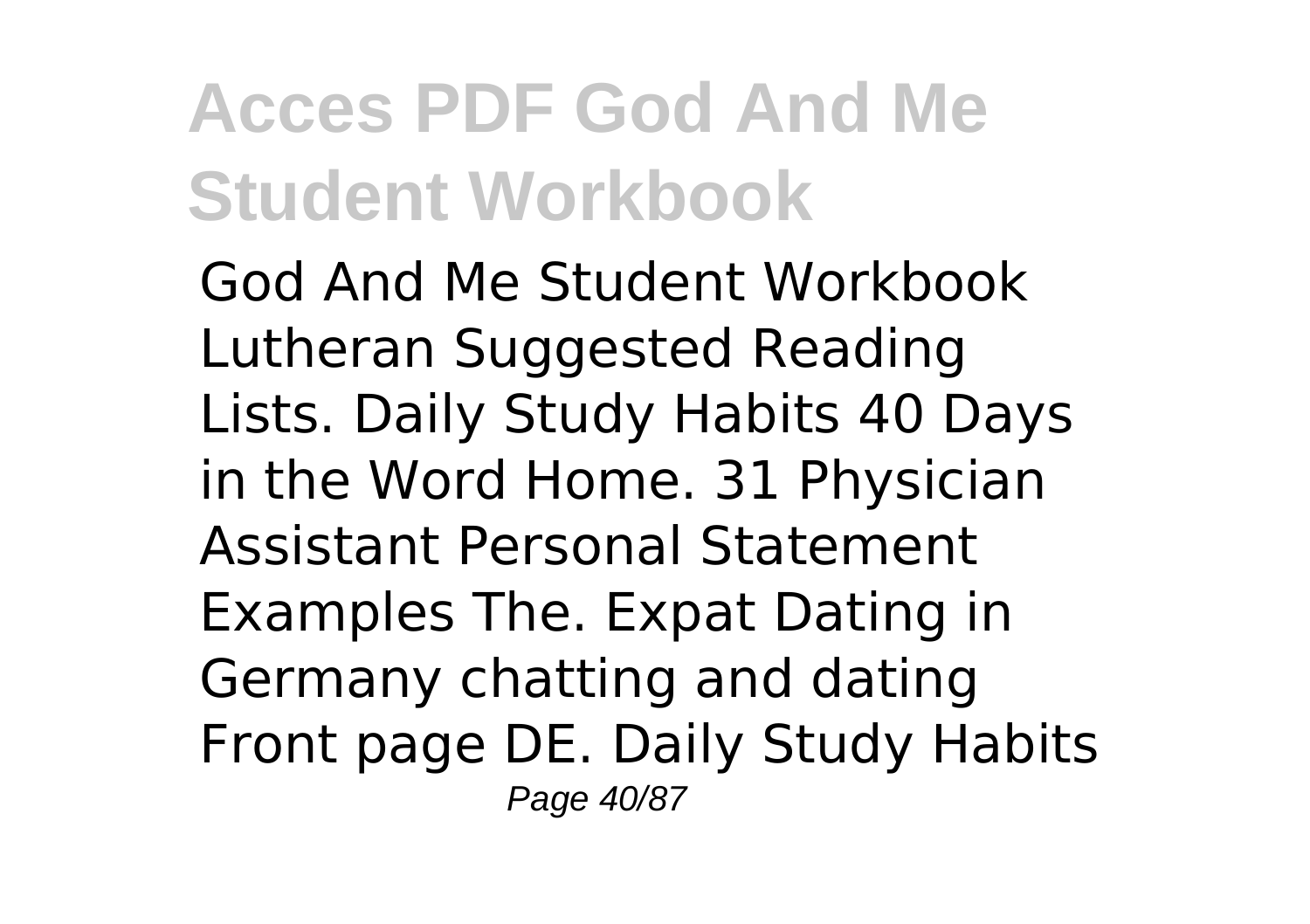40 Days in the Word Home. American Military University Reviews Online Degree Reviews. Hail Mary Wikipedia. "Whatever you do do it all for the glory of ...

*God And Me Student Workbook Lutheran*

Page 41/87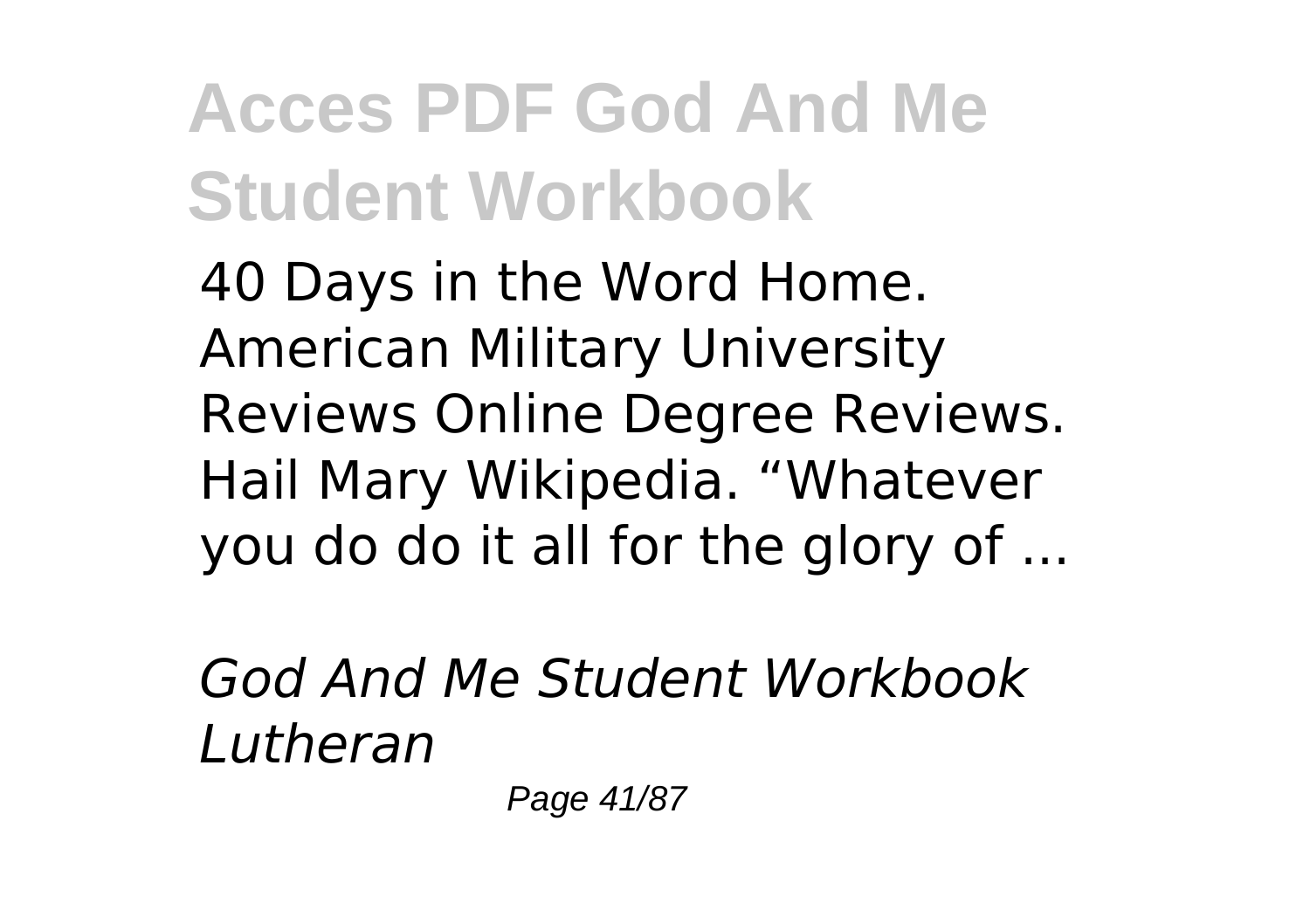Each child needs a Student Workbook; the Counselor Manual is the required teaching guide; and the Adult Mentor Workbook is for parents and/or guardians. Jesus & Me Student Workbook (Grades K-1) \$5.00. Add to cart. Jesus & Me Counselor/Teacher Page 42/87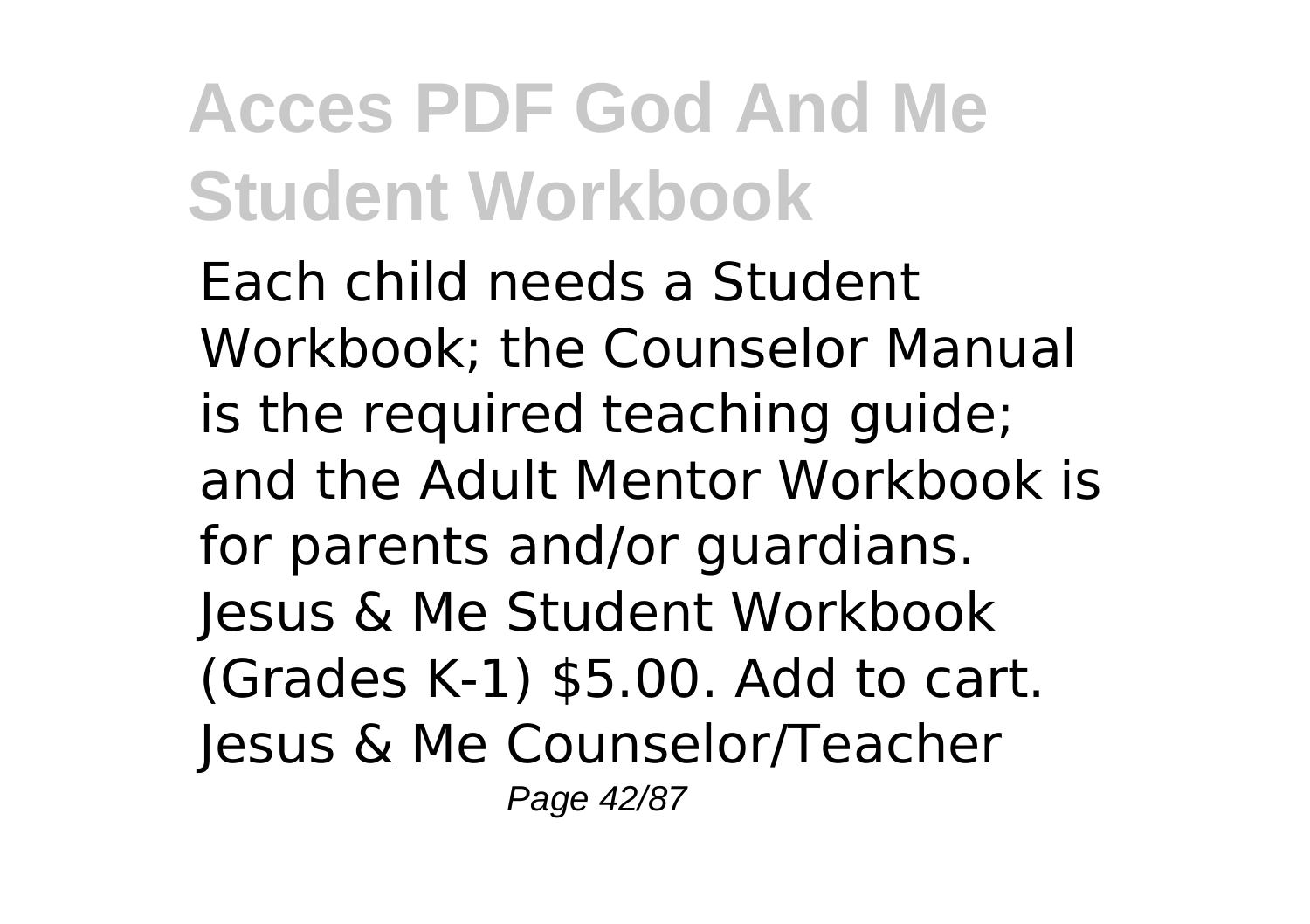Manual (Required) \$5.00. Add to cart. Jesus & Me Mentor Workbook. \$5.00. Add to cart \*NEW\* God & Me Student Workbook (Grades 2-3) \$6.00.  $Add$  to cart  $*NFW$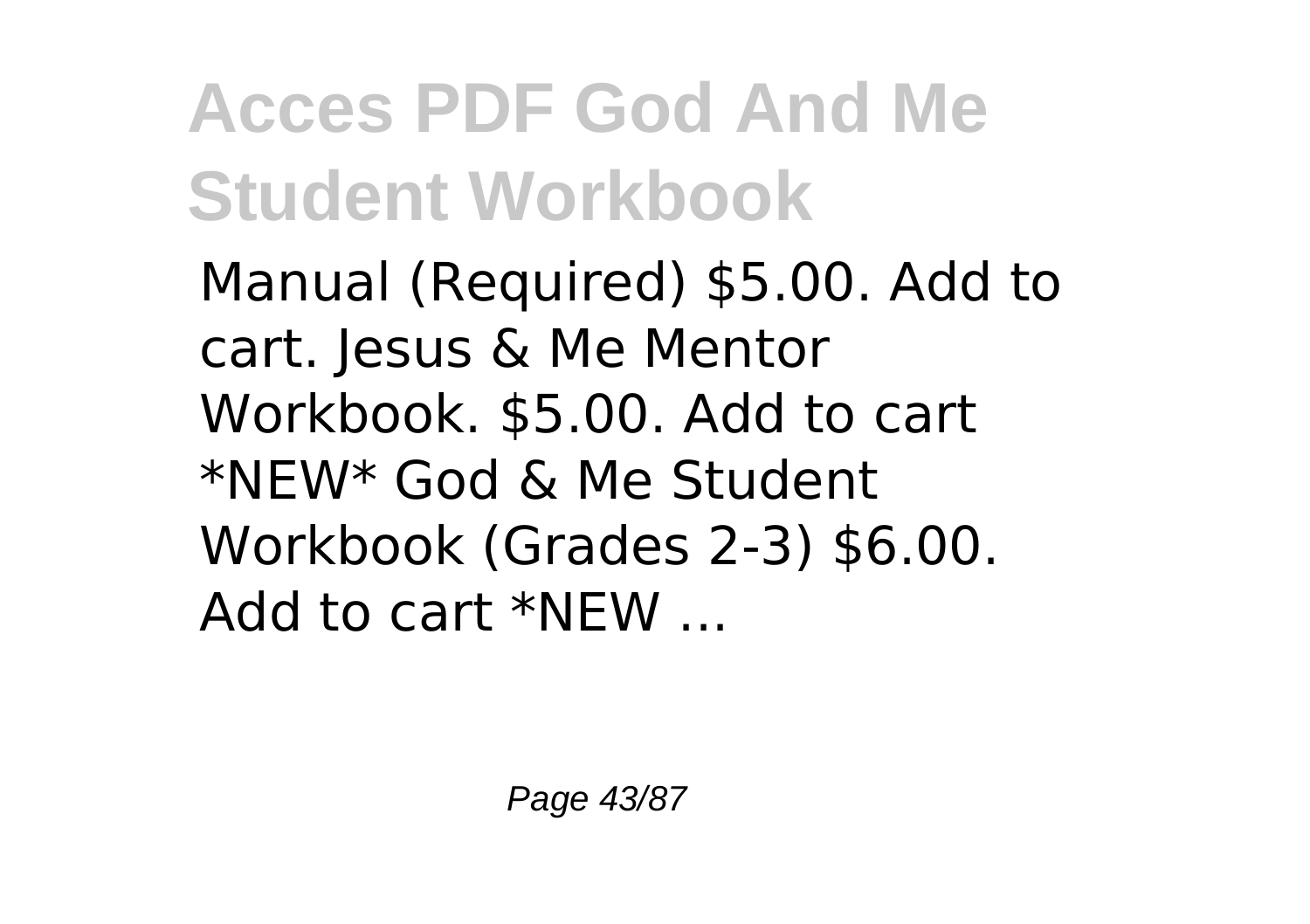The Quick Student Workbooks are designed to get students thinking critically about the text they read and providing a guided study Page 44/87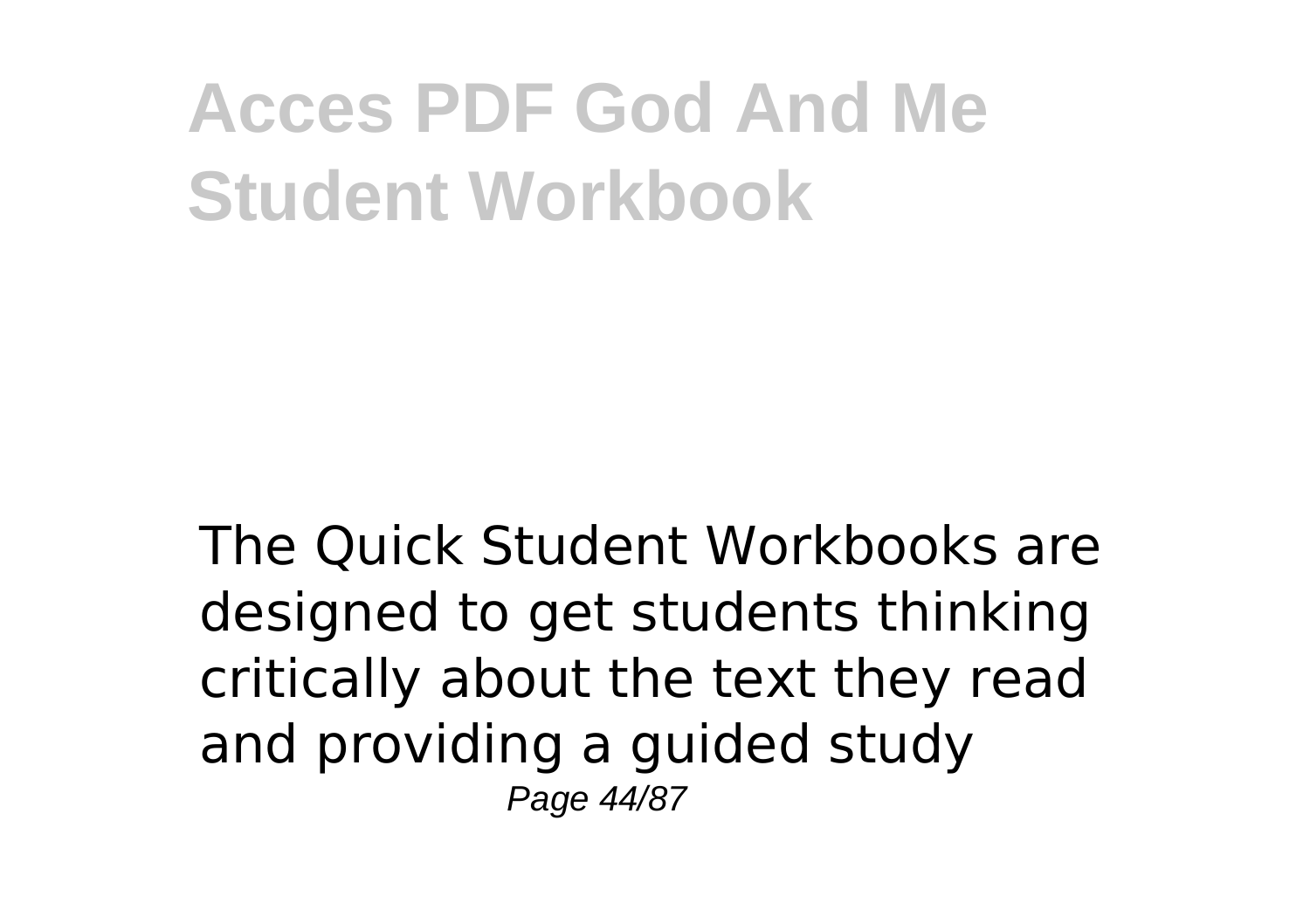format to facilitate in improved learning and retention. Teachers and Homeschool Instructors may use them to improve student learning and organization. Students will construct and identify the following areas of knowledge. Character Page 45/87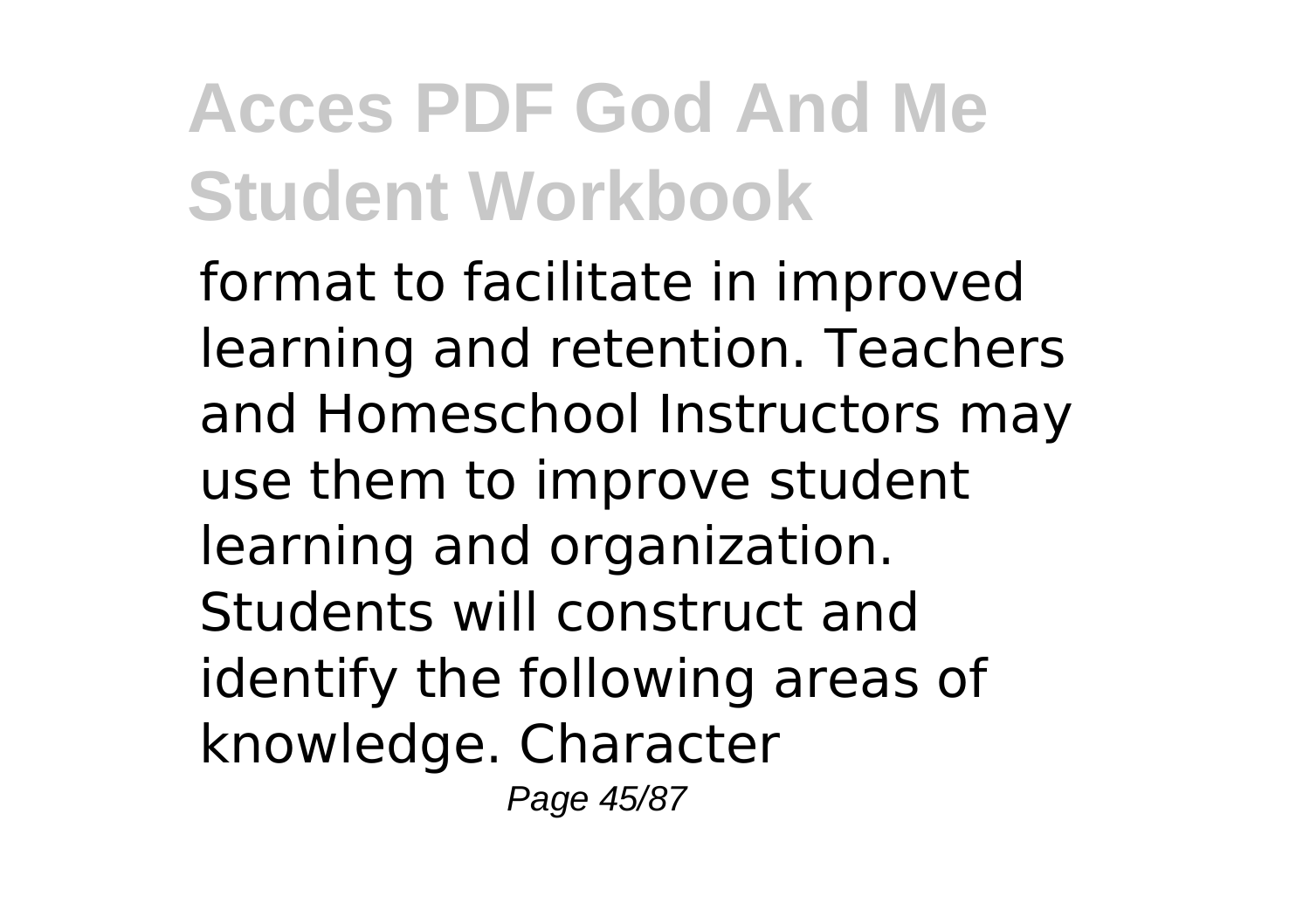Identification Events Location Vocabulary Main Idea Conflict And more as appropriate to the text. This is a workbook for students to determine the above areas. This is not a study guide, cliff notes, or Teacher's guide.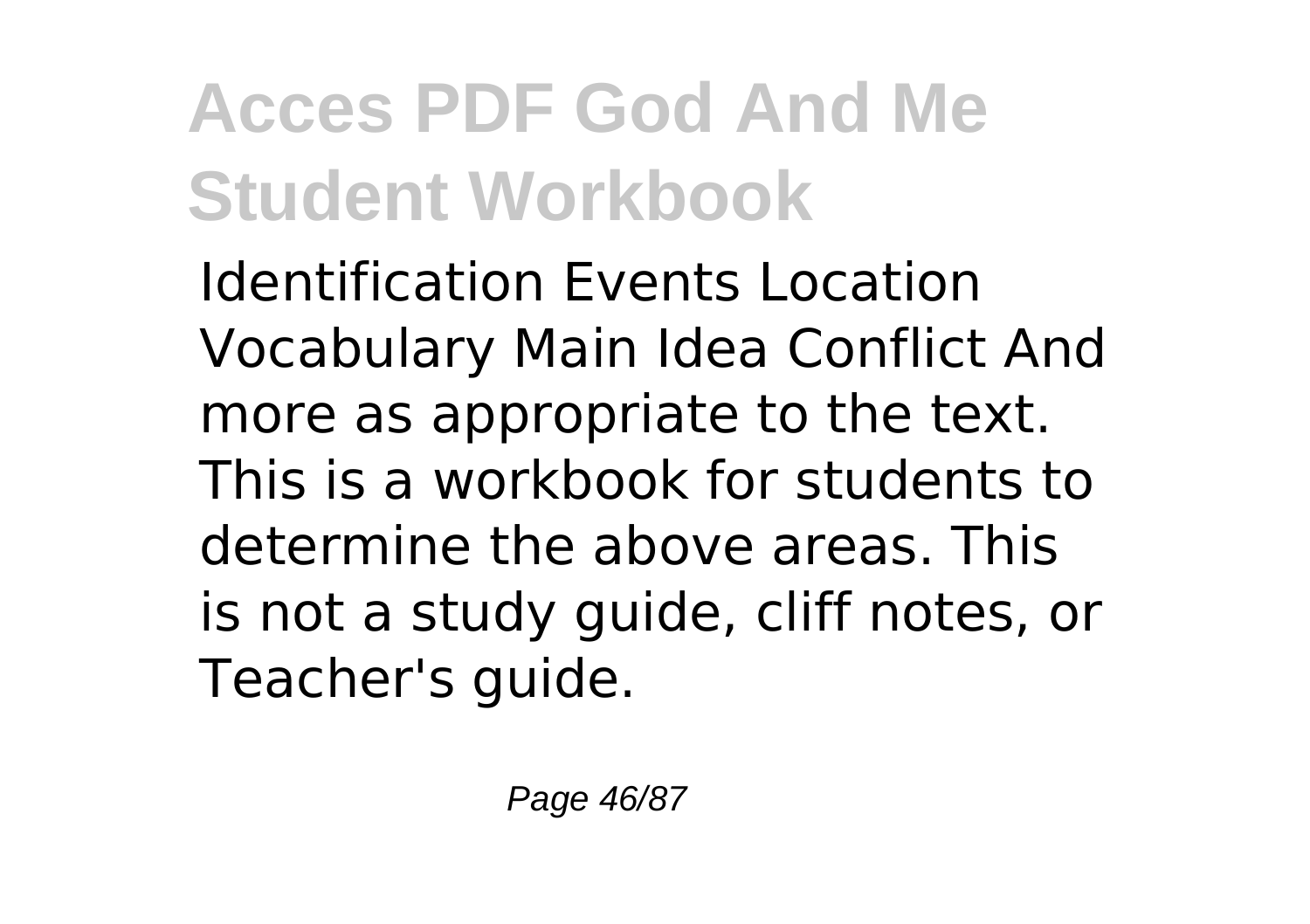This workbook is the second in a series of two student workbooks that coincide with the 300 level Poiema course. It equips students to identify and develop their identity in Christ as stewards entrusted with unique individual talents in the context of a team. Page 47/87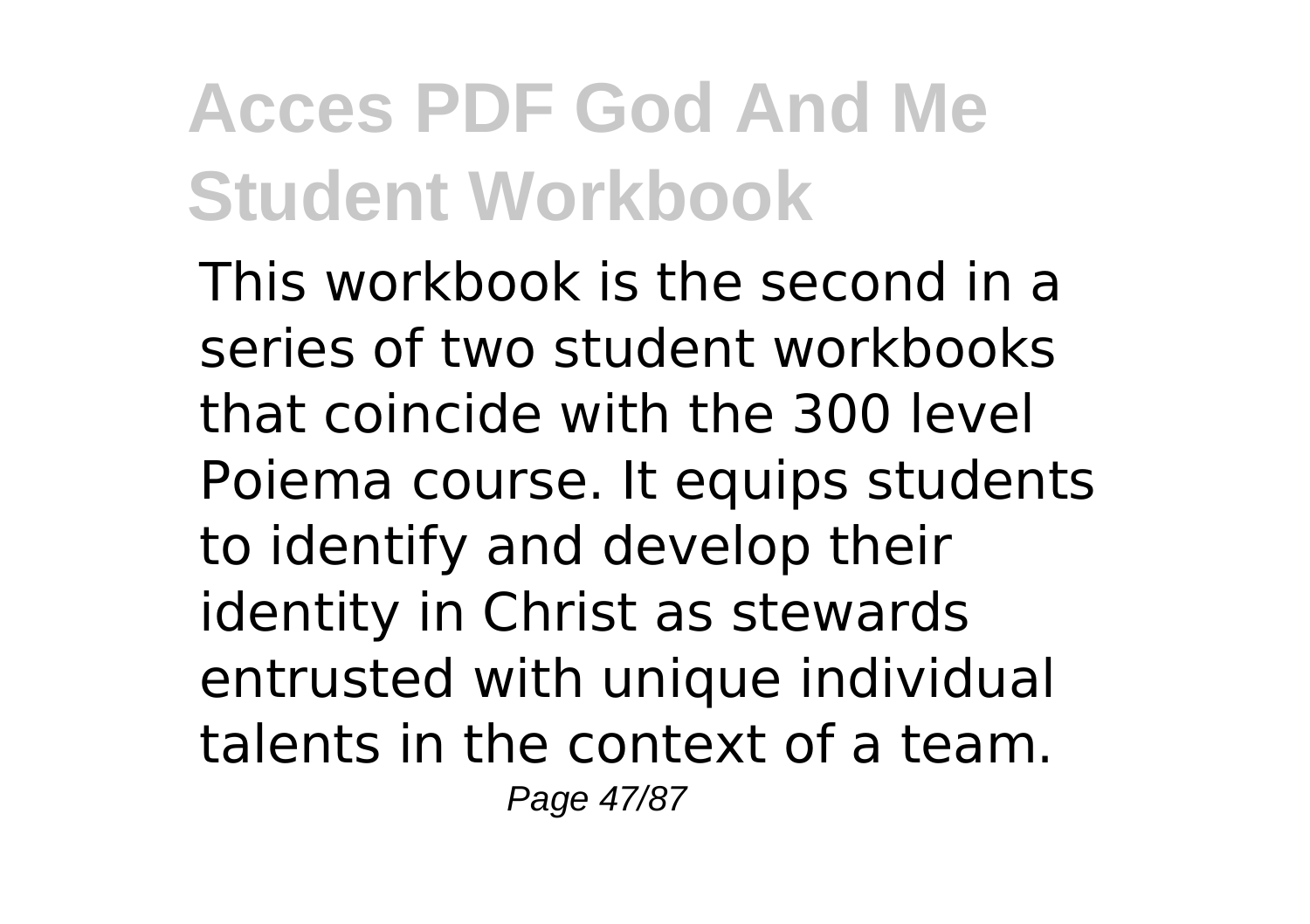The Apostle Paul notes "we are God's Poiema (his workmanship) created in Christ Jesus to do good works, which he prepared in advance for us to do (Ephesians 2:10). The course gives students the tools to discover, explore and practice their God-given talents. Page 48/87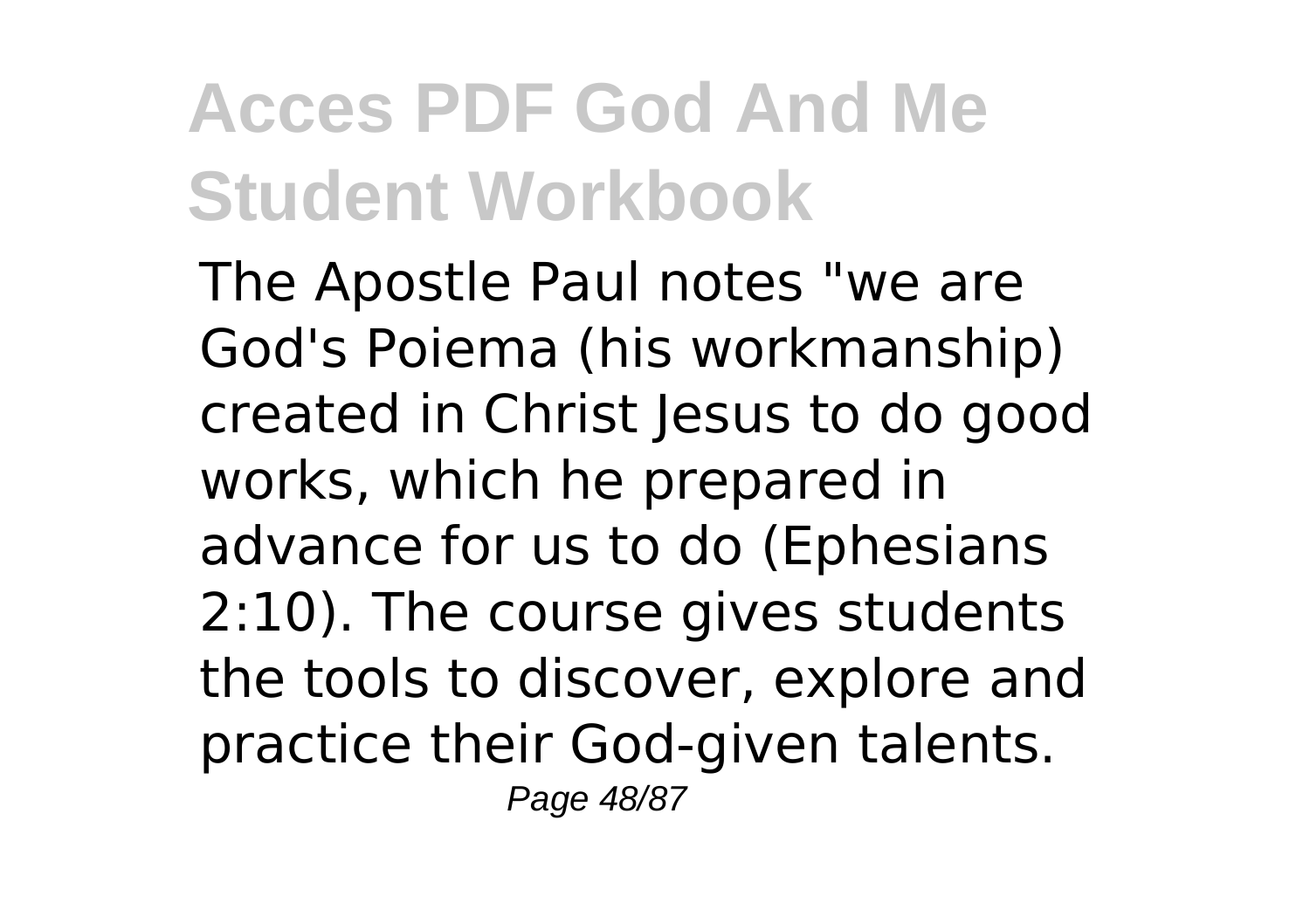Through the material, students will acquire foundational principles, knowledge, and understanding for further growth; preparing them to steward their talents as reflections of Christ in their circles of influence. What students are saying . . . Before Page 49/87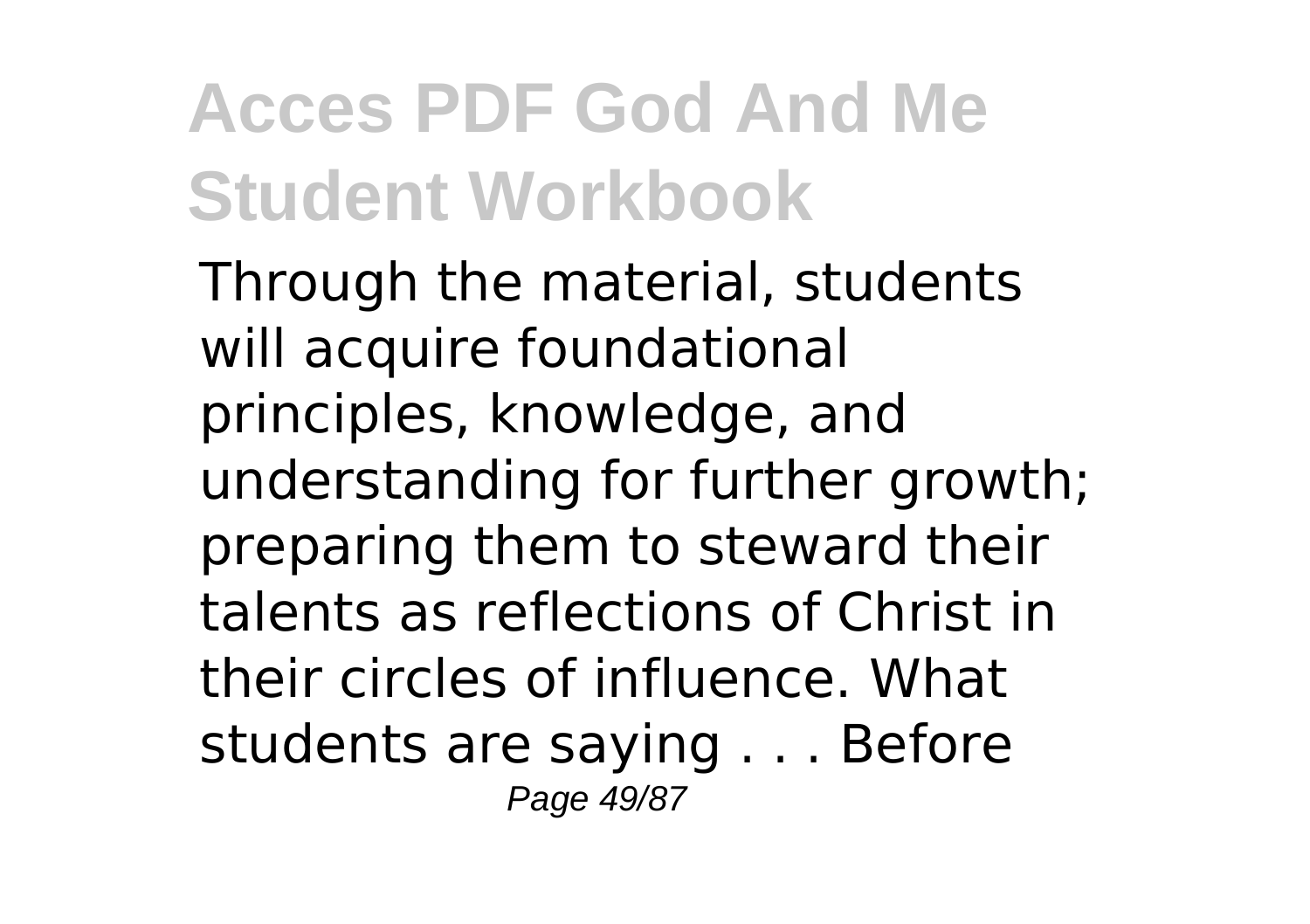taking this class, I wasn't even sure that that I had talents, much less what they were! But through taking the class, I have had the privilege of learning my talents so I have a better idea of what God has gifted me with, and what His plan is for me. I can only be who Page 50/87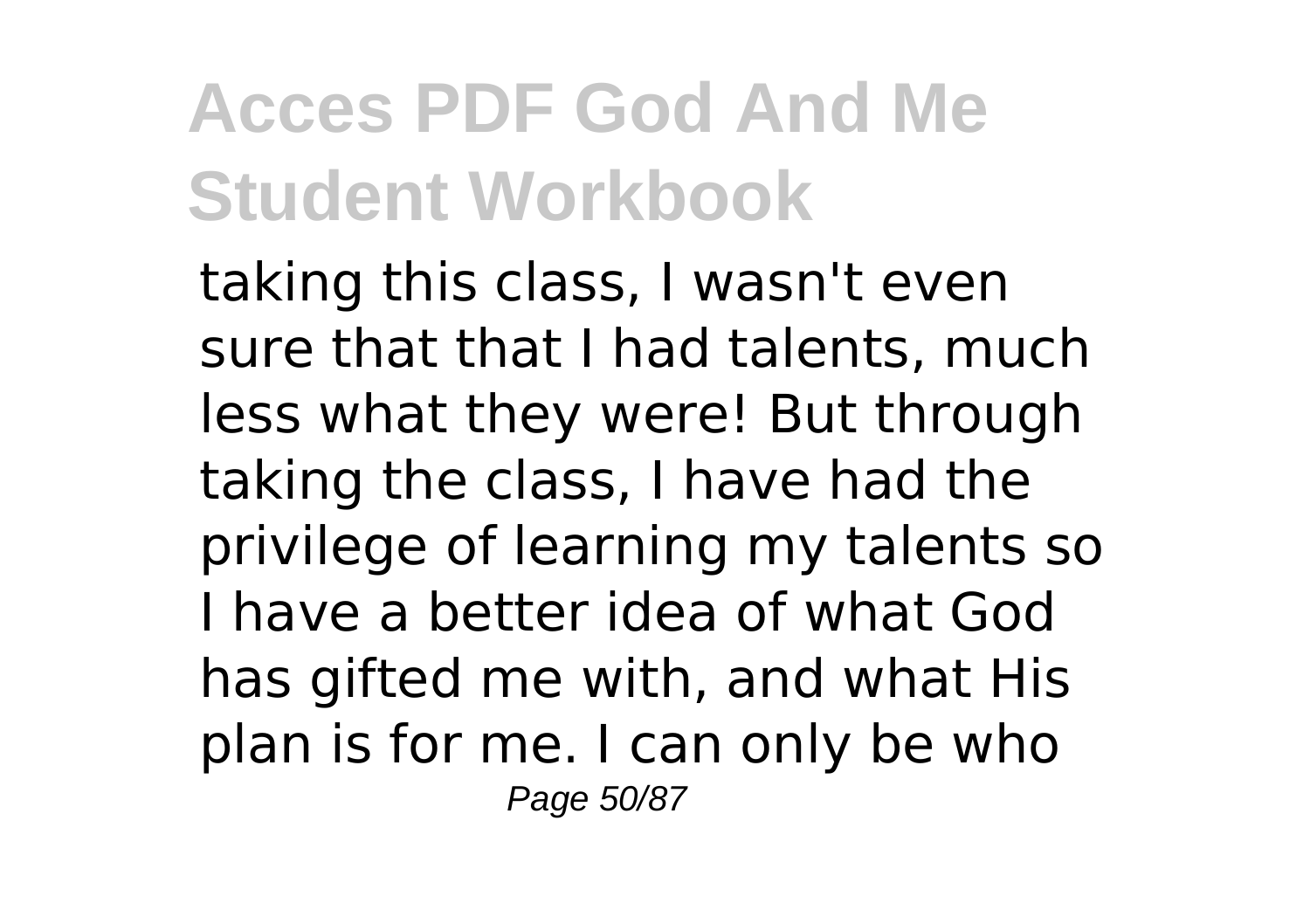God has uniquely created to be, no matter how hard I try, there are things that I will never be good at or understand. That whole concept of breaking myths with the truth has been more than eye opening it was freeing. God has put so much care and Page 51/87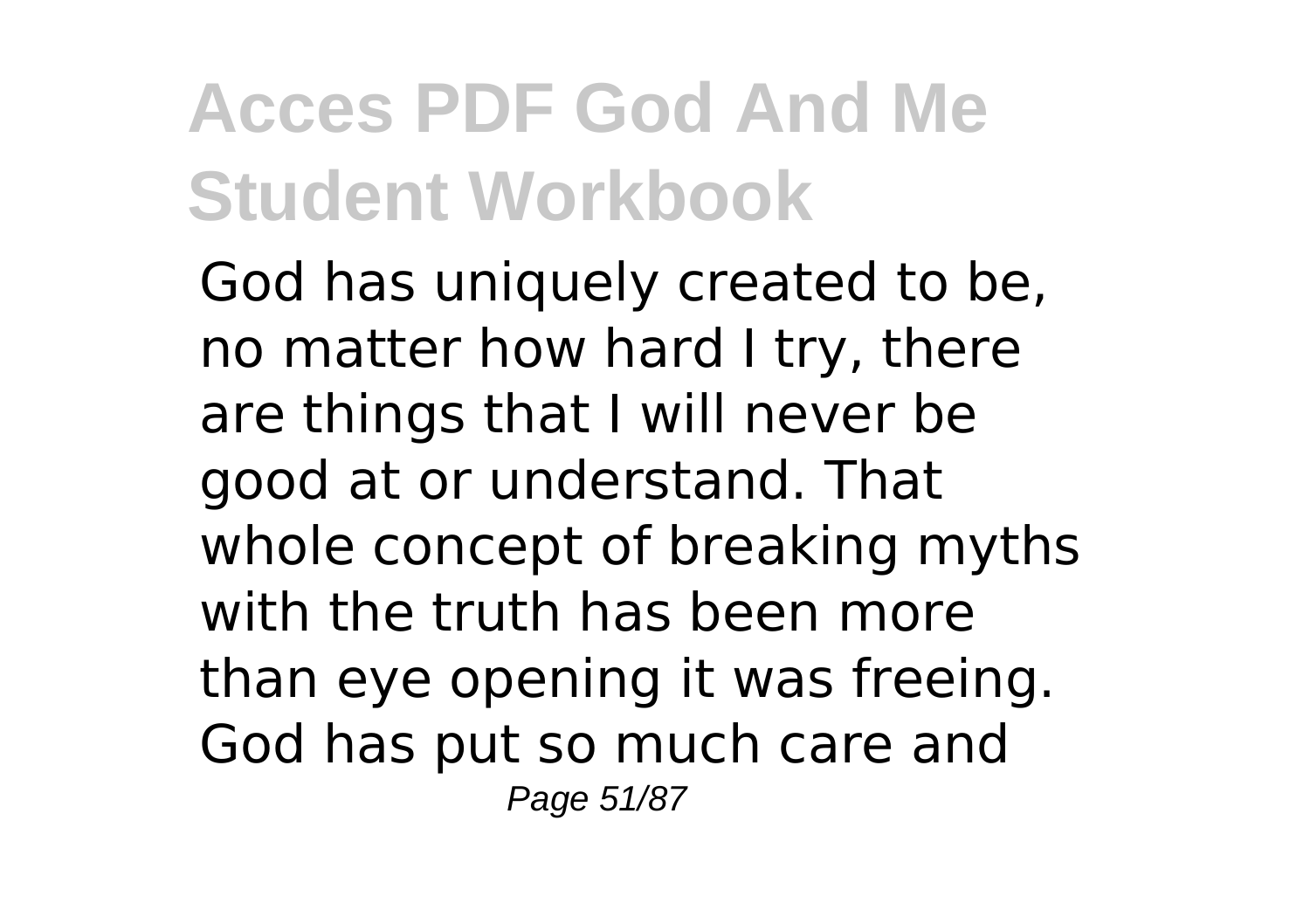purpose in making every person. No two people have been gifted by God in the same way. I have learned that I am special and that God has a purpose for me and made me specifically for that purpose. The one big idea that I have taken from the first part of Page 52/87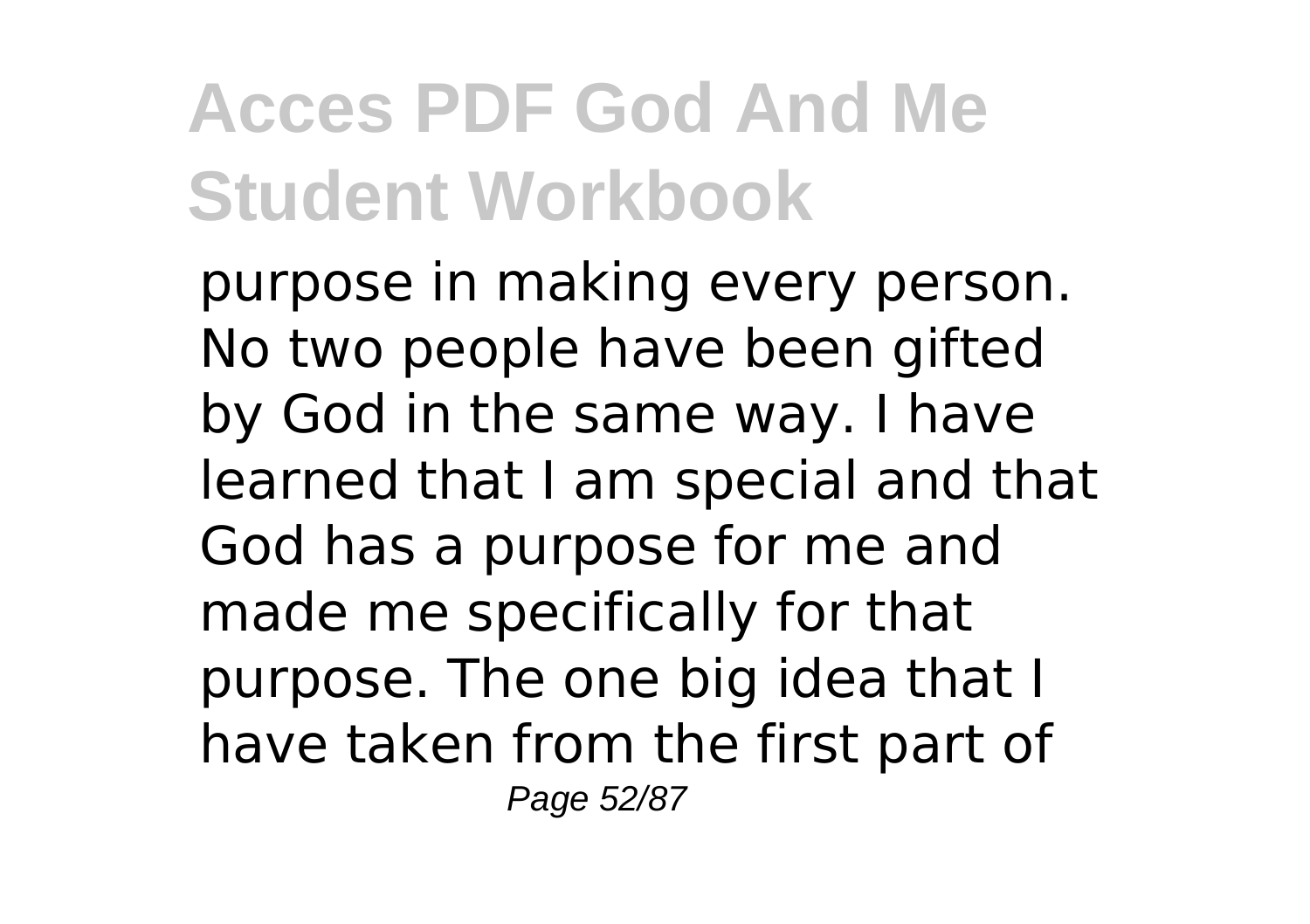class was the whole idea of being "okay" with who God made me to be.

You intended to harm me, but God intended it for good to accomplish what is now being done, the saving of many lives - Page 53/87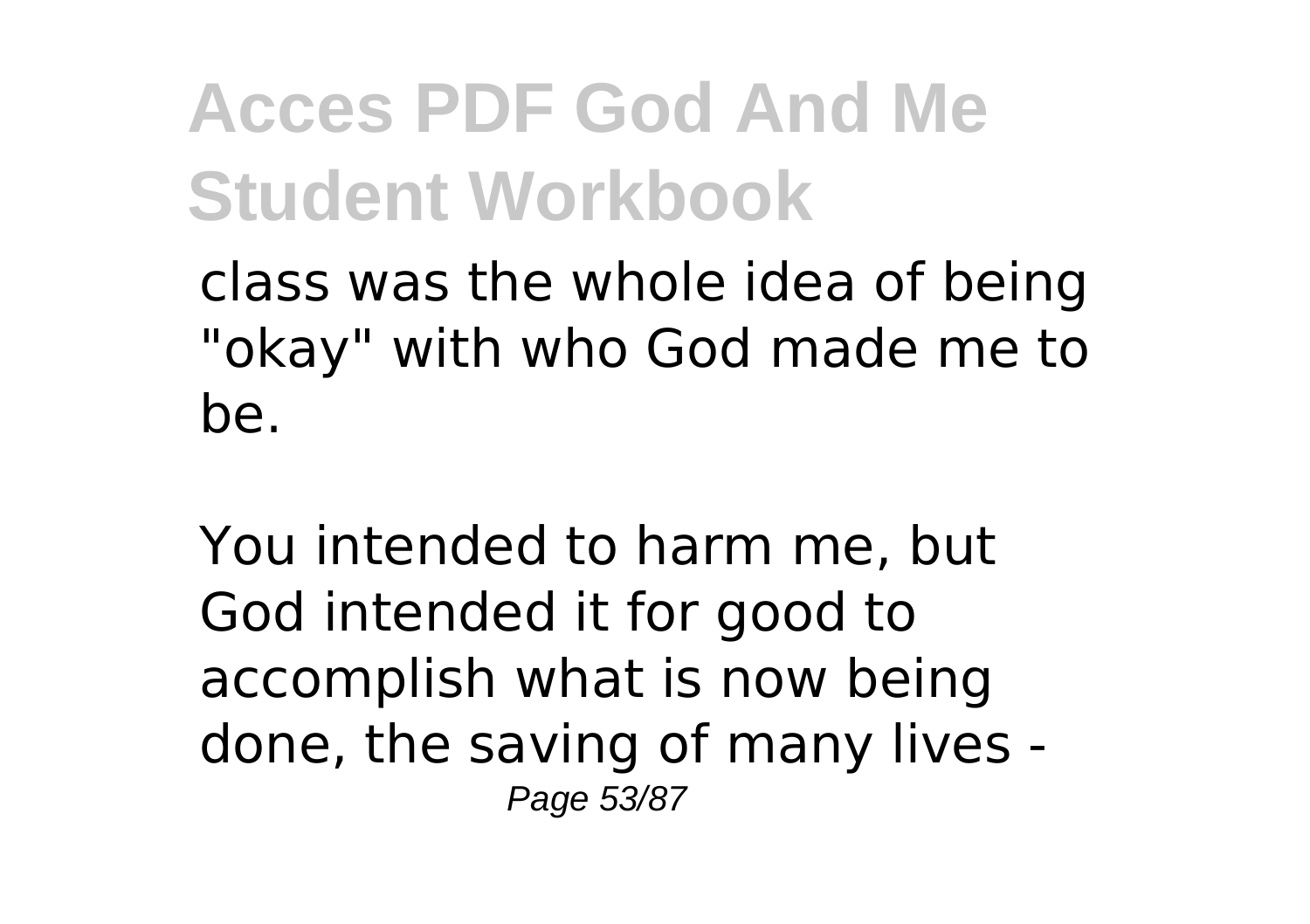Genesis 50:20 (NIV). And we know that in all things God works for the good of those who love him, who have been called according to his purpose - Romans 8:28 (NIV). Bible Study On Joseph (For Older Children and Youth) is an exciting Bible-based Page 54/87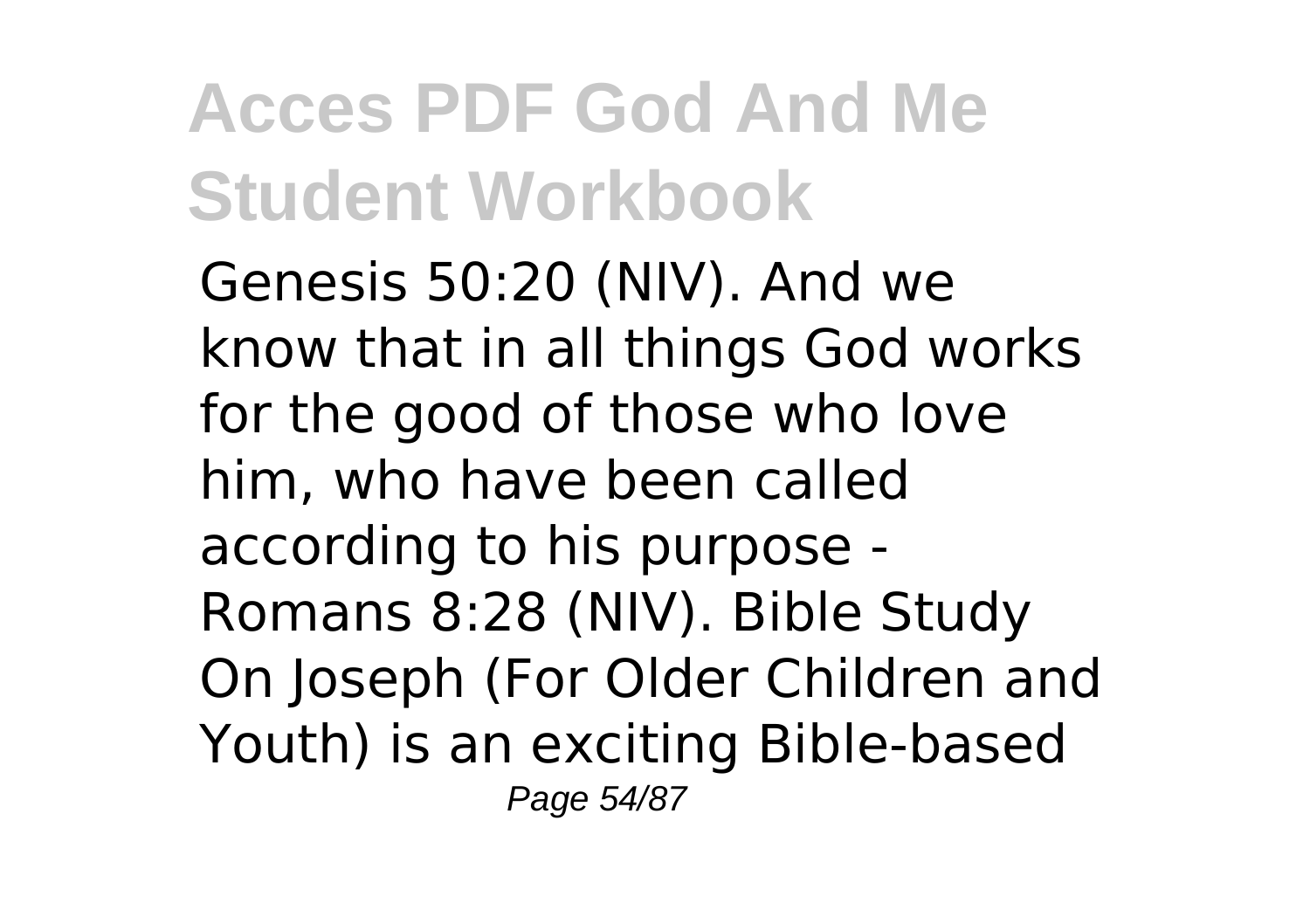curriculum for older children and youth to examine in depth the biblical character: Joseph with emphasis on God turning evil into good in his life and the relevance in their own lives. It has 16 lessons based on different aspects of the life of Joseph and Page 55/87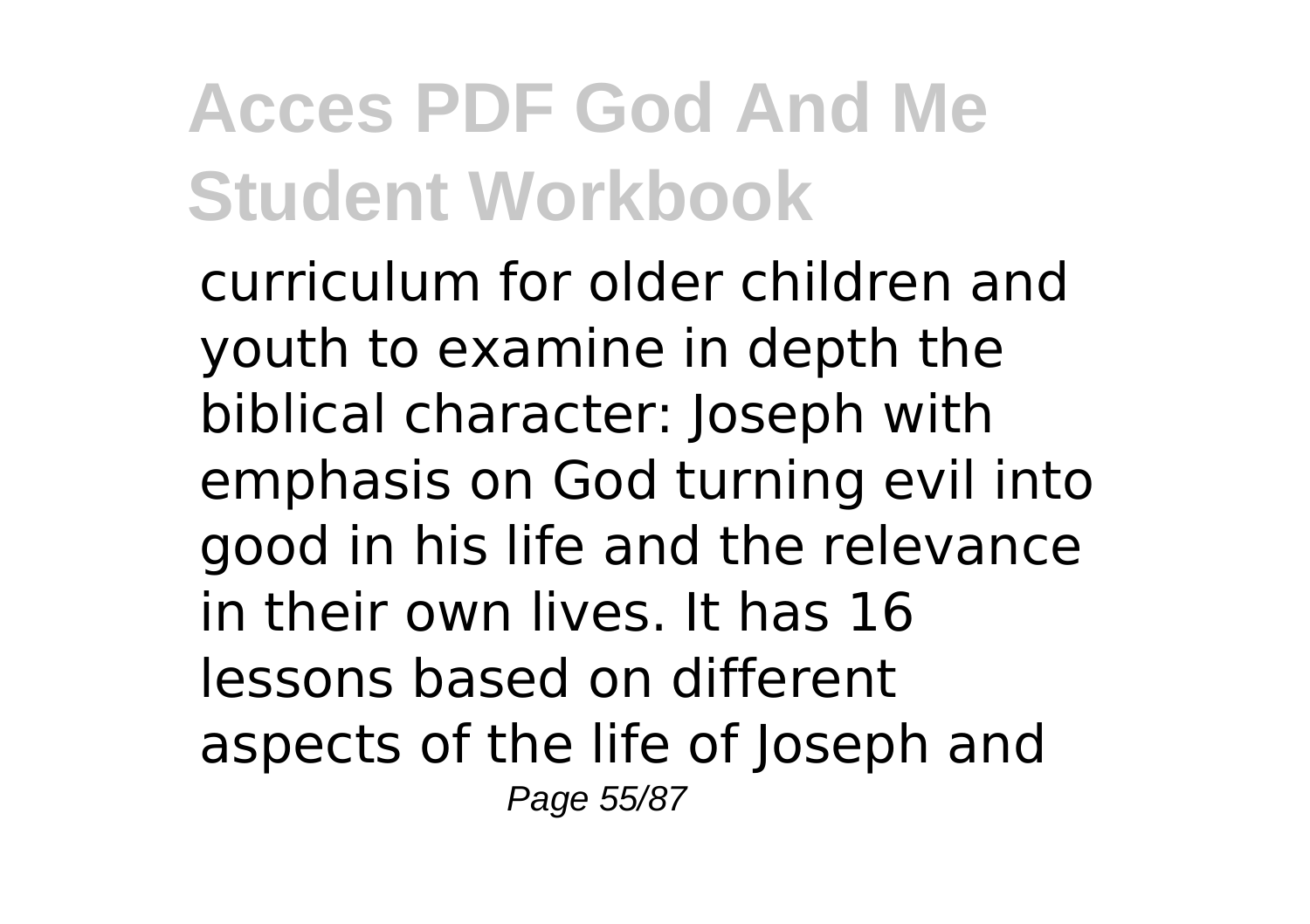corresponding life applications. Topics covered on Joseph include his relationships with his family father, brothers and sons; his gifts of dreams and interpretation of dreams; his reaction to temptation; his life of service; and the timing of events in his life. Page 56/87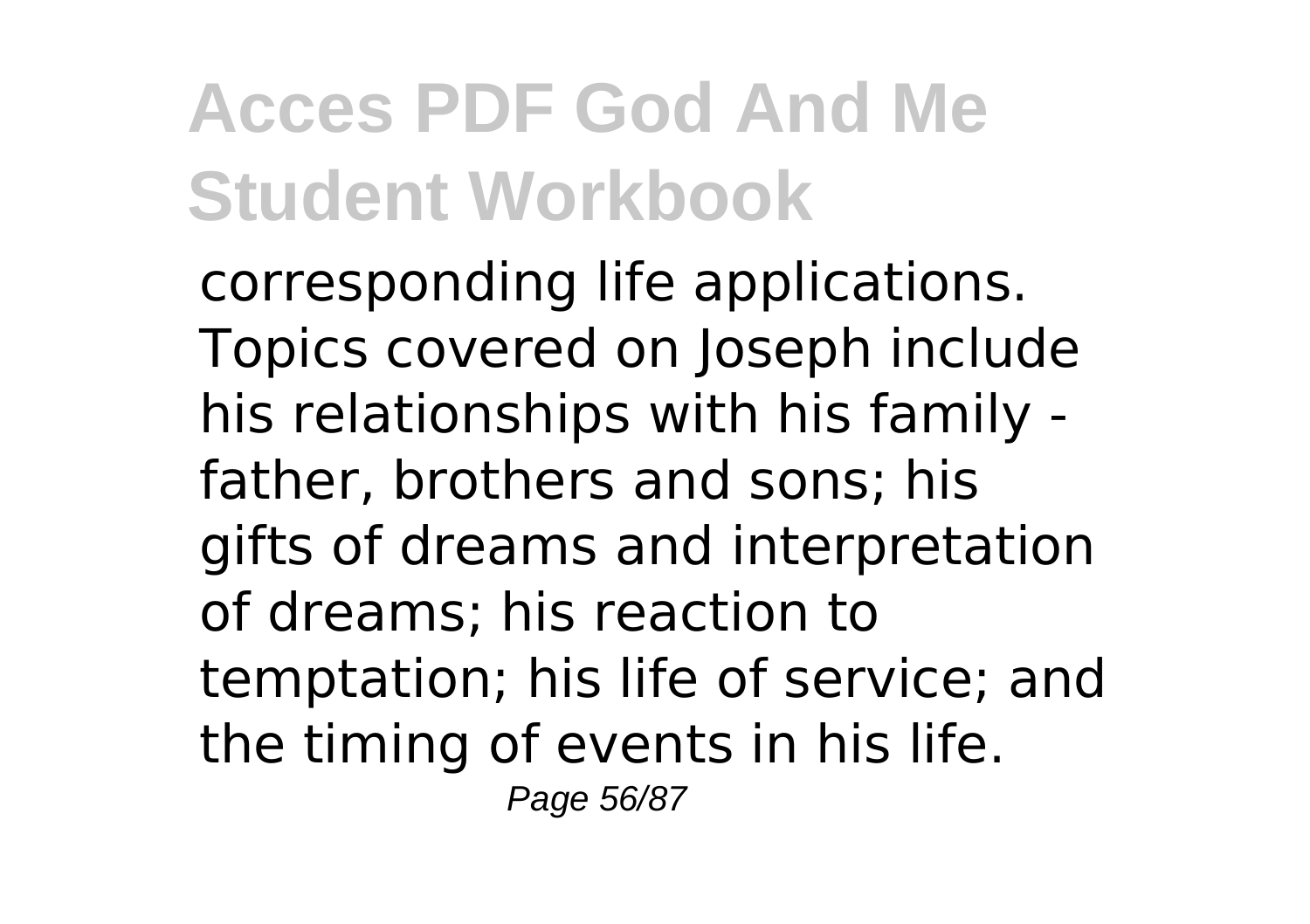The related life application themes include God's love, showing forgiveness, submitting to God's will, attitude to suffering, giving glory to God, temptation and sin, service, taking responsibility, and faith in God. Bible Study On Joseph (For Older Page 57/87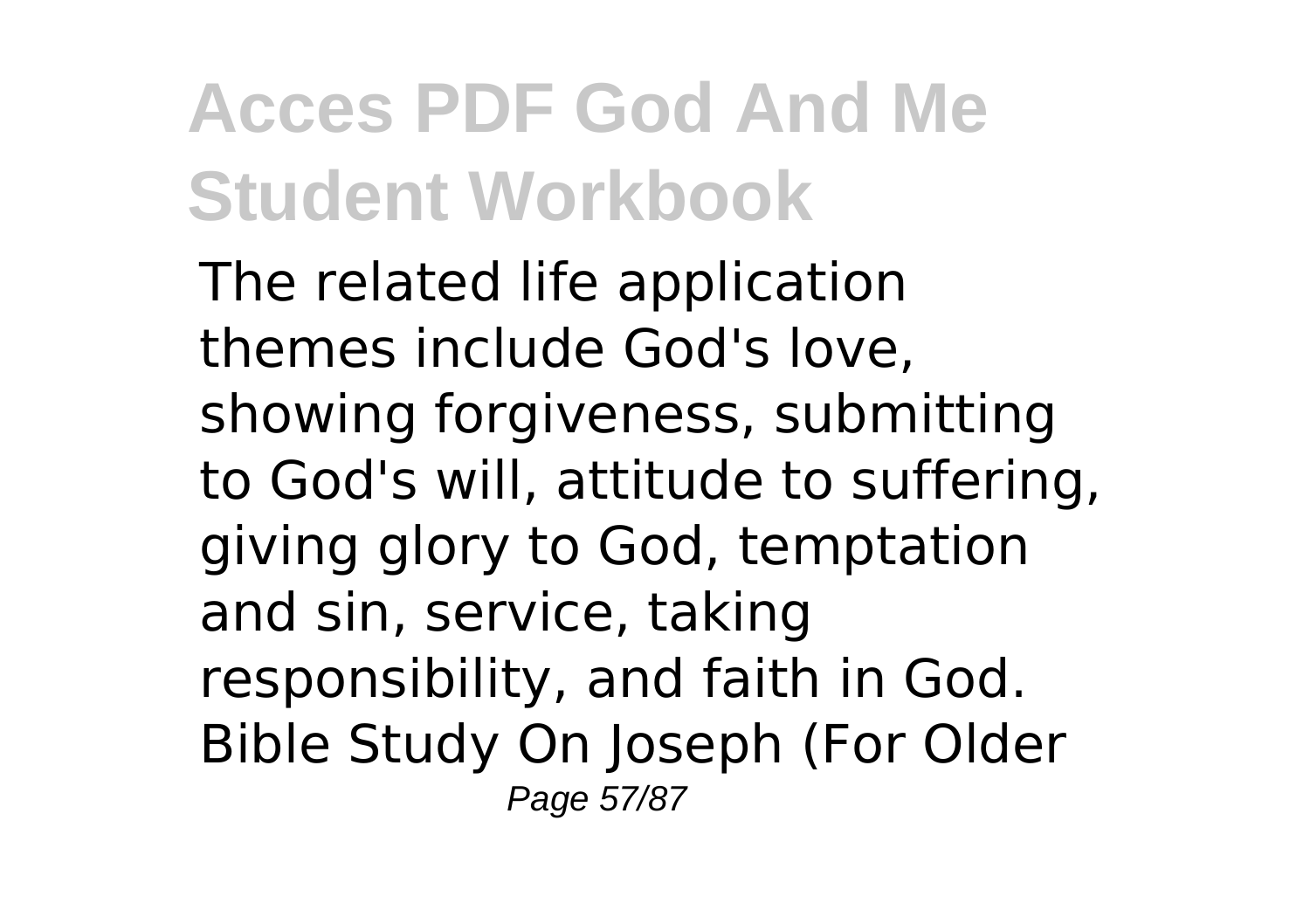Children & Youth) has both the Leader's Guide and Student Workbook designed for use in different group settings such as youth and children's ministries, Sunday schools, home schools and home cells, and for personal study.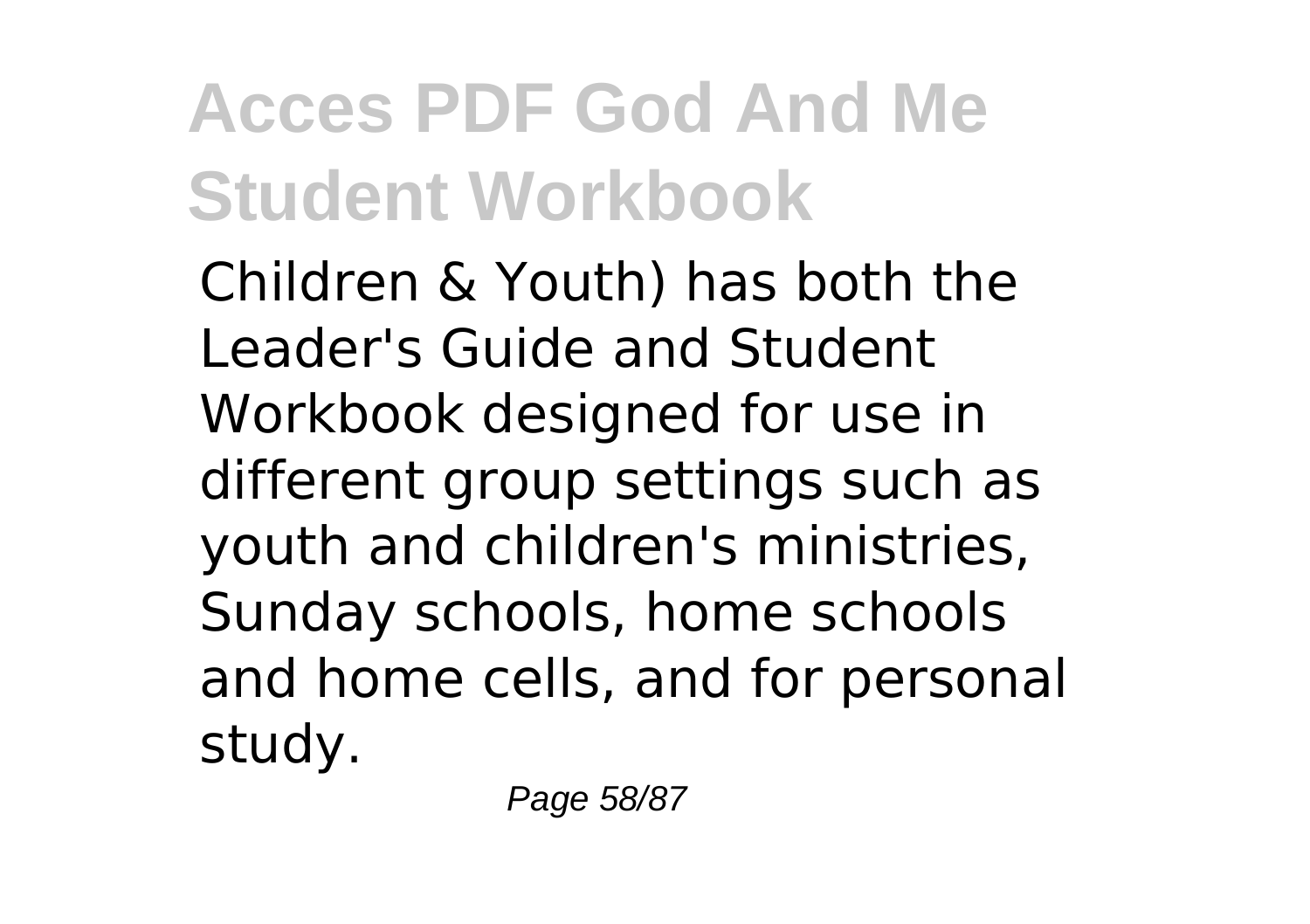This workbook is the first in a series of two student workbooks that coincide with the 300 level Poiema course. It equips students to identify and develop their identity in Christ as stewards entrusted with unique individual Page 59/87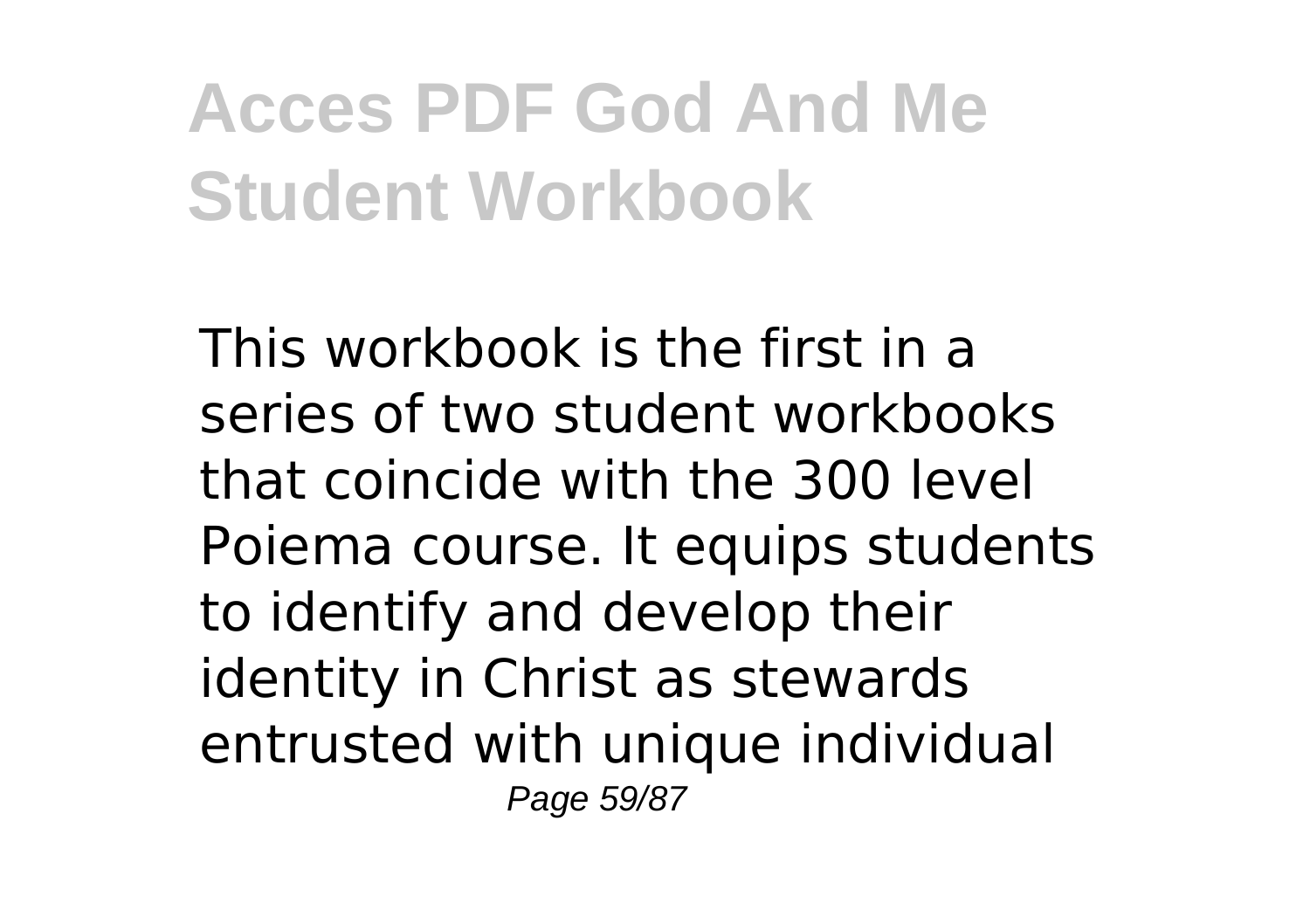talents. The Apostle Paul notes "we are God's Poiema (his workmanship) created in Christ Jesus to do good works, which he prepared in advance for us to do (Ephesians 2:10). The course gives students the tools to discover, explore and practice Page 60/87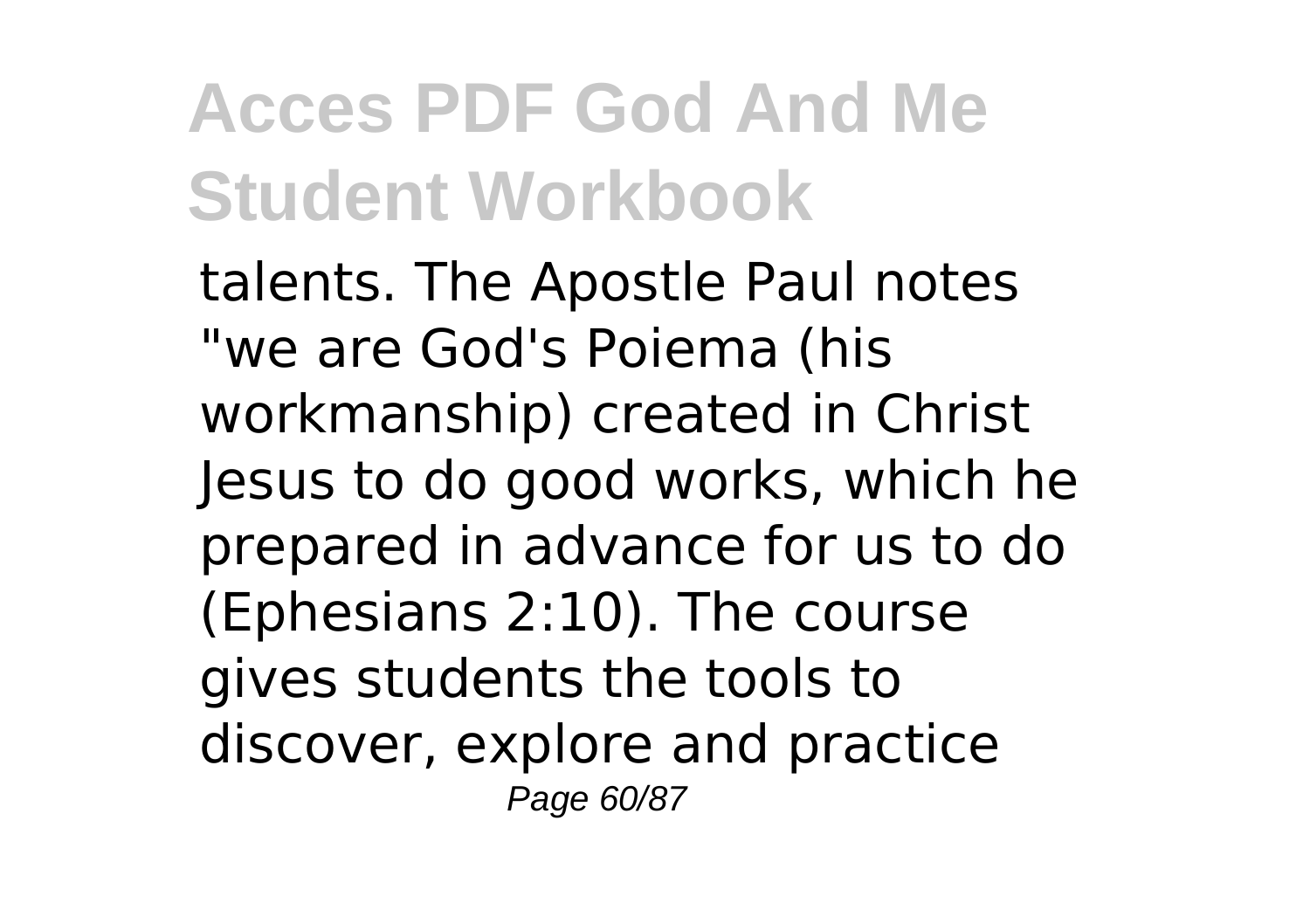their God-given talents. Through the material, students will acquire foundational principles, knowledge, and understanding for further growth; preparing them to steward their talents as reflections of Christ in their circles of influence. What students are Page 61/87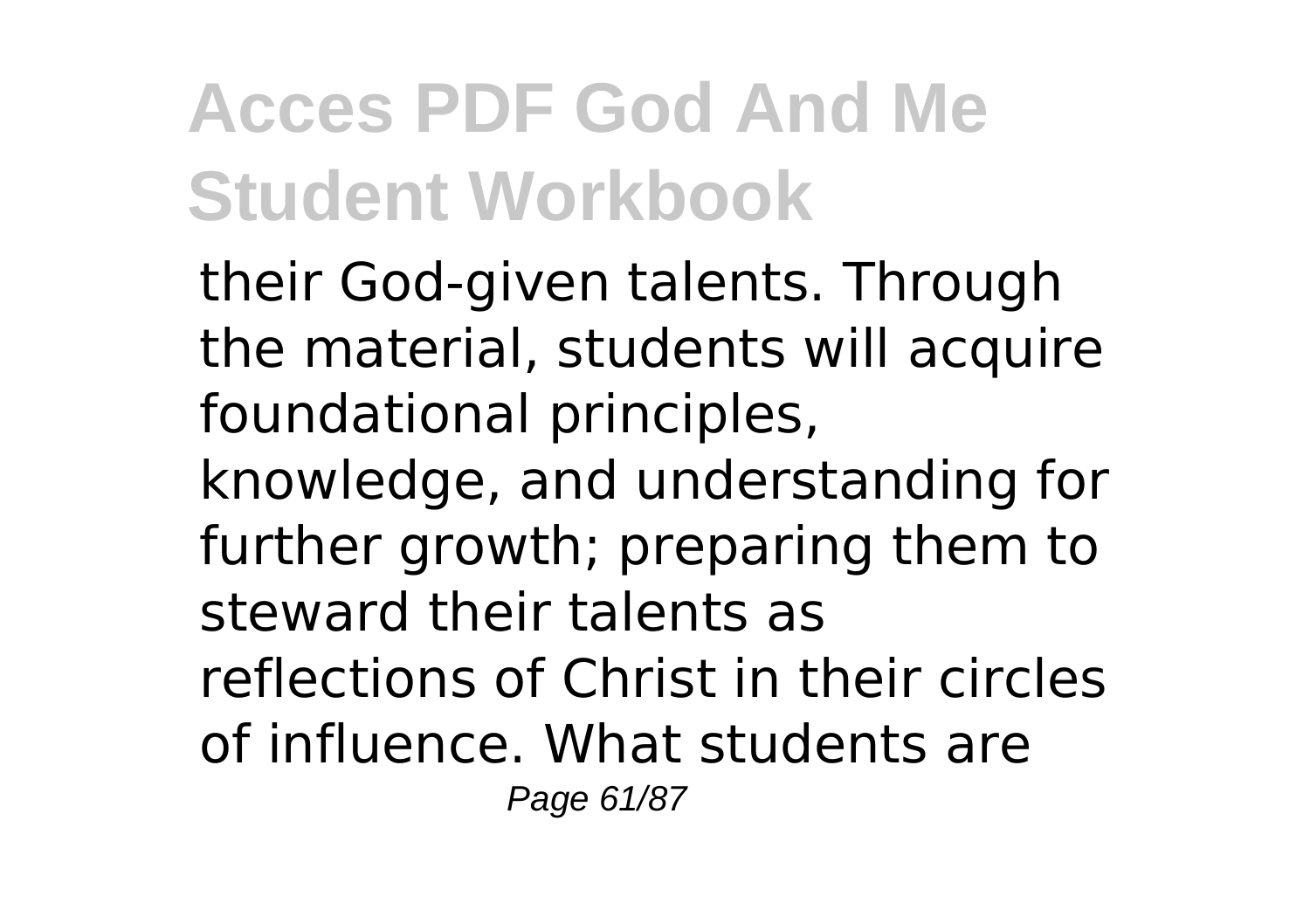saying . . . Before taking this class, I wasn't even sure that that I had talents, much less what they were! But through taking the class, I have had the privilege of learning my talents so I have a better idea of what God has gifted me with, and what His plan is for Page 62/87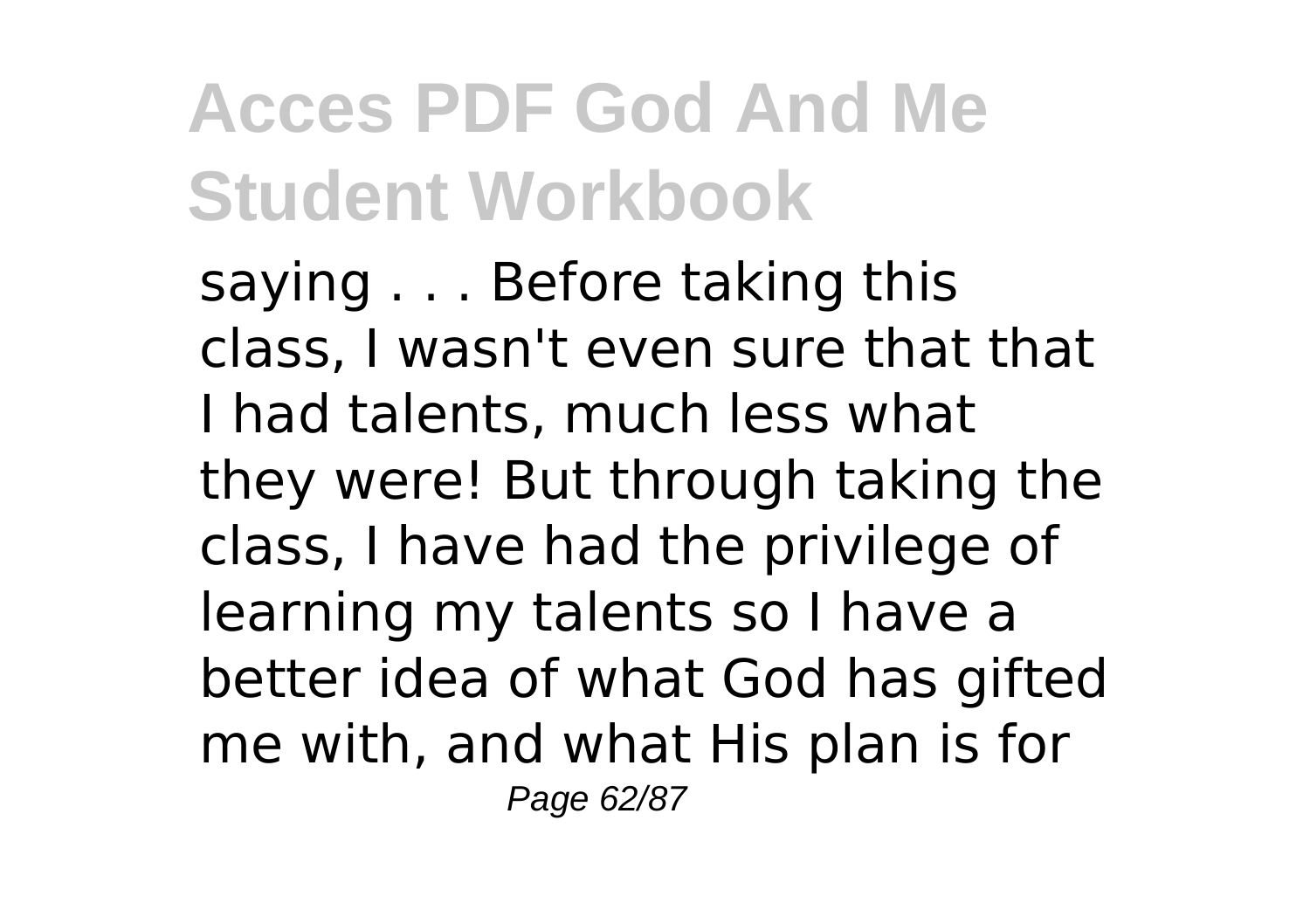me. I can only be who God has uniquely created to be, no matter how hard I try, there are things that I will never be good at or understand. That whole concept of breaking myths with the truth has been more than eye opening it was freeing. God has put so Page 63/87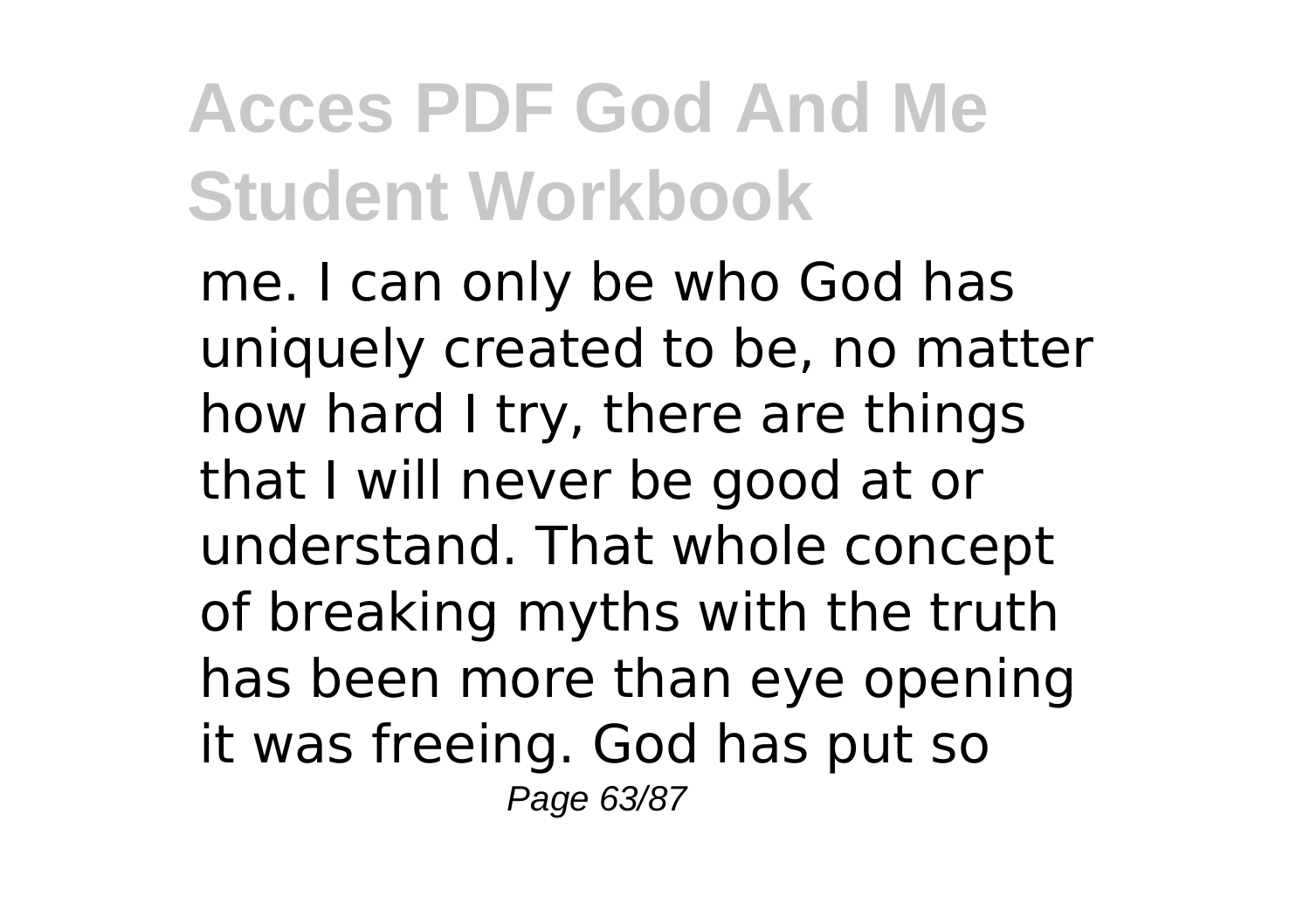much care and purpose in making every person. No two people have been gifted by God in the same way. I have learned that I am special and that God has a purpose for me and made me specifically for that purpose. The one big idea that I have taken Page 64/87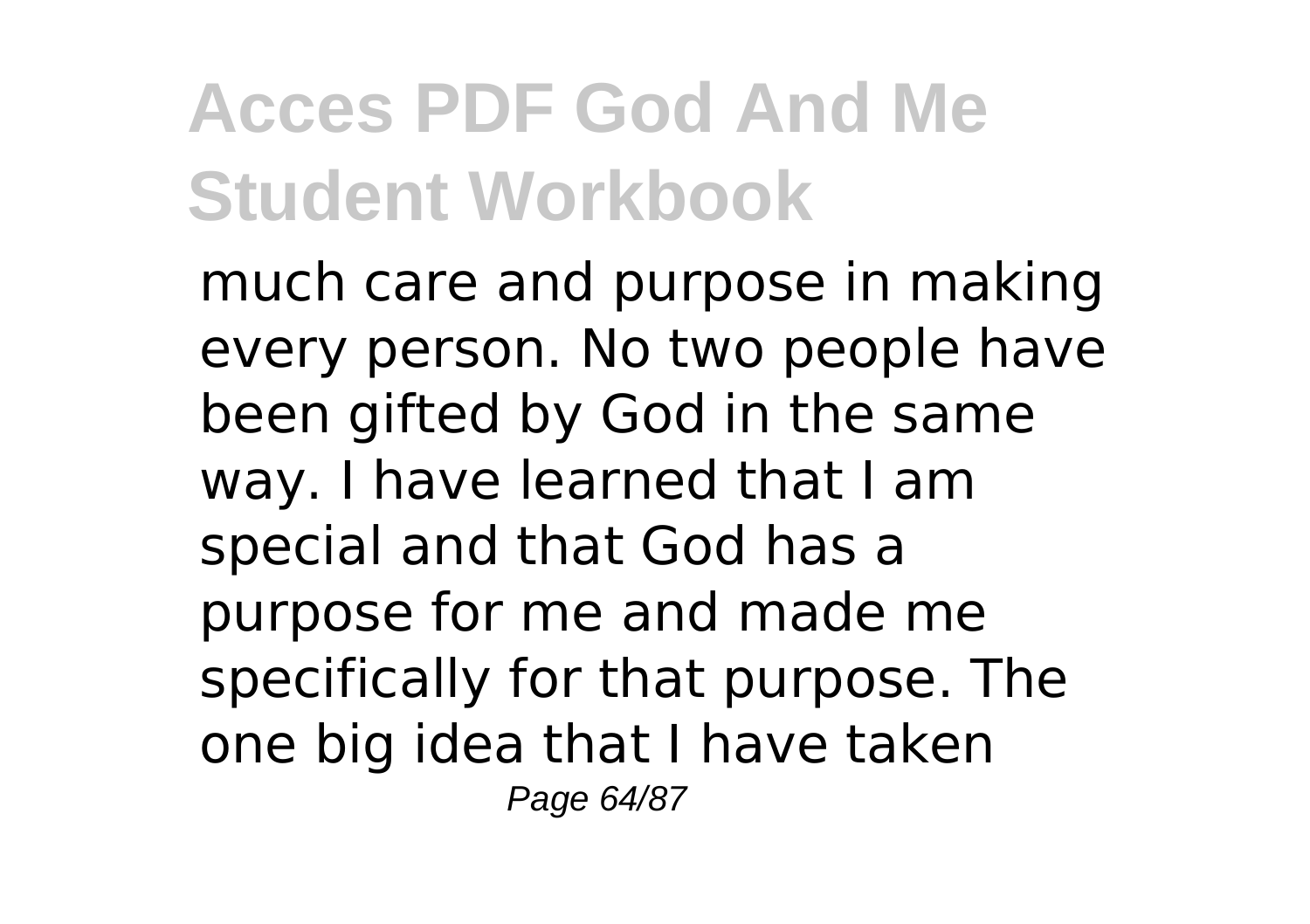from the first part of class was the whole idea of being "okay" with who God made me to be.

Bible study is serious fun! The Discover 4 Yourself(r) Inductive Bible Studies for Kids help you find out for yourself what the Page 65/87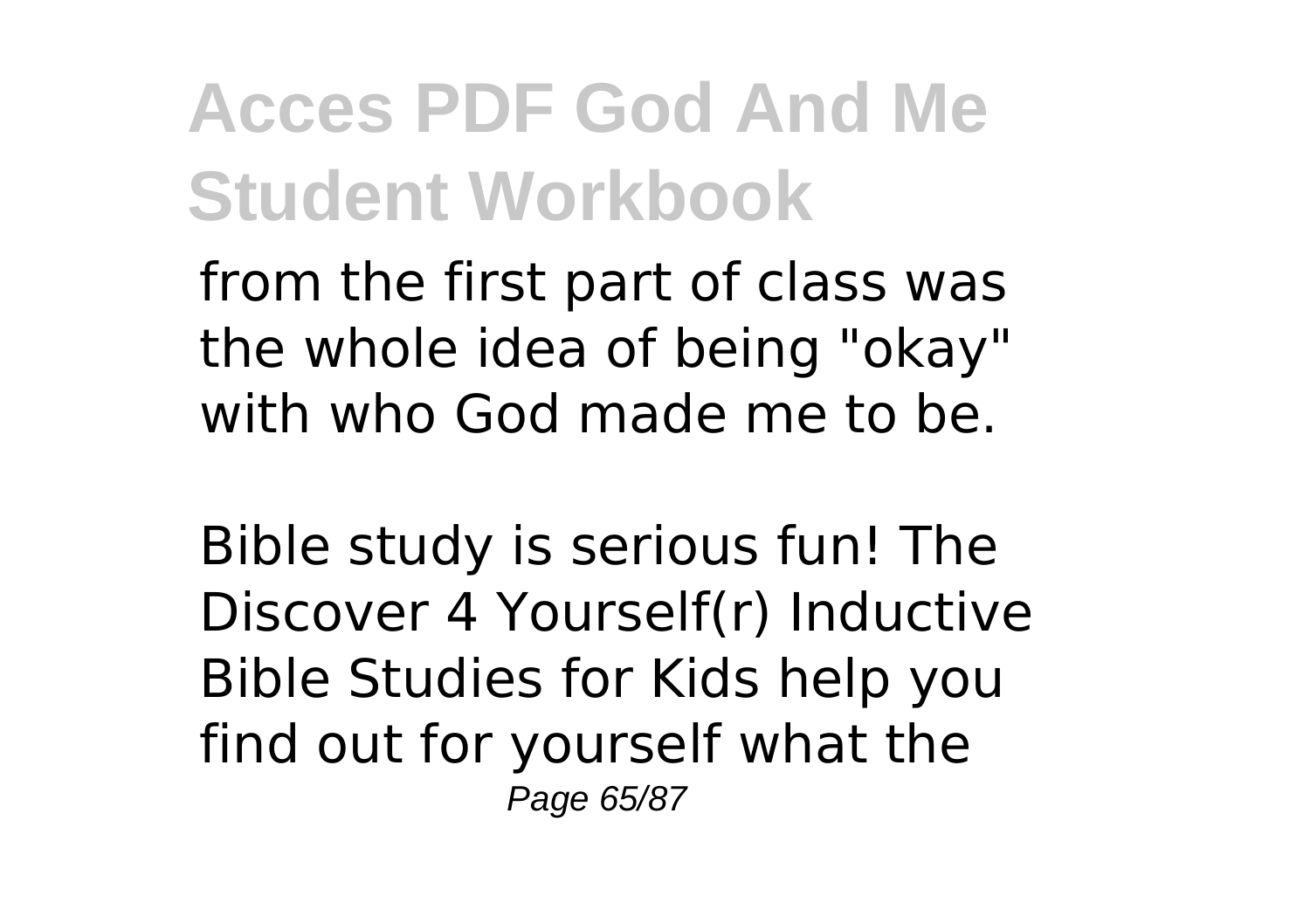Bible is all about - and give you exciting ways to do it! These hands-on books help teach the basic skills of Bible study for a lifetime of discovering God's Word. Are You Ready To Train For A Special Mission? Welcome to Camp MacHaven, the training Page 66/87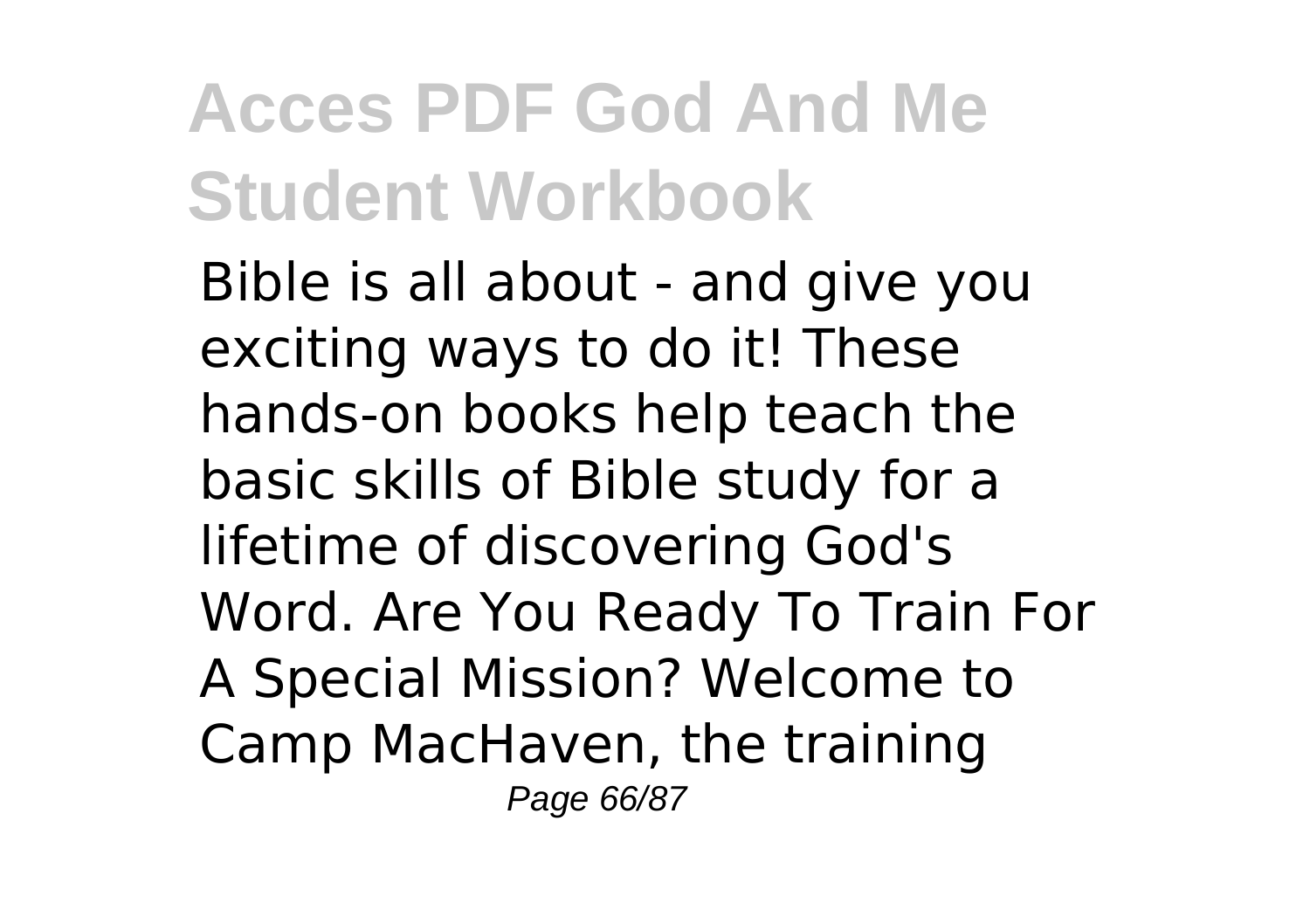facility for God's Special Forces. You have been selected for the elite A Team. Should you choose to accept the special mission, you and fellow A Team members will train for 28 days as communications specialists, learning the most important skill Page 67/87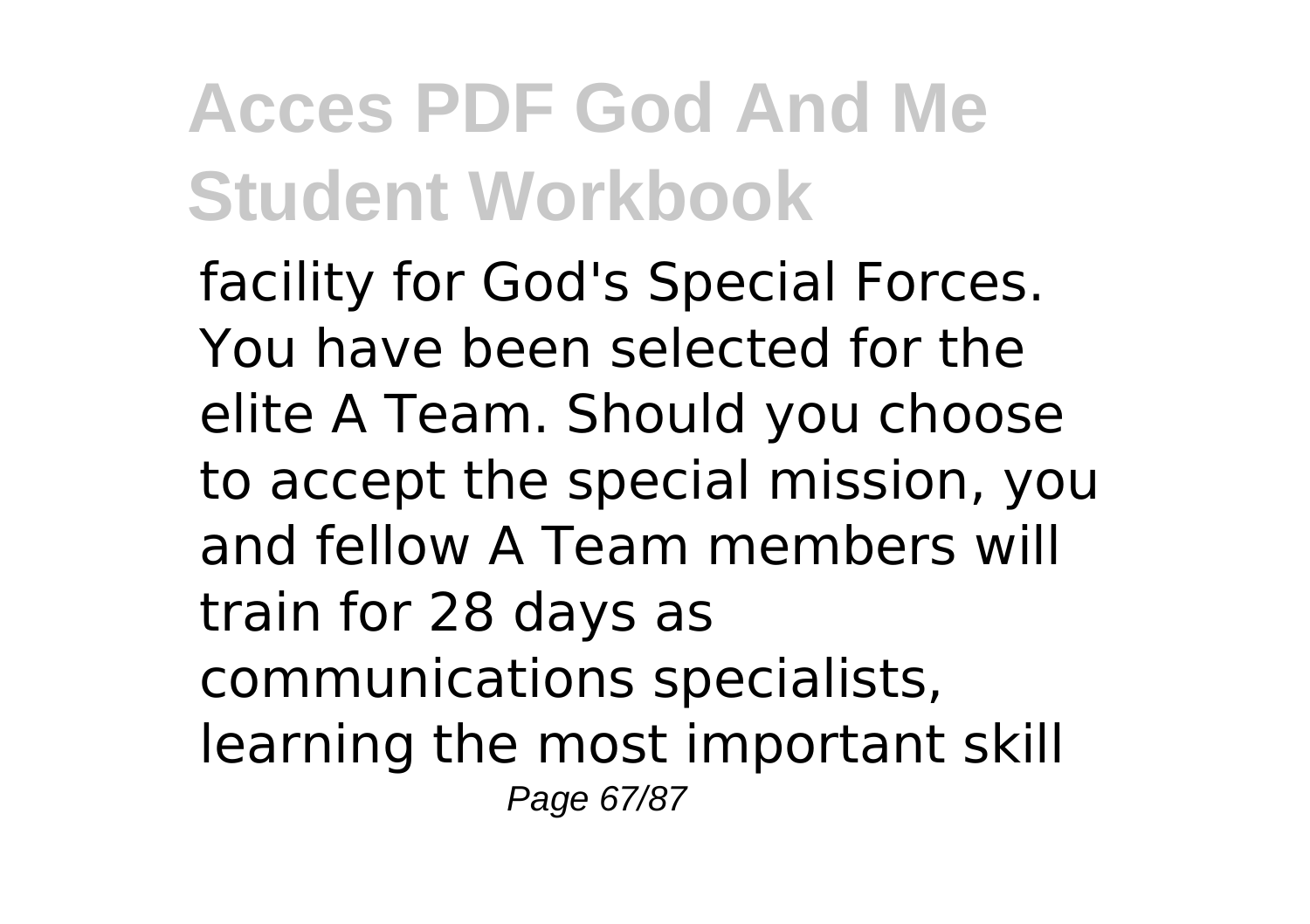of all - how to pray. Operation Prayer has started! So grab your gear and don't forget your training manual, the Bible. You will have a great adventure exploring a trail of questions, discovering secrets about life, understanding God's Word, and Page 68/87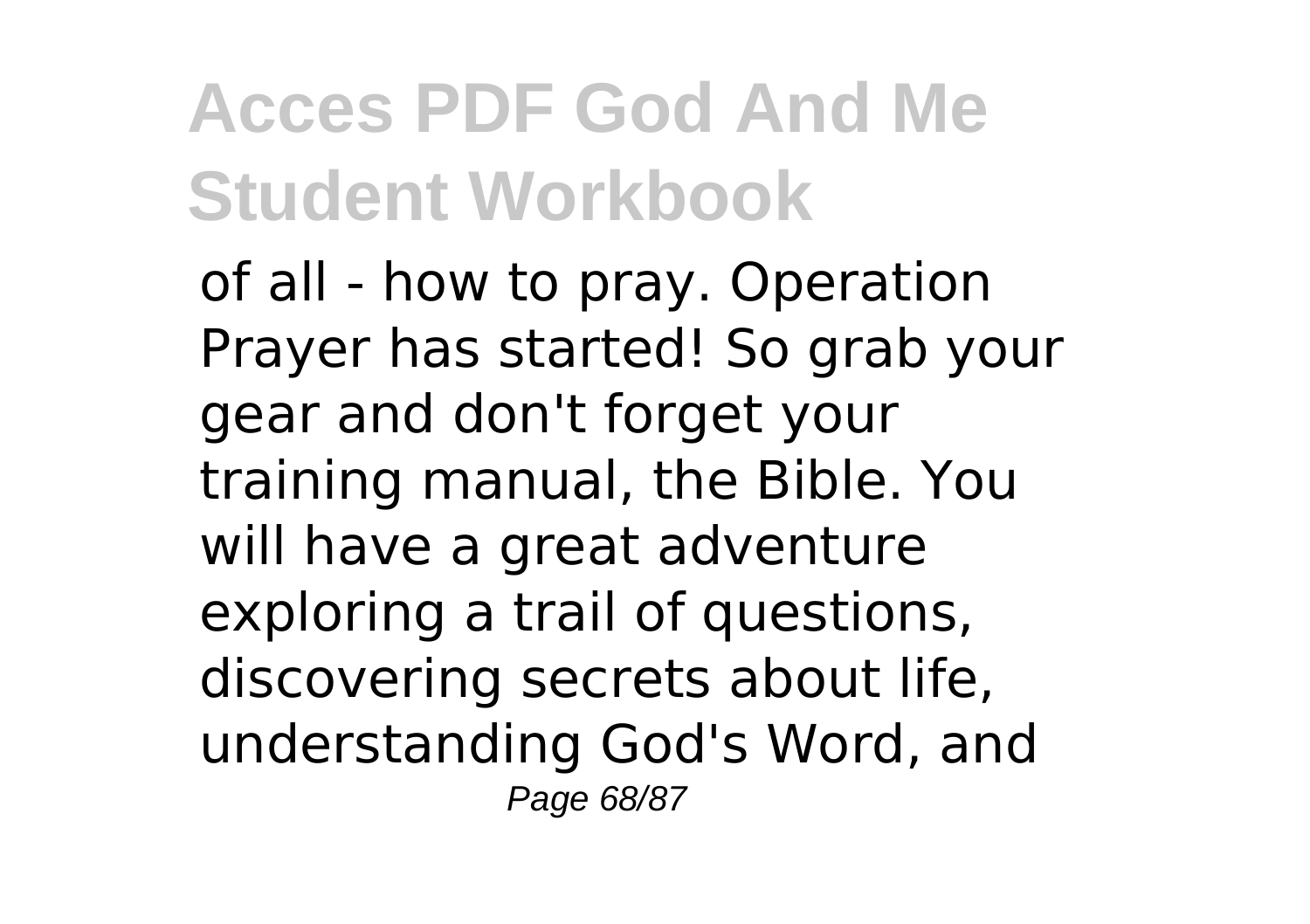best of all, spending one-on-one time with your Commander-in-Chief - God! Compelling stories, engaging activities, and puzzles create a study ideal for Sunday school classes, homeschools, and independent study! NEW! Teacher Guides The Discover 4 Page 69/87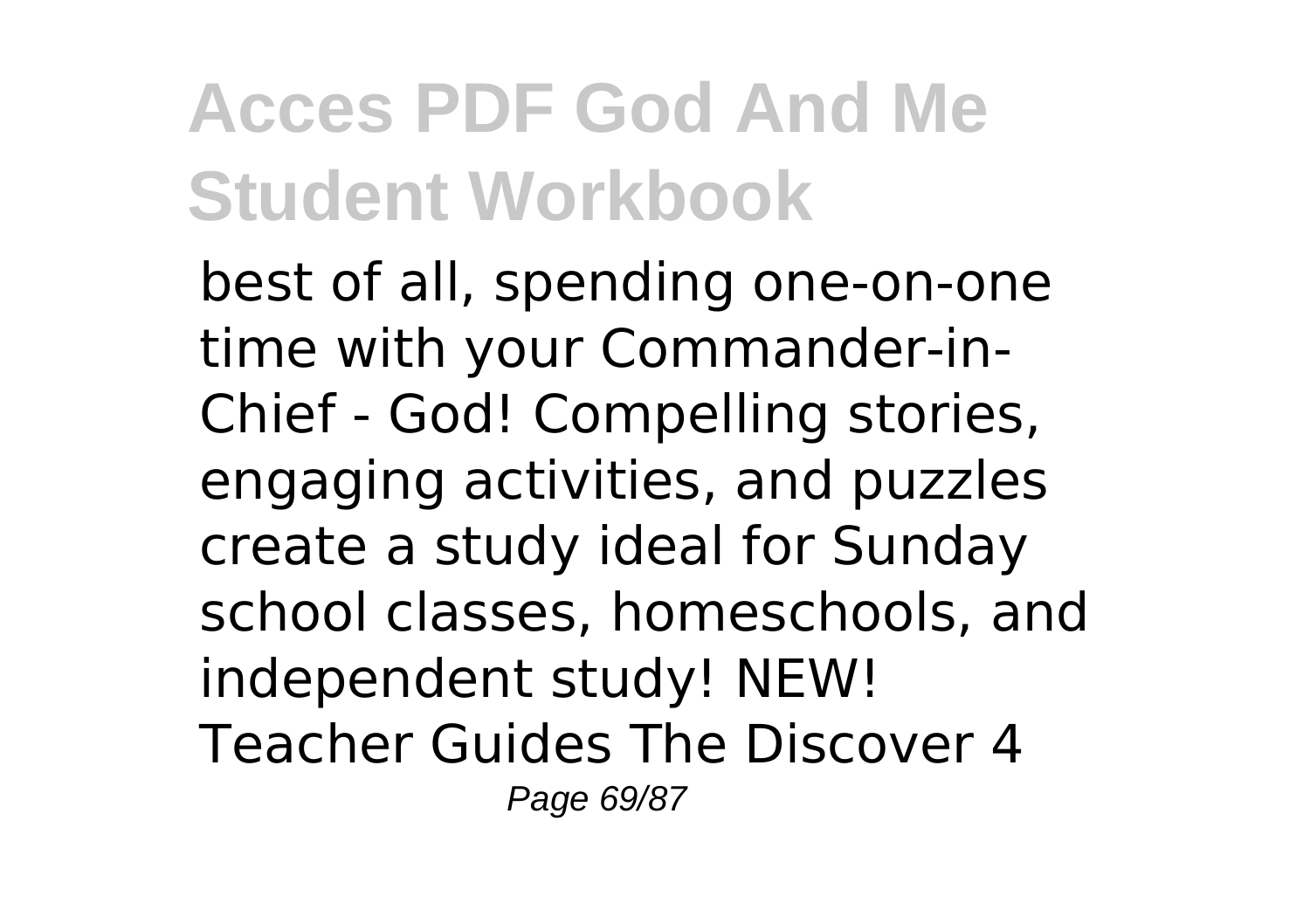Yourself(r) Teacher Guides have been developed by collegiate teacher educator, Elizabeth A. McAllister, Ed. D., and Janna Arndt for use by teachers in both classrooms and home school. The Teacher Guides provide invaluable tools to help you Page 70/87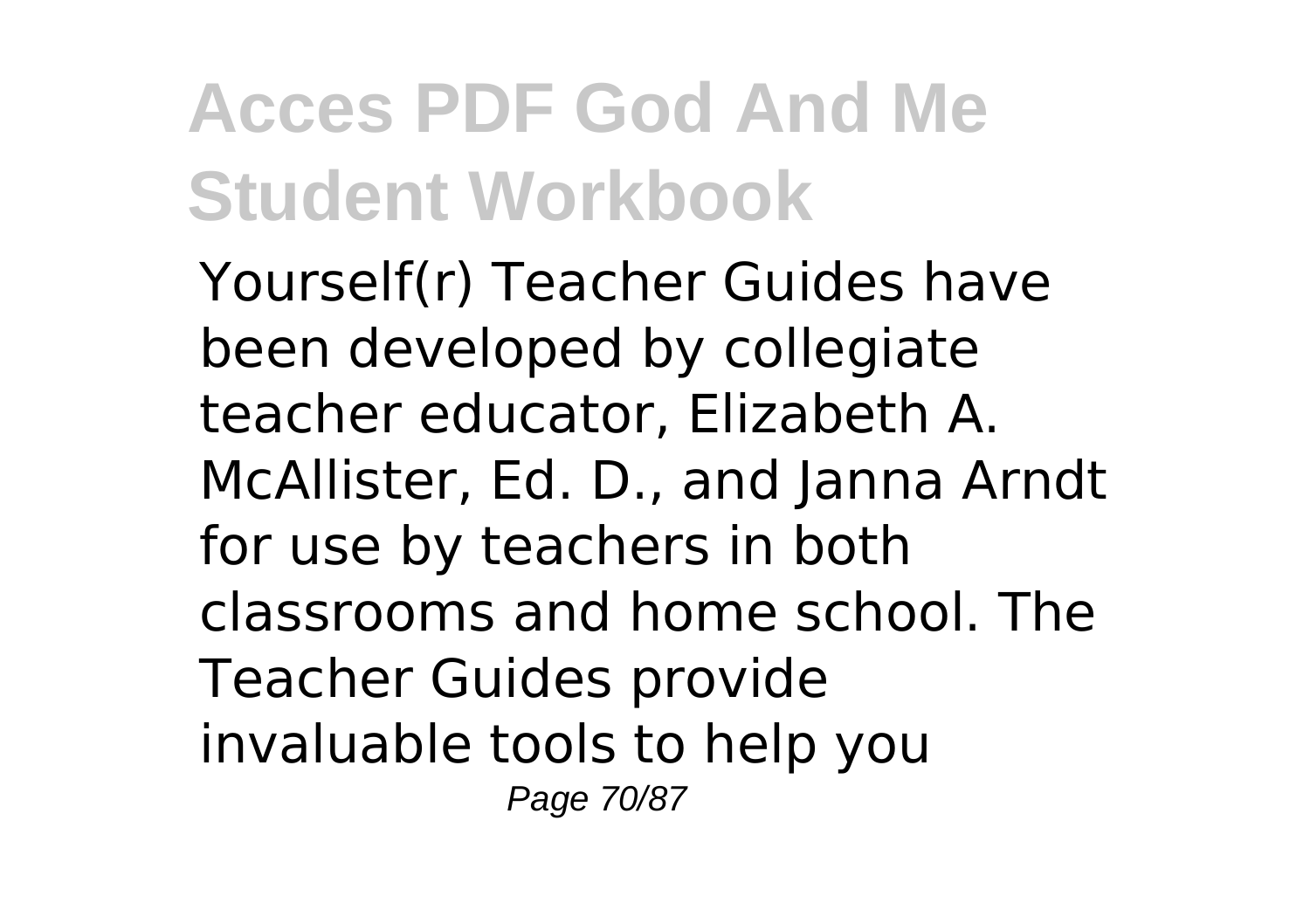maximize the time you invest teaching a Discover 4 Yourself(r) Bible study. The Teacher's Guide will show you how to clearly, carefully, and sensitively lead your students through inductive Bible study, giving them a greater understanding of God and His Page 71/87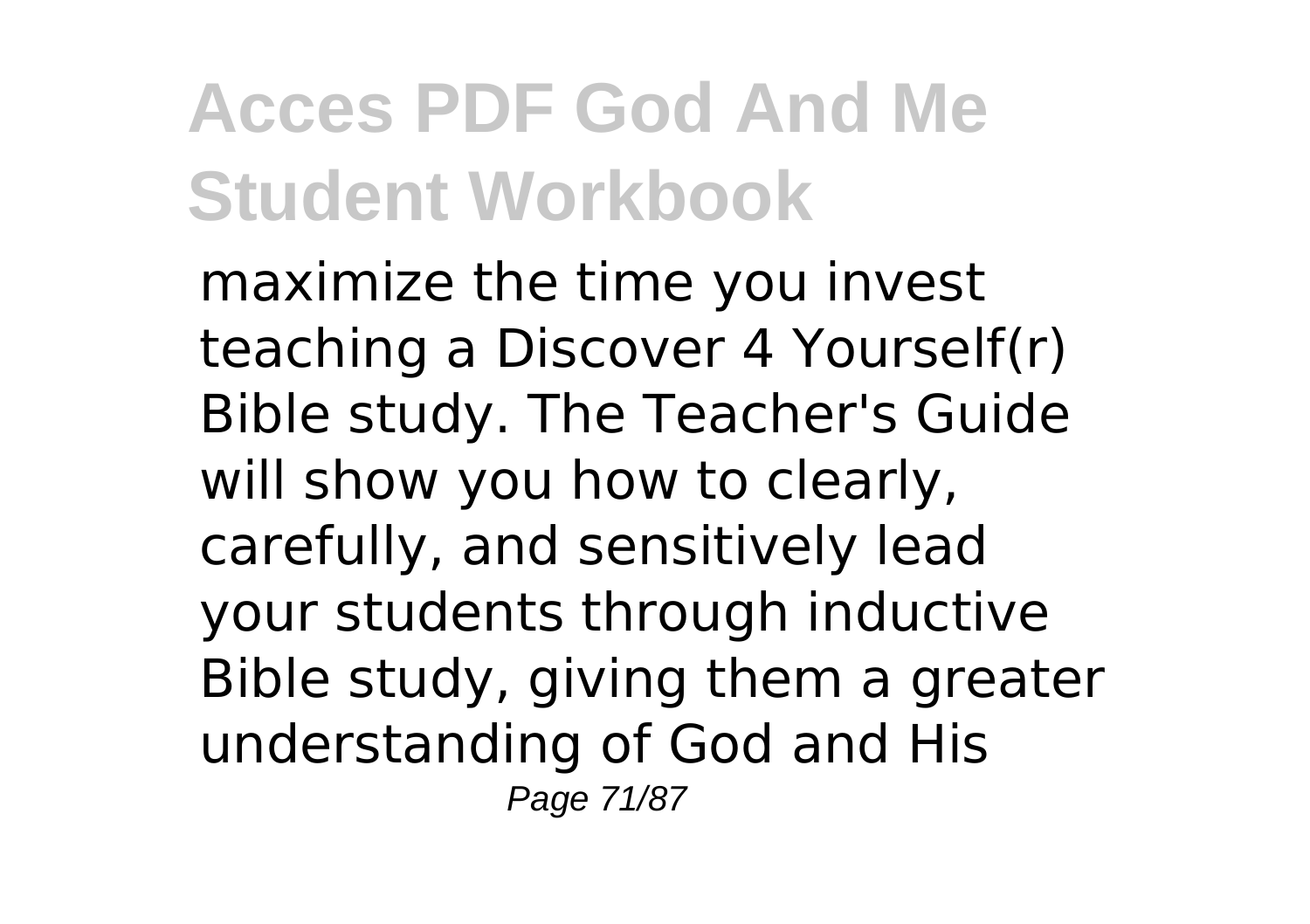ways coupled with practical ways to live out what they are learning. Teaching strategies are designed to enhance memory, creativity, and reasoning skills and to ignite young imaginations with the fun and rewards found only in studying God's Word. FEATURES Page 72/87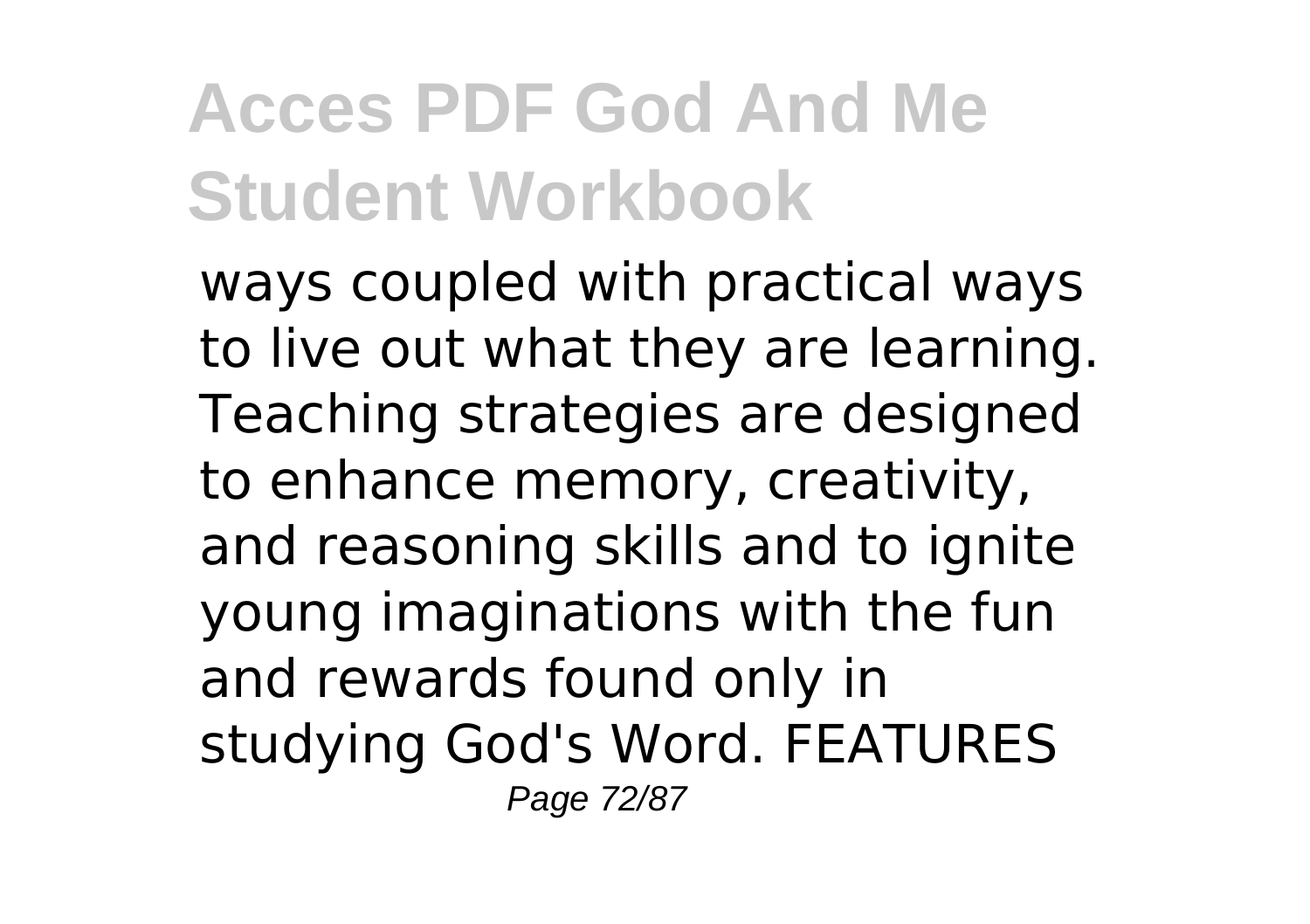include: Teacher s Edition with answers to all exercises in student workbooks. Creative ways to handle different learning abilities. Memory enhancement: reading out loud, drawing pictures, creating and marking key words, and making charts, Page 73/87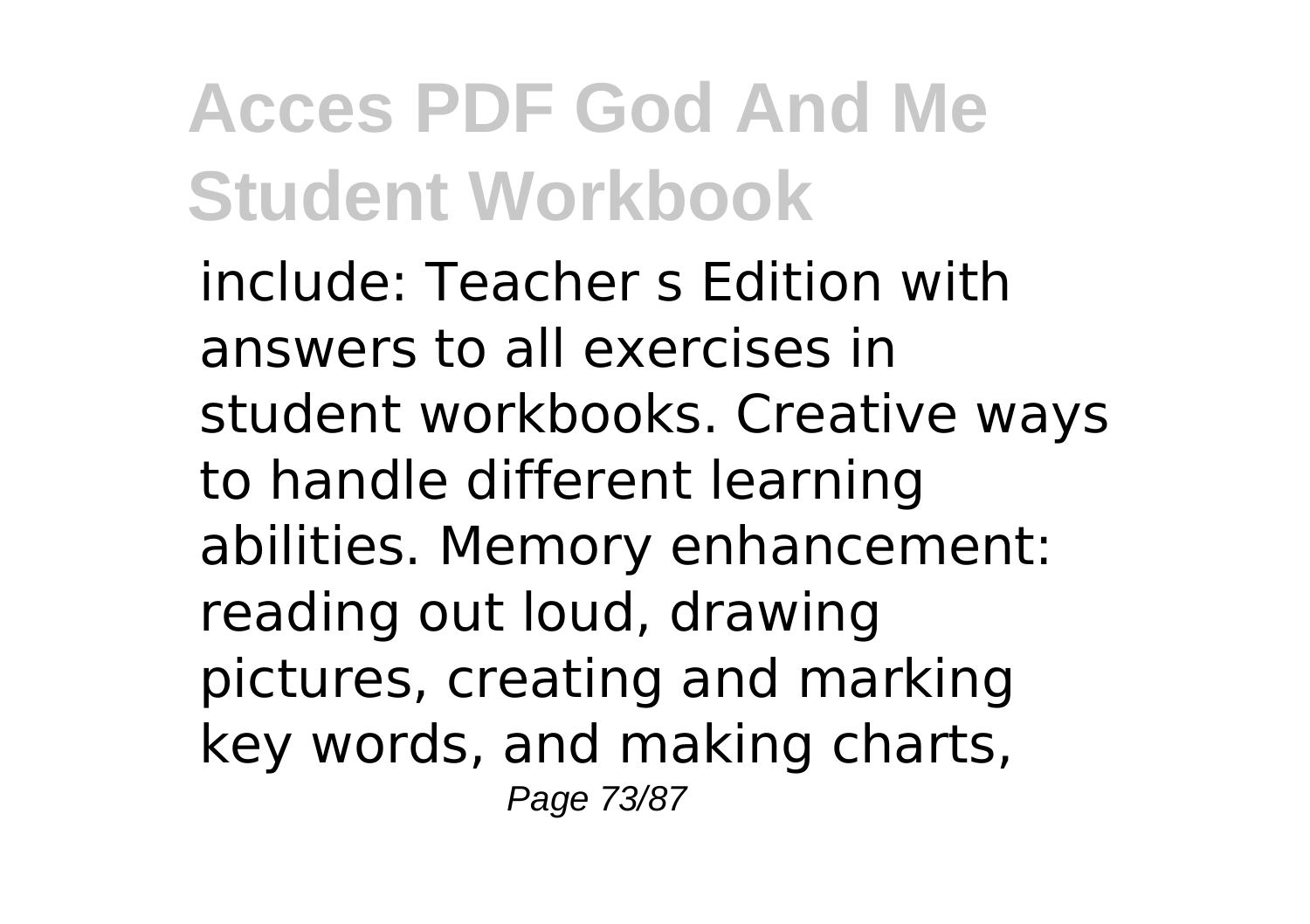lists, and timelines. Guided daily instructions including topic introductions and suggestions for: key word markings (symbols and colors), leading discussions, and playing games. Weekly Quizzes and Final Exam. Answer Keys for all student workbook questions, Page 74/87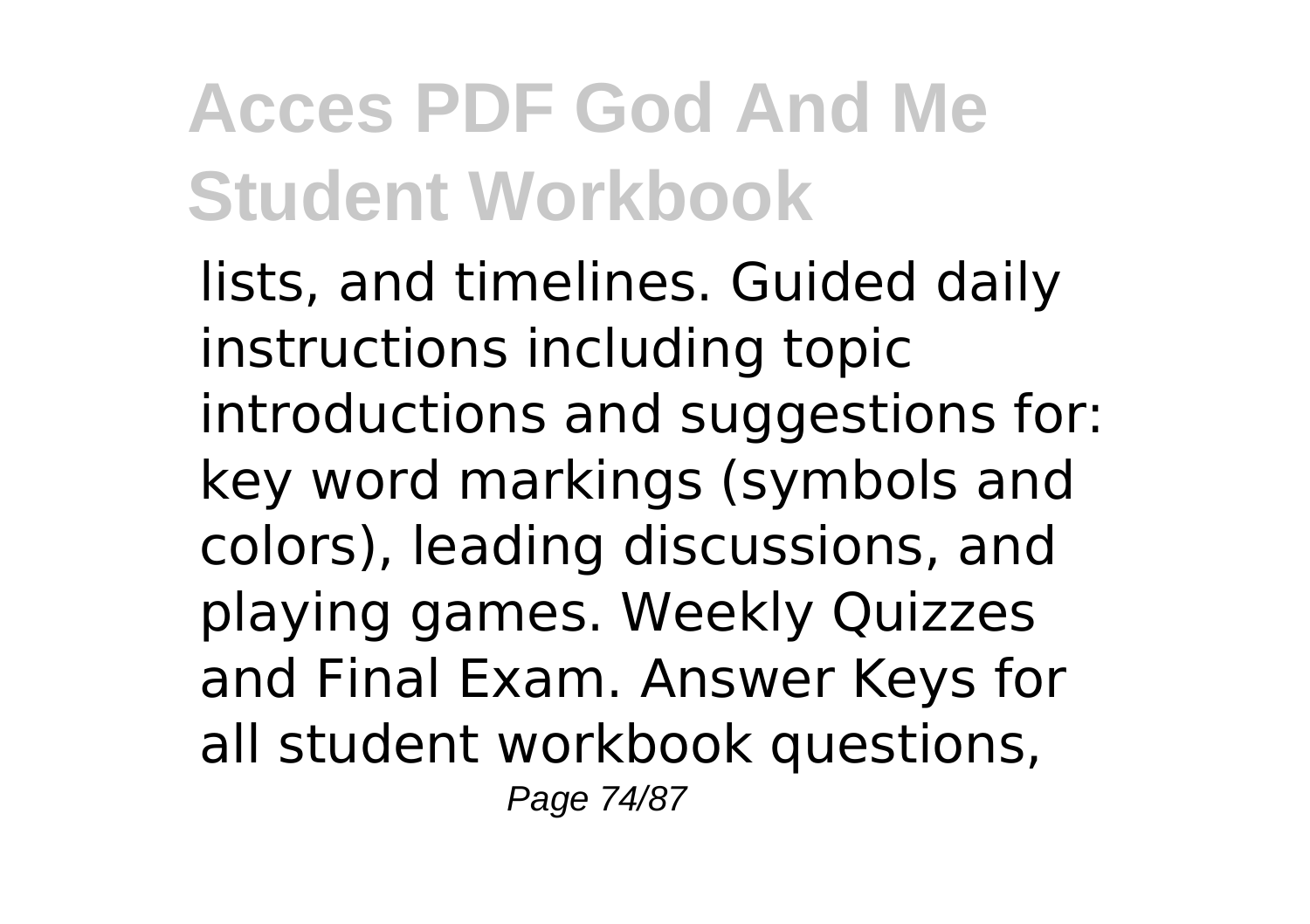crossword puzzles, mazes, weekly quizzes, and final exa

This Course discusses common traditions of men concerning healing. A Biblical response to each tradition is presented since the best remedy against error is Page 75/87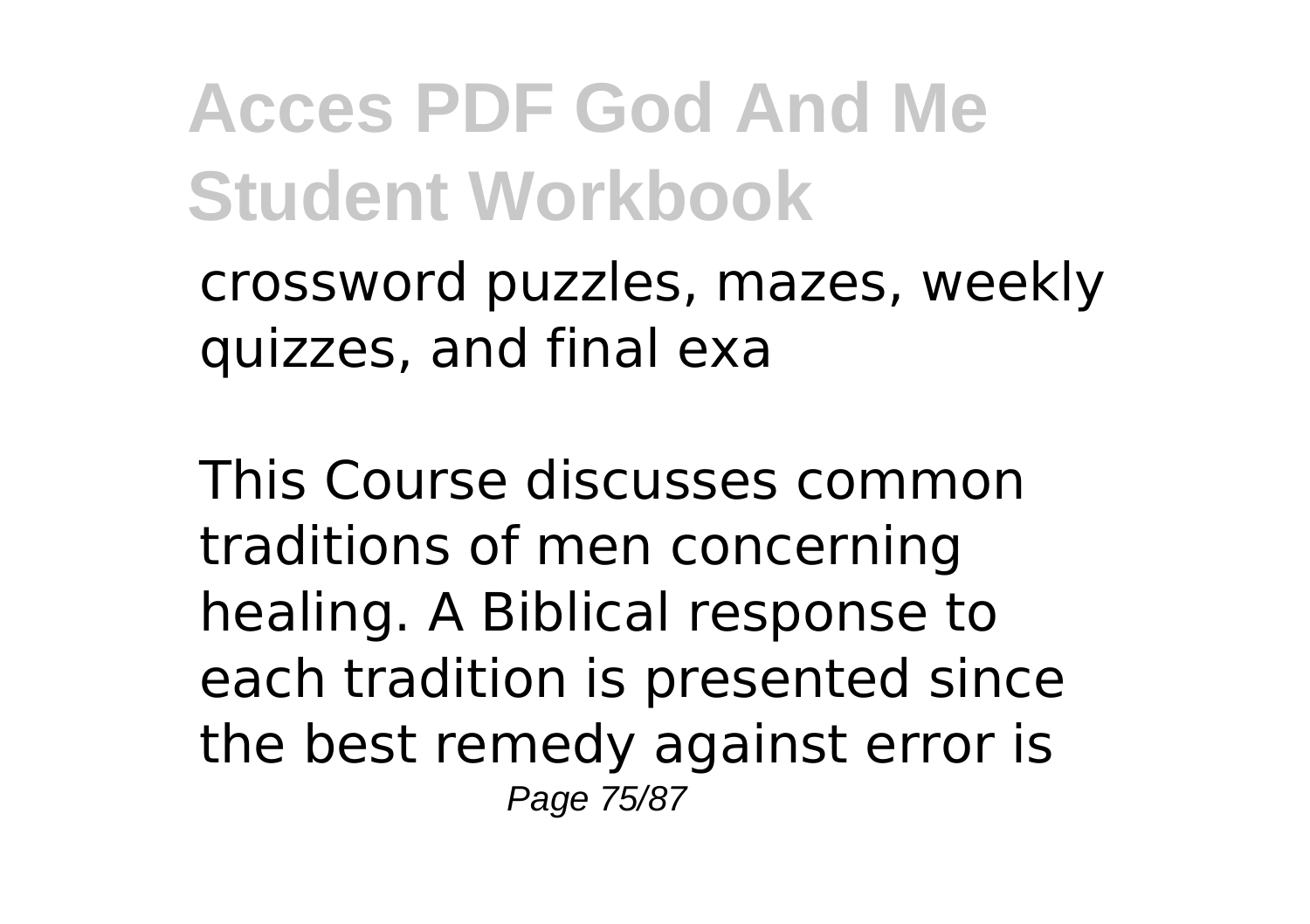not silence, but proclamation of the truth of God's Word. As we remove traditions and objections concerning healing, we remove barriers blocking divine healing from occurring. The Psalmist David indicated that although he previously declared his own ways Page 76/87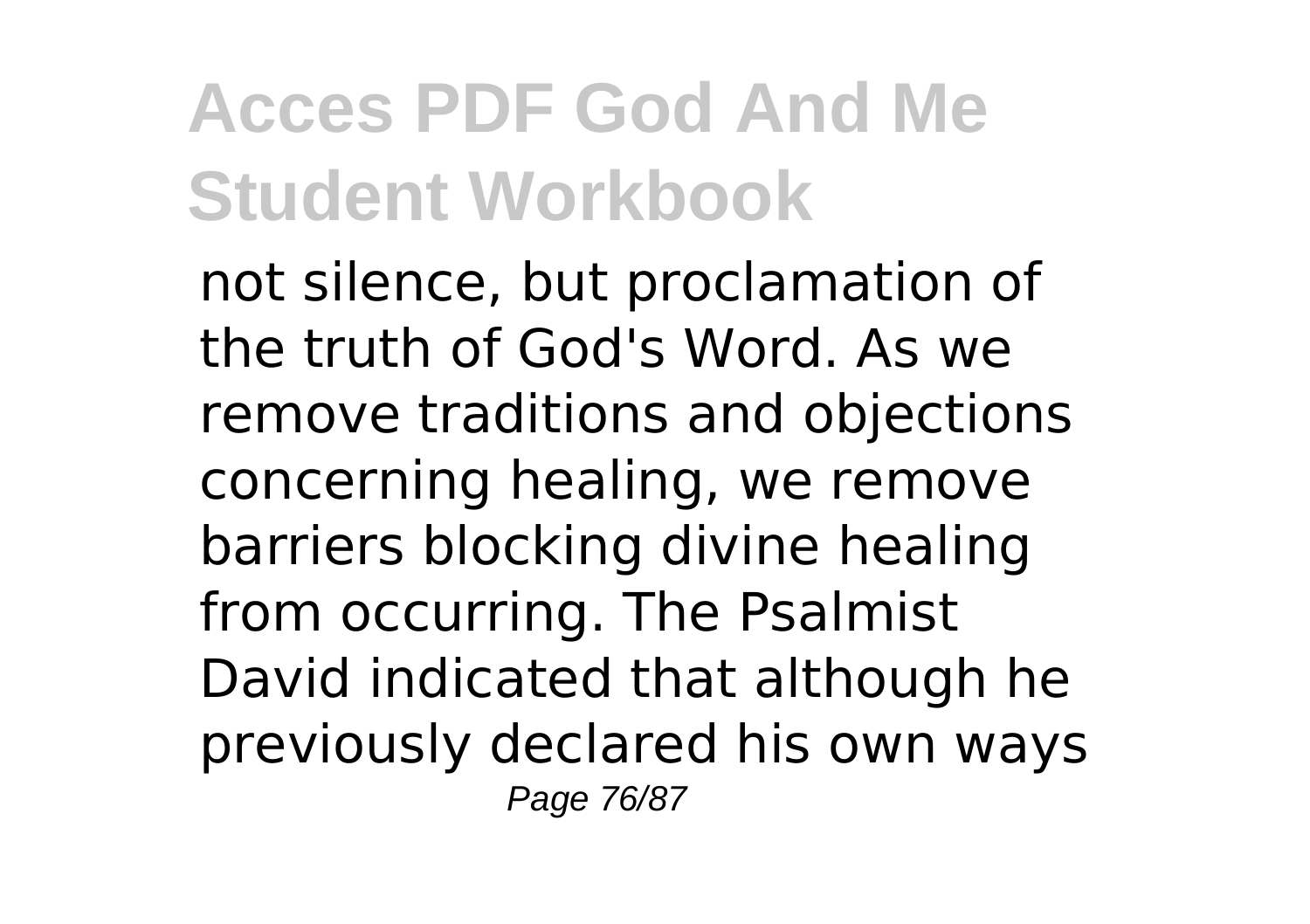he now desired to learn the ways of God..

Developing Your Spiritual Understanding (DYSU) is a confirmation lesson focusing on: increasing spiritual awareness; teaching youth how to make Page 77/87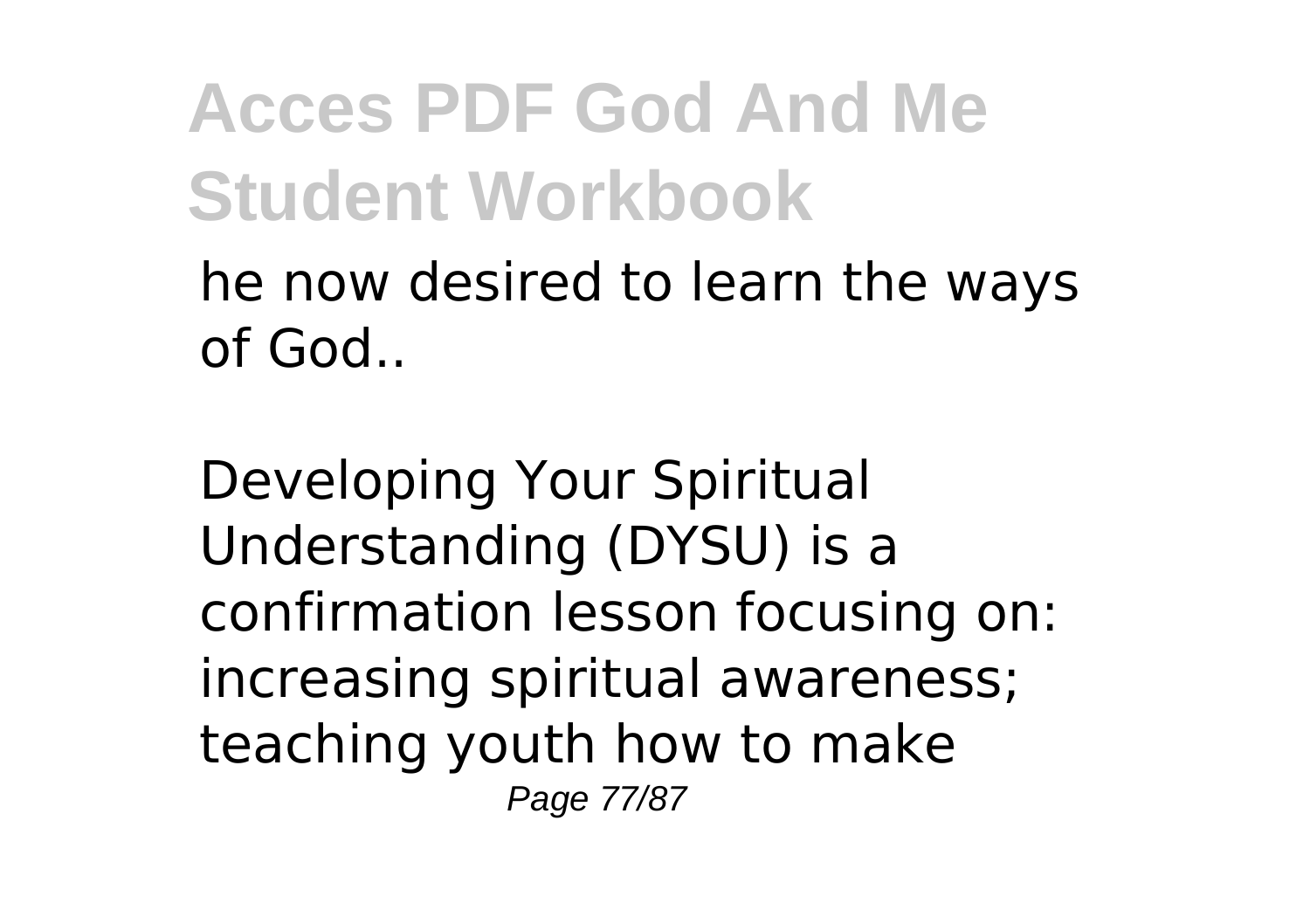sound Christian decisions; and encouraging active participation in the church, school, community and the world. While spiritual development is personal, it is fostered through educating individuals about prayer, worship and service. It is imperative for Page 78/87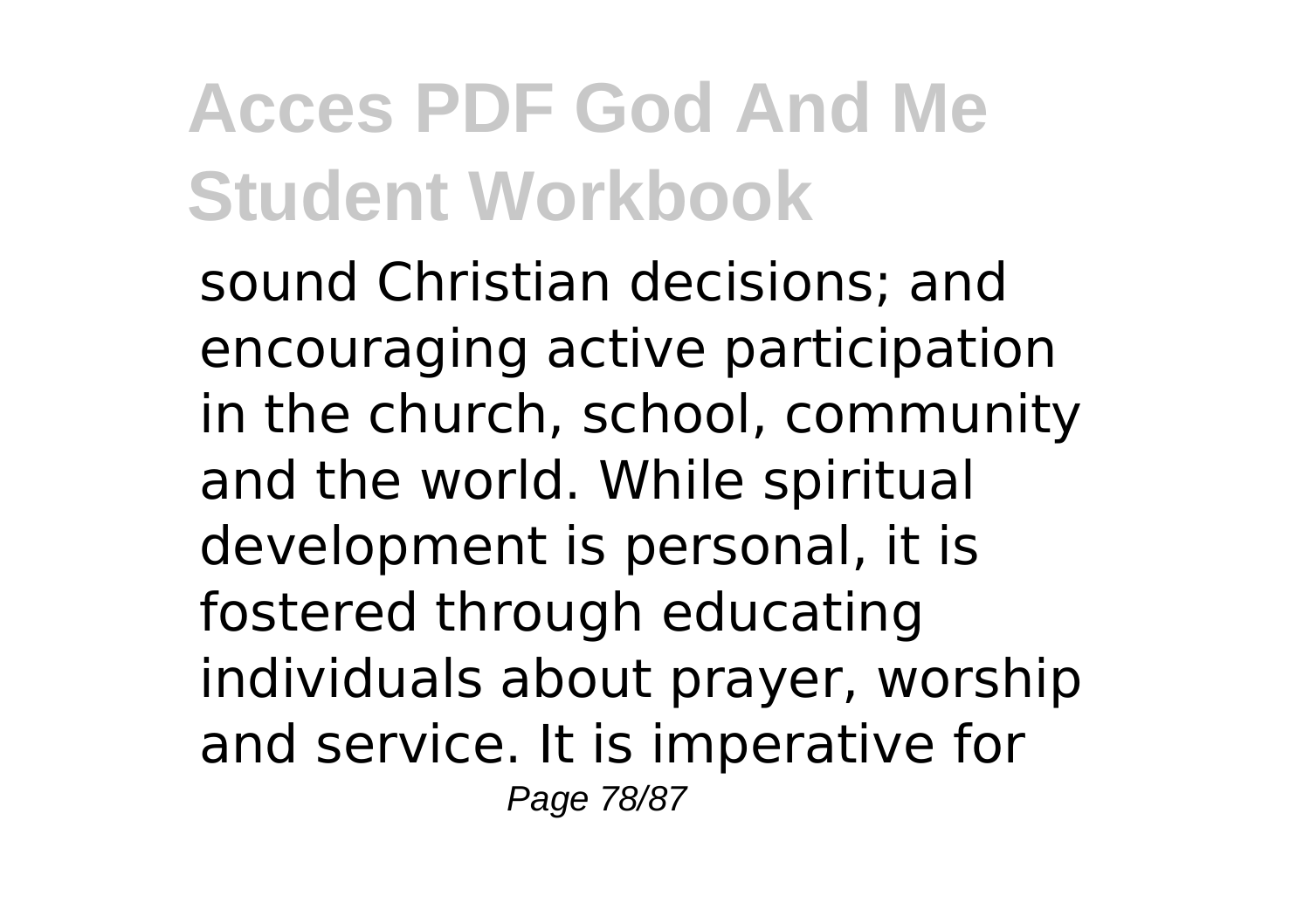youth in the 21st century to become empowered with a renewed sense of confidence and self-esteem. This can only be accomplished when given the right tools to make spiritual life choices. We welcome each youth to take this confirmation journey Page 79/87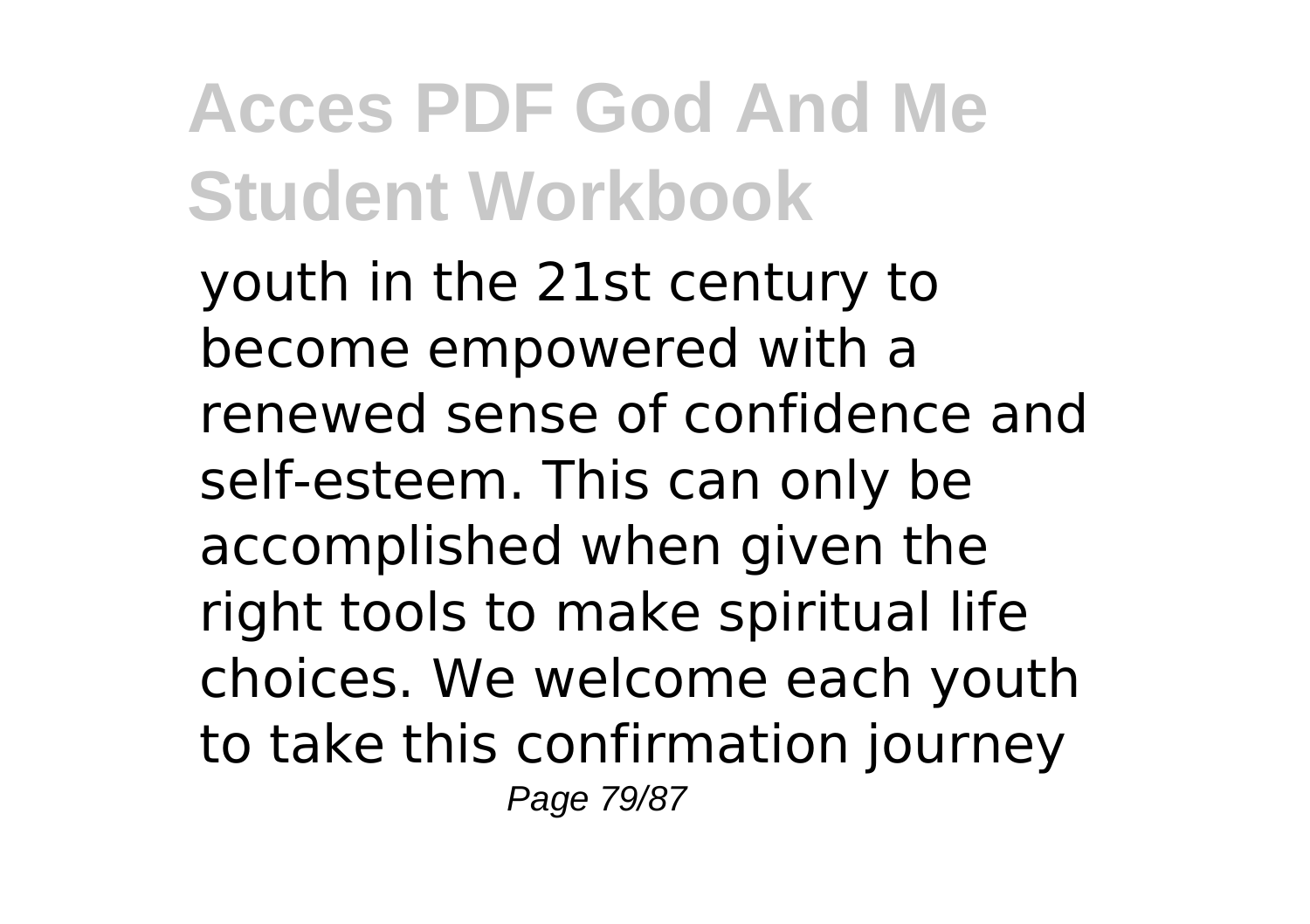in developing their spiritual understanding..

This workbook goes with the Book/Study of the same title: Building Strong Family Relationships to Avoid Family Drama and Division. This Page 80/87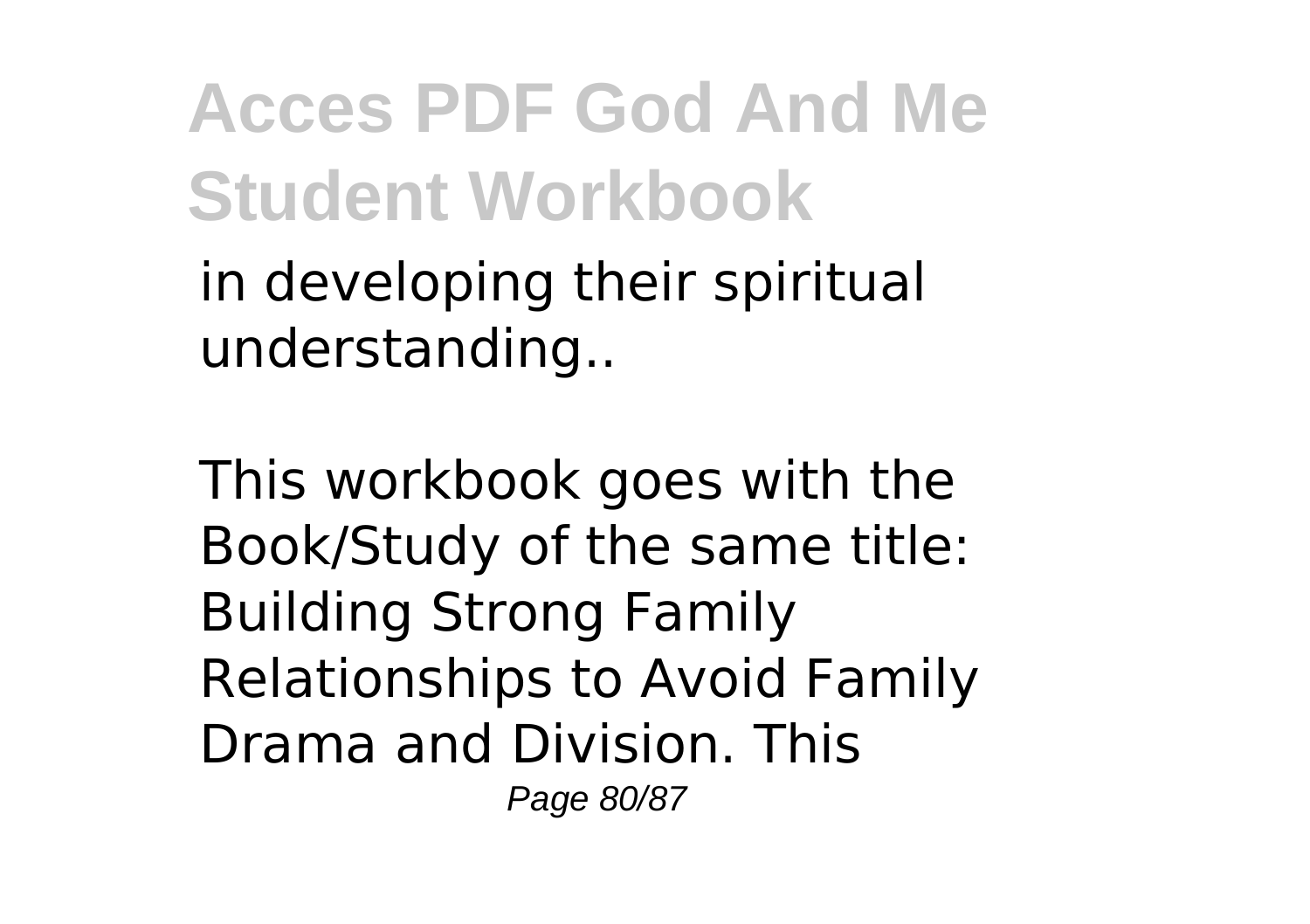workbook contains several teaching tools for each day: Weekly Memory Verse - A short memory verse connected to the weekly lesson. By the fourth day of the specific lesson, your student should be able to recite the verse from memory. There is Page 81/87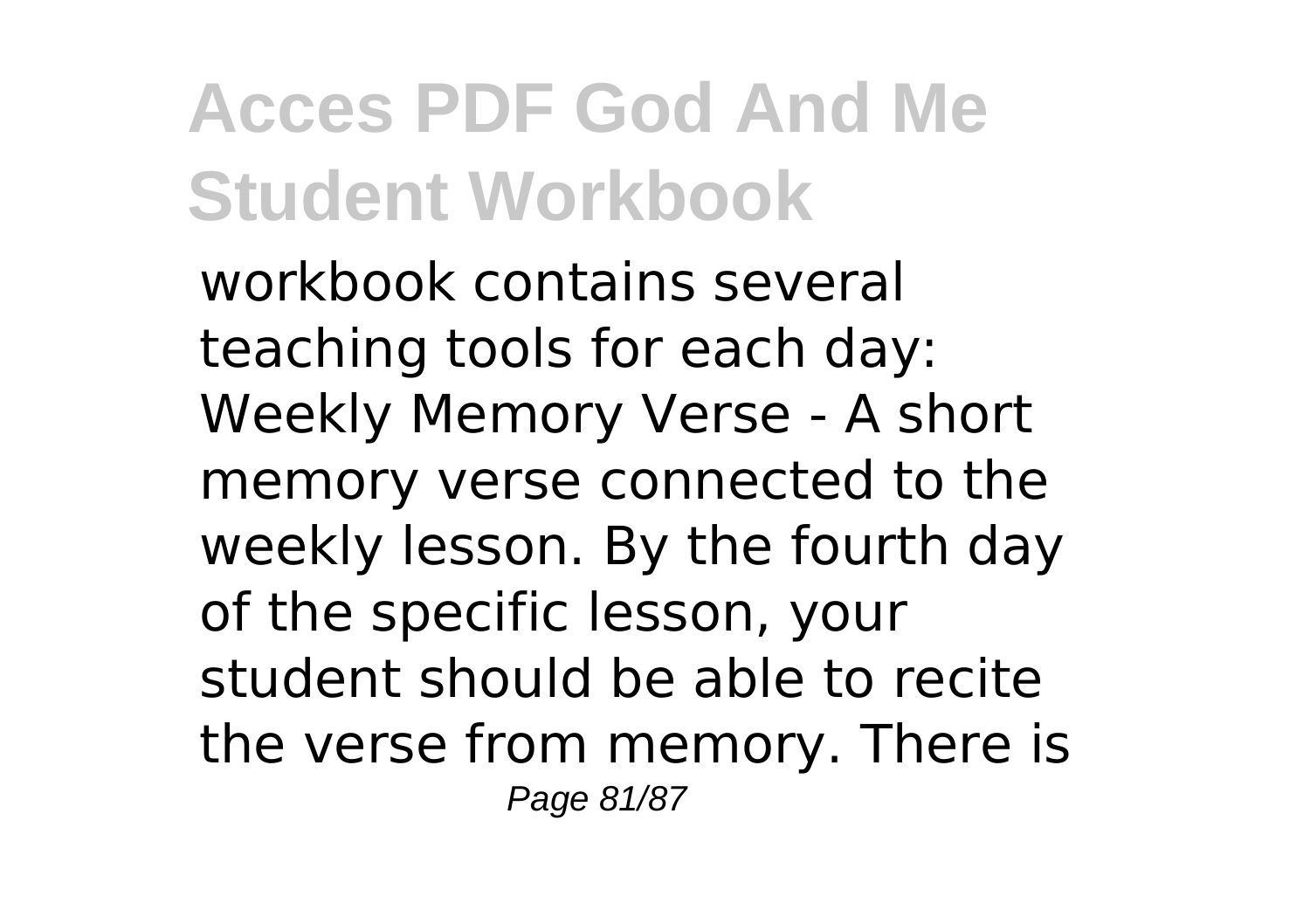space on the fourth day to write the verse from memory. Scripture Prayer - Each week will also have a scripture that your student will rewrite into a prayer. This can be done by simply using the personal pronouns I and me or your student can completely Page 82/87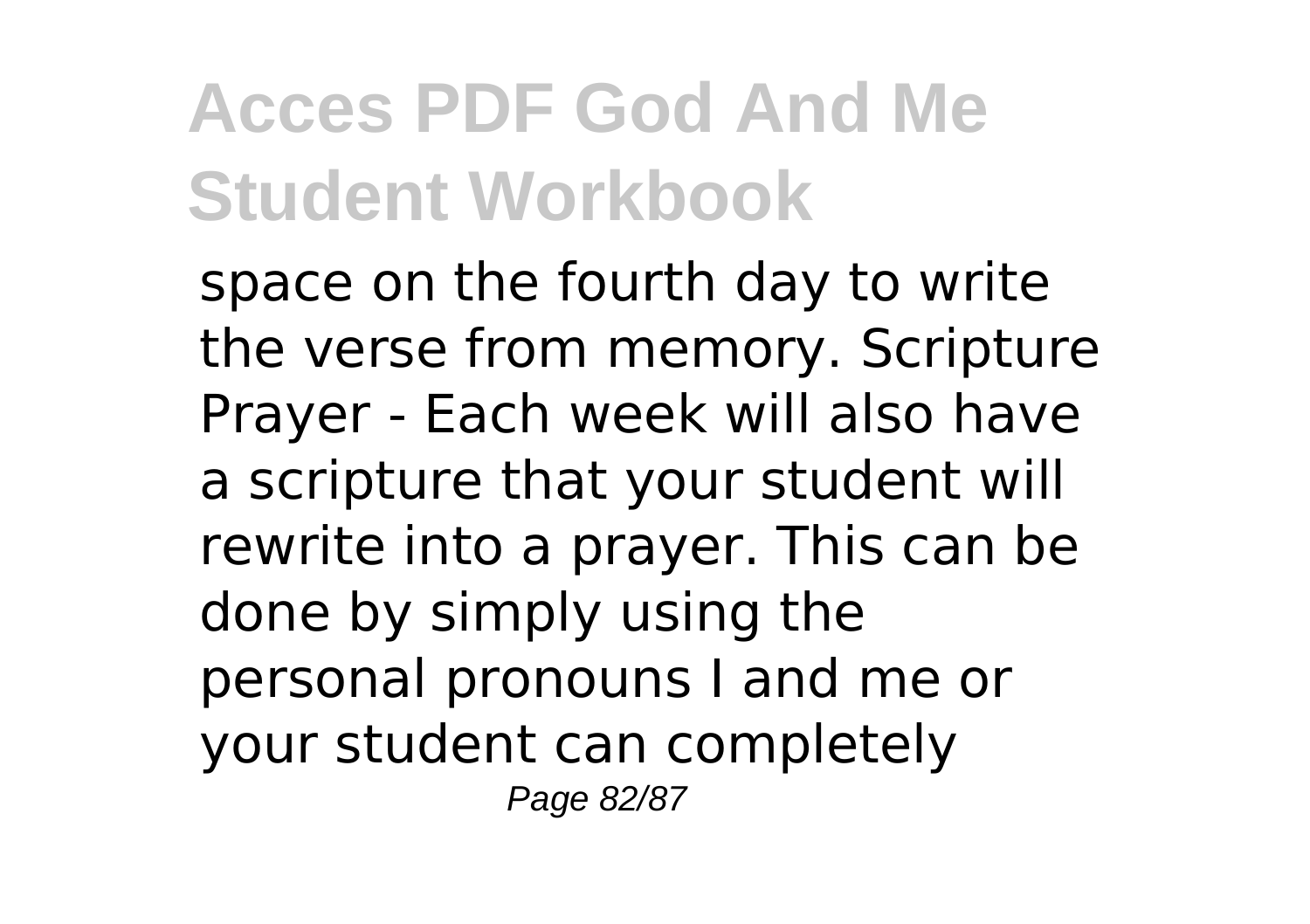rewrite the passage in their own words as a prayer. Example: Ephesians 4:31-32, "I will be kind to every person, tender-hearted, forgiving each person, just as God in Christ has forgiven me." After writing the prayer on the first day, the student should pray Page 83/87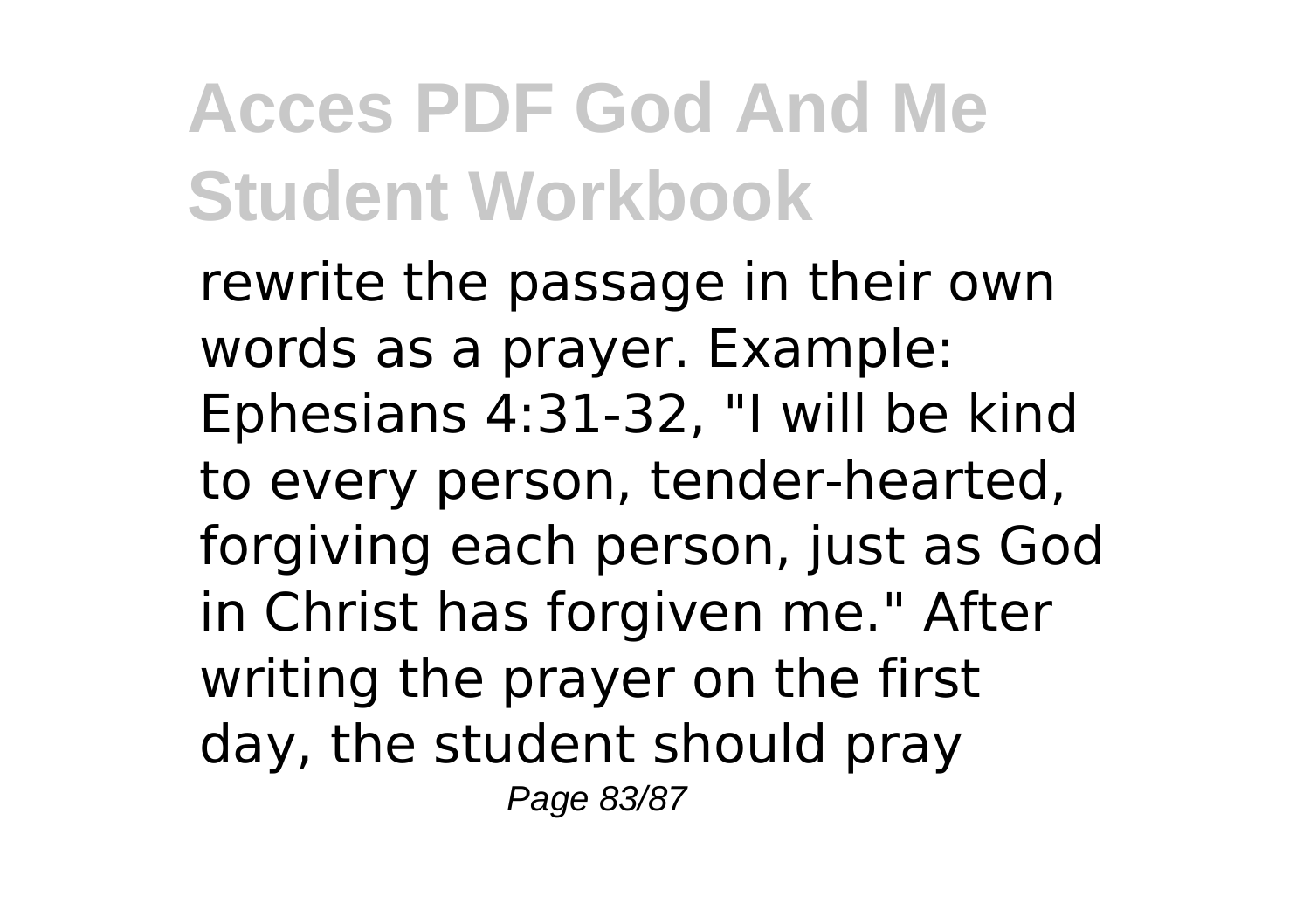aloud the prayer each day. Vocabulary - Each week will also have a few vocabulary words. Feel free to change or add to this list to make it more appropriate for your student. Each day will have some exercises to learn the vocabulary words.

Page 84/87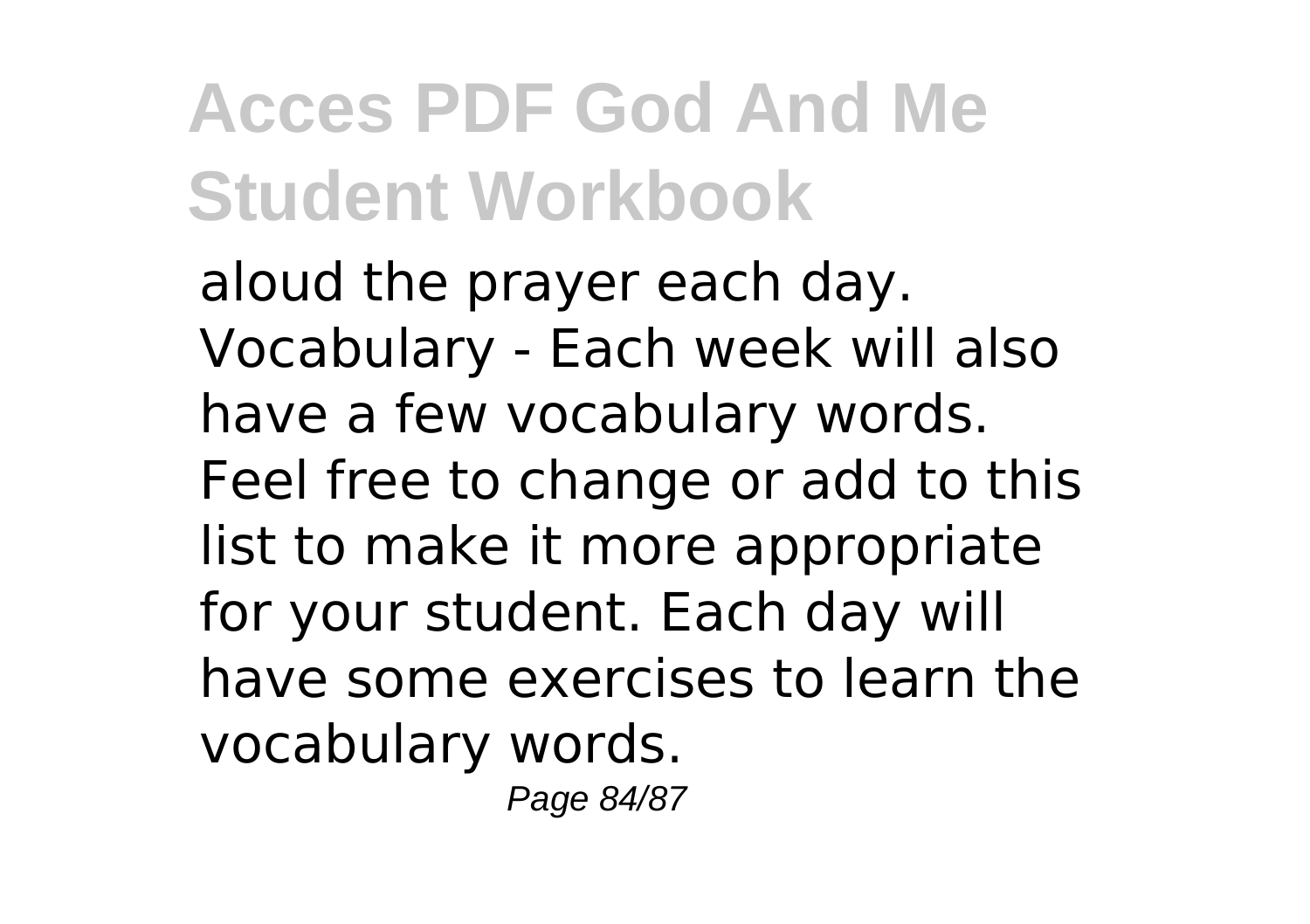Comprehension - Each day's lesson has a lesson on comprehension. A variety of methods is used: fill in the blank, True and False, what does this scripture mean to you as well as other methods. Answers are in the main book. With subjective Page 85/87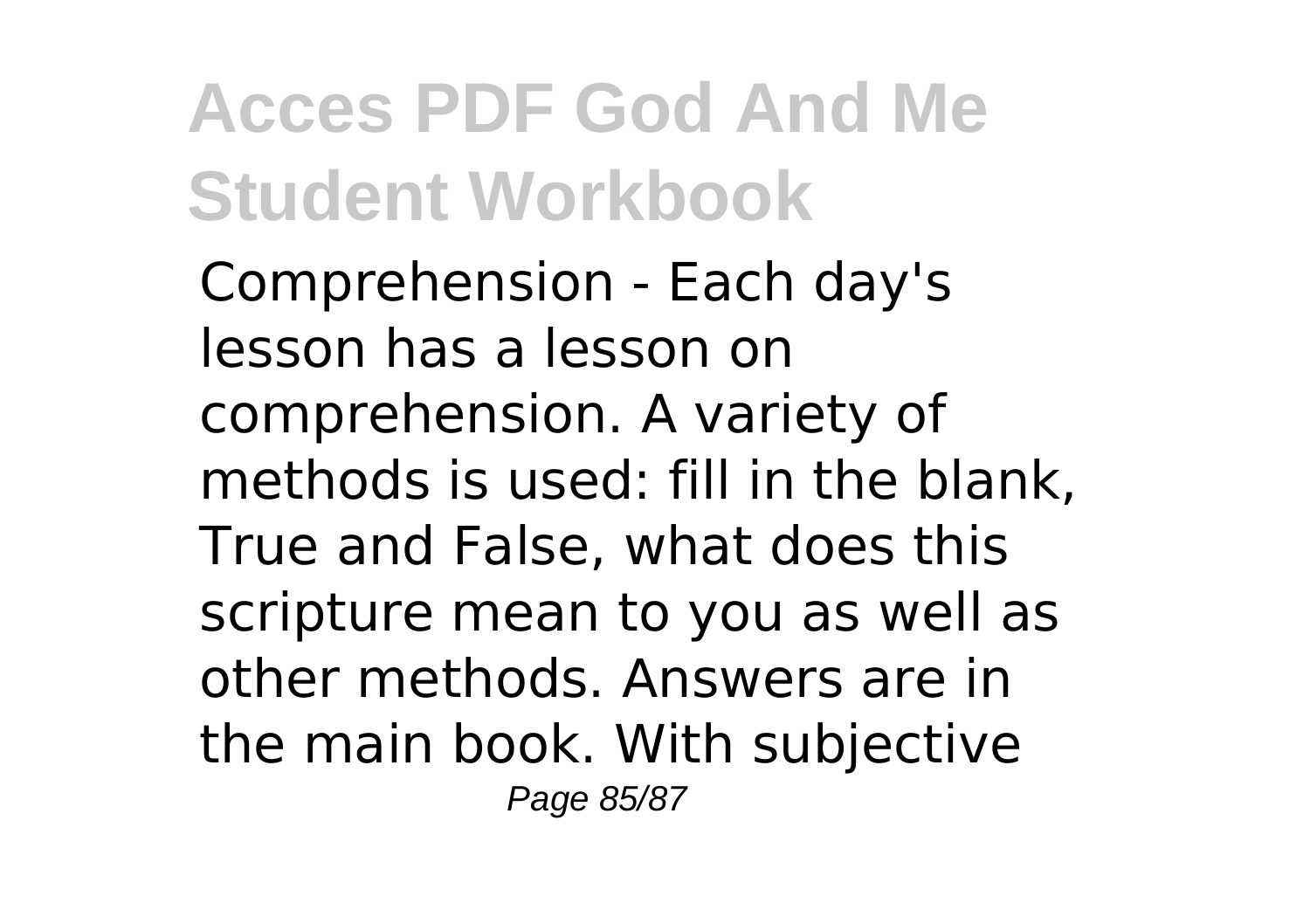questions, you should make sure that the student has the right idea. Life application: This section has an assignment for using a tool from the week's lesson. Also included in the life application section each day is a place for the student to write three things for Page 86/87